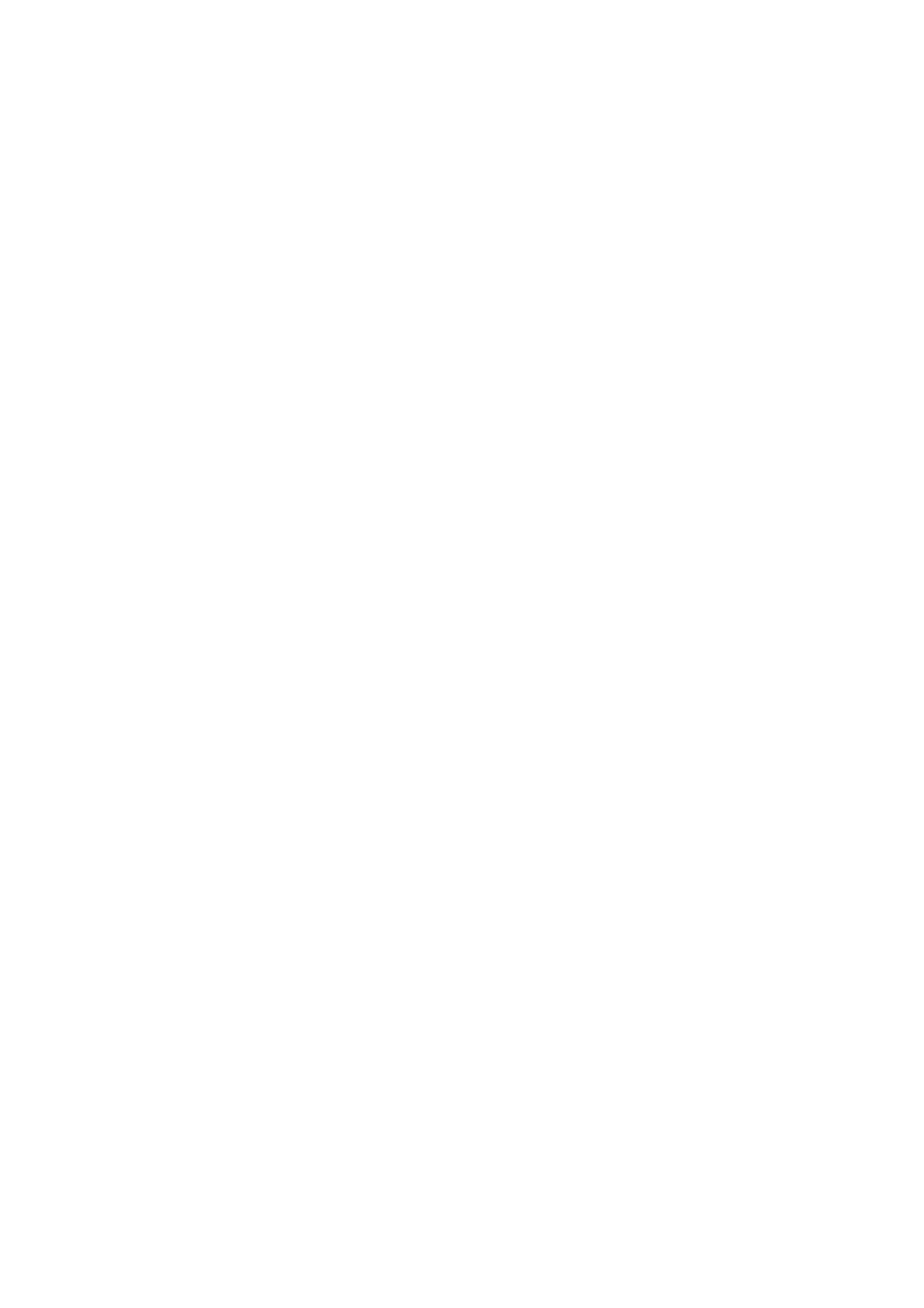#### SOUTH AUSTRALIAN HEALTH COMMISSION GUIDELINE

# **GUIDELINES ON THE**

*Safe and hygienic practice of skin penetration* 

**ENVIRONMENTAL HEALTH SERVICE** z **DEPARTMENT OF HEALTH**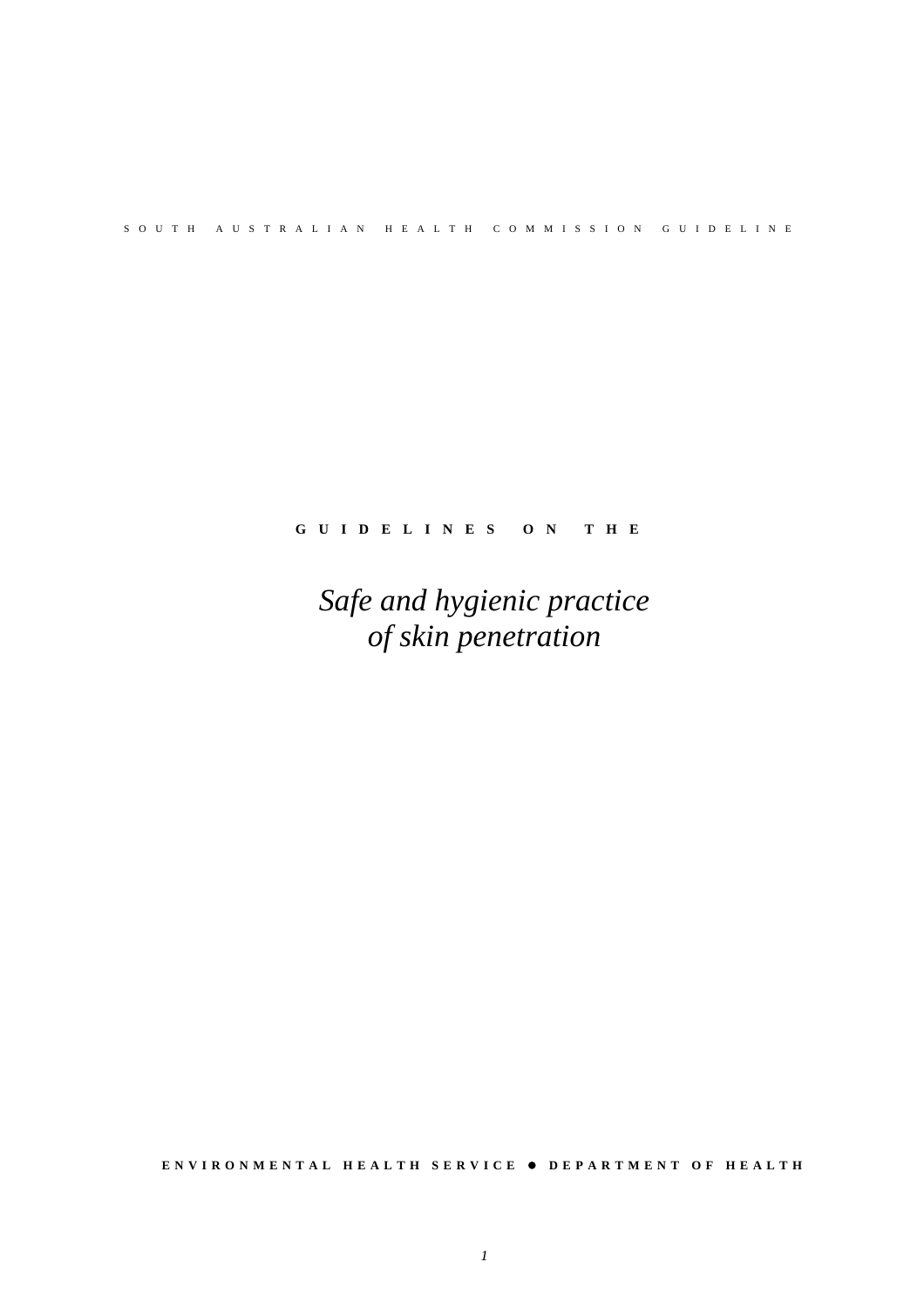First issued: November 1995. Revised edition: September 2004

Guidelines on the safe and hygienic practice of skin penetration.

*Price* \$8.00 plus \$2.00 for postage & handling.

*Prepared by:* Environmental Surveillance Section, Strategic Planning and Population Health Department of Health.

This guideline is one of a series of guidelines designed to assist Local Government in the administration of the *Public and Environmental Health Act* and Regulations.

Should you wish to comment on the information in this guideline, written comments are welcome and should be addressed to: Presiding Member, Public & Environmental Health Council PO Box 6, Rundle Mall, Adelaide 5000

Other related guidelines available:

- Standards of practice for hairdressing
- The provision of facilities for sanitation and personal hygiene.

Please telephone (08) 8226 7100 to check availability or download from the following link:

<http://www.dh.sa.gov.au/pehs/publications/publications.htm>

The National Library of Australia Cataloguing-in-Publication entry:

South Australian Health Commission. Guidelines on the safe and hygienic practice of skin penetration.

 Rev ed. Bibliography. ISBN 0 7308 9374 X.

 1. Bloodborne infections - Prevention - Law and legislation - South Australia. I. South Australia. Dept. of Health. II. Title. (Series : South Australian Health Commission. Guideline).

344.9423043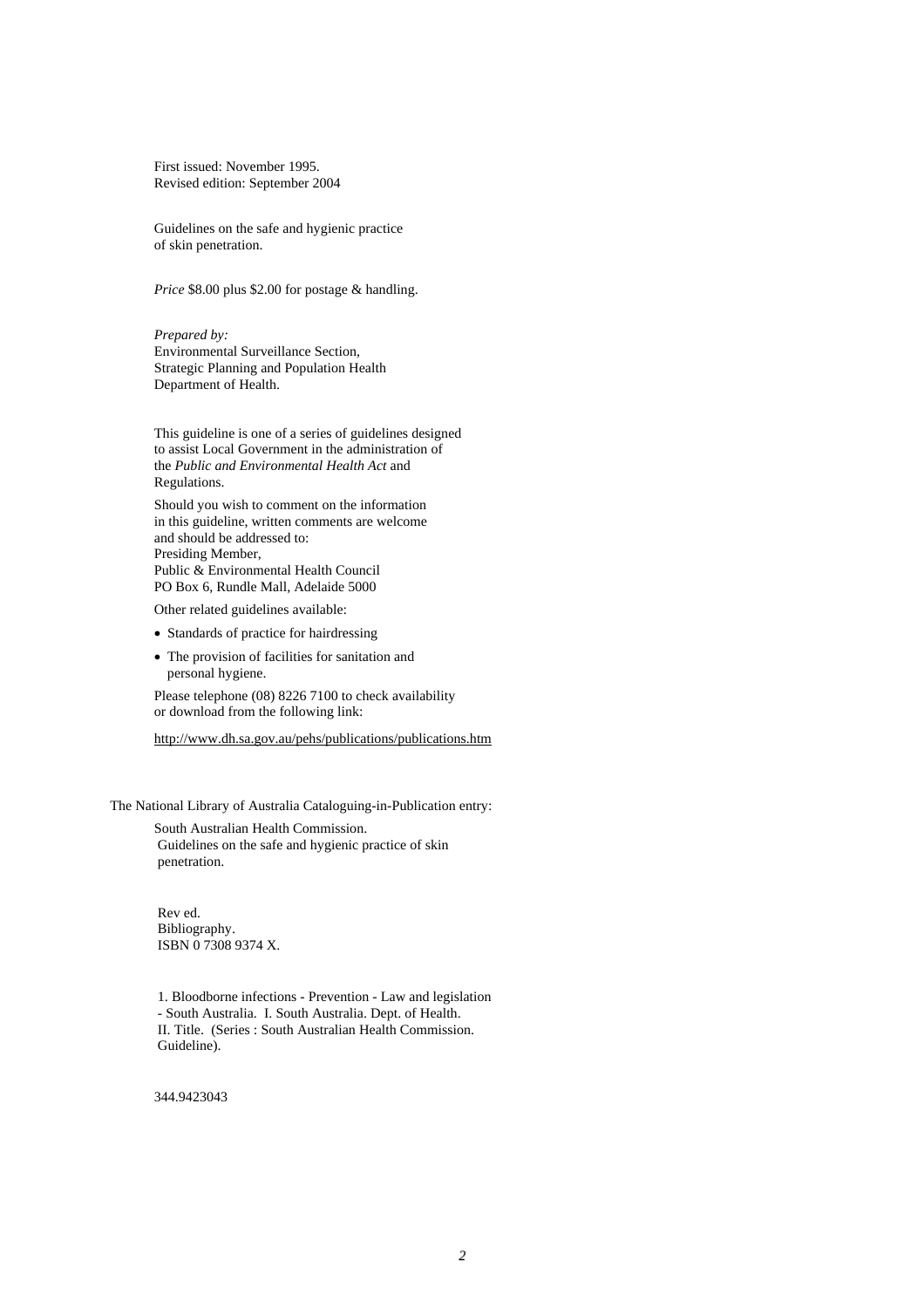# **CONTENTS**

|                  | <b>FOREWORD</b>                                                | 5         |
|------------------|----------------------------------------------------------------|-----------|
|                  | <b>DEFINITIONS</b>                                             | 6         |
| 1.               | <b>INTRODUCTION</b>                                            | 9         |
| $\overline{2}$ . | POWERS OF AUTHORISED OFFICERS                                  | 9         |
| 3.               | <b>RISK MINIMIZATION</b>                                       | <b>10</b> |
| 4.               | PERSONAL HYGIENE                                               | 11        |
|                  | Hand hygiene                                                   | 11        |
|                  | Hand care                                                      | 12        |
|                  | General hygiene                                                | 12        |
| 5.               | <b>GLOVES</b>                                                  | 13        |
|                  | Gloves used for skin penetration procedures                    | 13        |
|                  | Gloves used for cleaning                                       | 13        |
| 6.               | <b>ASEPTIC PROCEDURES</b>                                      | 13        |
|                  | Equipment                                                      | 13        |
|                  | Creams, oils, pigments and lotions                             | 14        |
| 7.               | <b>CLEANING, DISINFECTION &amp; STERILISATION OF EQUIPMENT</b> | 14        |
|                  | Cleaning                                                       | 14        |
|                  | Disinfection                                                   | 15        |
|                  | Sterilisation                                                  | 15        |
|                  | Record keeping of sterilisation                                | 17        |
|                  | Level of reprocessing                                          | 17        |
|                  | <b>Ultraviolet cabinets</b>                                    | 17        |
| 8.               | <b>SKIN PREPARATION</b>                                        | 18        |
|                  | Skin disinfectants (antiseptics)                               | 18        |
| 9.               | <b>ENVIRONMENT</b>                                             | 19        |
|                  | Work area                                                      | 19        |
|                  | Structural furnishings & fittings                              | 19        |
|                  | Linen                                                          | 19        |
|                  | <b>Surfaces</b>                                                | 20        |
|                  | Storage                                                        | 20        |
|                  | Management of blood spills                                     | 20        |
|                  | Cleaning of environmental surfaces                             | 20        |
|                  | Waste management                                               | 21        |
|                  | <b>Sharps</b>                                                  | 21        |
| 10.              | <b>NEEDLESTICK INJURIES</b>                                    | 22        |
|                  | Information for operator and client                            | 22        |
| 11.              | <b>SPECIFIC REQUIREMENTS</b>                                   | 23        |
|                  | Bleeding management                                            | 23        |
|                  | Knowledge of procedures                                        | 23        |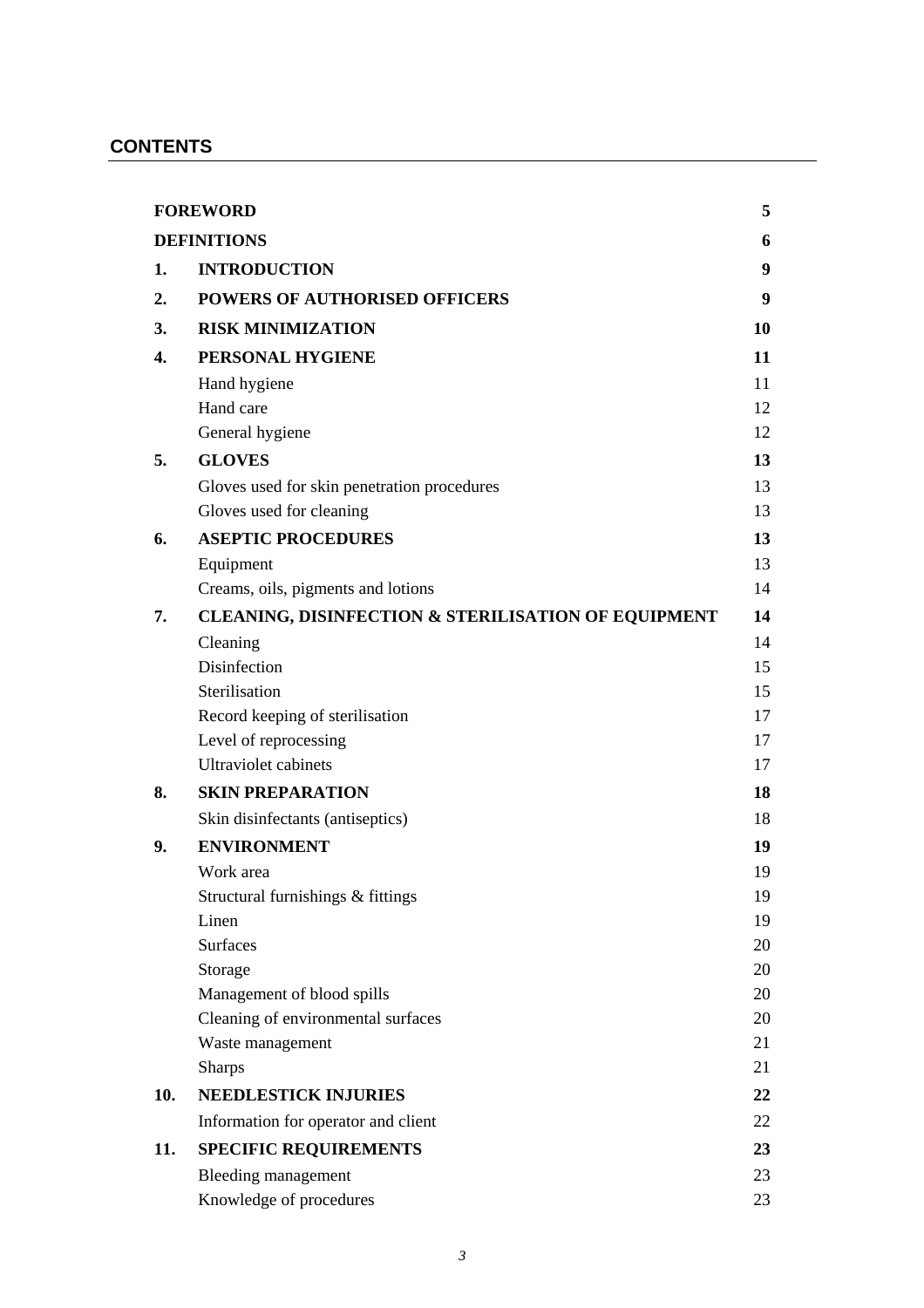|     | After care information                          | 23 |
|-----|-------------------------------------------------|----|
|     | Acupuncture                                     | 23 |
|     | Body piercing                                   | 24 |
|     | Jewellery                                       | 25 |
|     | Colonic Lavage or Colonic Irrigation            | 25 |
|     | Electrolysis                                    | 25 |
|     | Lancing                                         | 26 |
|     | Micropigmentation                               | 26 |
|     | Nail manicures & pedicures                      | 26 |
|     | Tattooing                                       | 26 |
|     | Waxing                                          | 27 |
| 12. | <b>SKIN PENETRATION HACCP PLAN</b>              | 28 |
| 13. | <b>ACKNOWLEDGMENTS</b>                          | 29 |
| 14. | <b>BIBLIOGRAPHY</b>                             | 29 |
| 15. | <b>RESOURCE LIST</b>                            | 31 |
|     | <b>APPENDIX 1</b>                               | 32 |
|     | Cleaning and sterilisation of equipment         | 32 |
|     | <b>APPENDIX 2</b>                               | 33 |
|     | Suggested layout for a reprocessing area        | 33 |
|     | <b>APPENDIX 3</b>                               | 34 |
|     | Blood and Body Fluid (BBF) Exposure Action Plan | 34 |
|     | <b>APPENDIX 4</b>                               | 35 |
|     | <b>Skin Penetration HACCP Plan</b>              | 35 |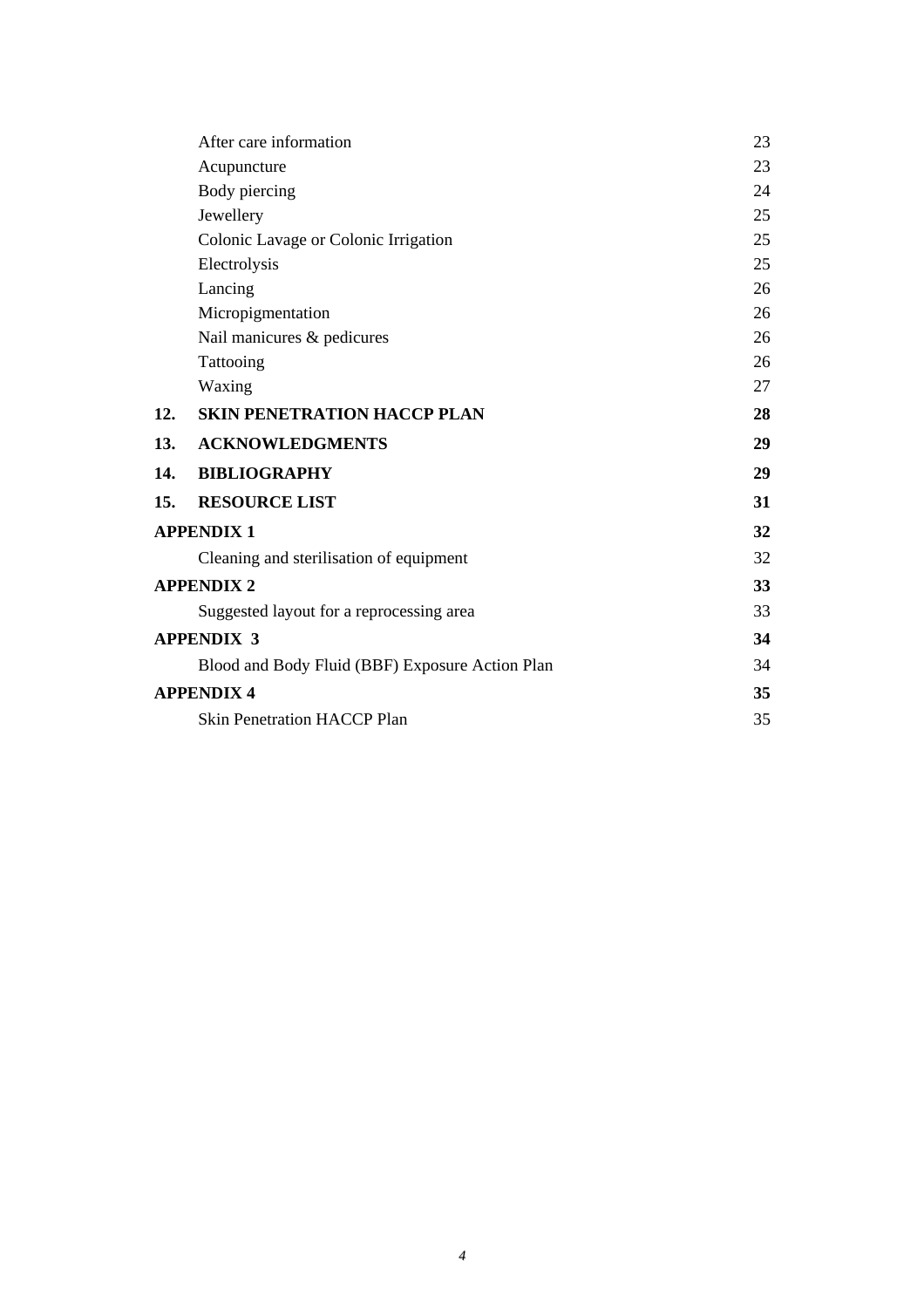## <span id="page-6-0"></span>**FOREWORD**

This publication, *Guidelines on the Safe and Hygienic Practice of Skin Penetration,* has been prepared on behalf of the Public and Environmental Health Council (the Council).

The Council is established under the provisions of the *Public and Environmental Health Act 1987* (the Act) and is required to initiate, carry out or oversee programs and activities designed to improve public and environmental health. The Act empowers the Council to issue guidelines to assist local councils in the administration of the Act.

This guideline incorporates "best practice" information (at the time of publication) relevant to both local councils and owners/operators of premises where the practice of skin penetration is carried out. The risk of transmission of infection can be minimised by ensuring that premises are maintained in a hygienic manner, that knowledge of and the application of infection control techniques including aseptic procedures are practised and that effective sterilisation of equipment is ensured.

For the purposes of this guideline, skin penetration practices may include any process, whether intentionally or otherwise, that involves the shaving, piercing, cutting, puncturing or tearing of the skin or mucous membrane.

Any successful business providing personal services must ensure that its clients receive procedures that are professional, competent, safe and hygienic. Proprietors and staff of these businesses must be aware of the possible wider consequences of the procedures they use.

Unsafe or unhygienic procedures may not only affect the health of the client but could also jeopardise the health of the operator. Most seriously, where procedures involving penetration of the skin are not managed correctly, they can be the means of transmitting blood-borne infections including hepatitis B or hepatitis C or HIV.

It is essential that proprietors and staff be fully aware of the potential dangers of their procedures and understand the precautions that need to be taken to minimise the likelihood of infection or spread of disease.

This guideline should be read in conjunction with the following publications:

- *Infection Control Guideline for the prevention of transmission of infectious diseases in the health care setting* Jan 2004*;* Department of Health and Ageing. Available from: www.icg.health.gov.au.
- Australian/New Zealand Standard AS/NZS 4815-2001 *Office-based health care facilities not involved in complex patient procedures and processes-Cleaning, disinfecting and sterilising reusable medical and surgical instruments and equipment, and maintenance of the associated environment.* (AS/NZS 4815:2001). Available from Standards Australia: www.standards.org.au.
- Australian/New Zealand Standard AS/NZS 4187-2003 *Cleaning, Disinfecting and Sterilising reusable medical and surgical instruments and maintenance of associated environments in health care facilities* (AS/NZS 4187:2003). Available from Standards Australia: [www.standards.org.au.](http://www.standards.org.au/)
- Australian Standard AS 2182-1998 *Sterilisers Steam Benchtop* (AS 2182:1998). Available from Standards Australia: www.standards.org.au.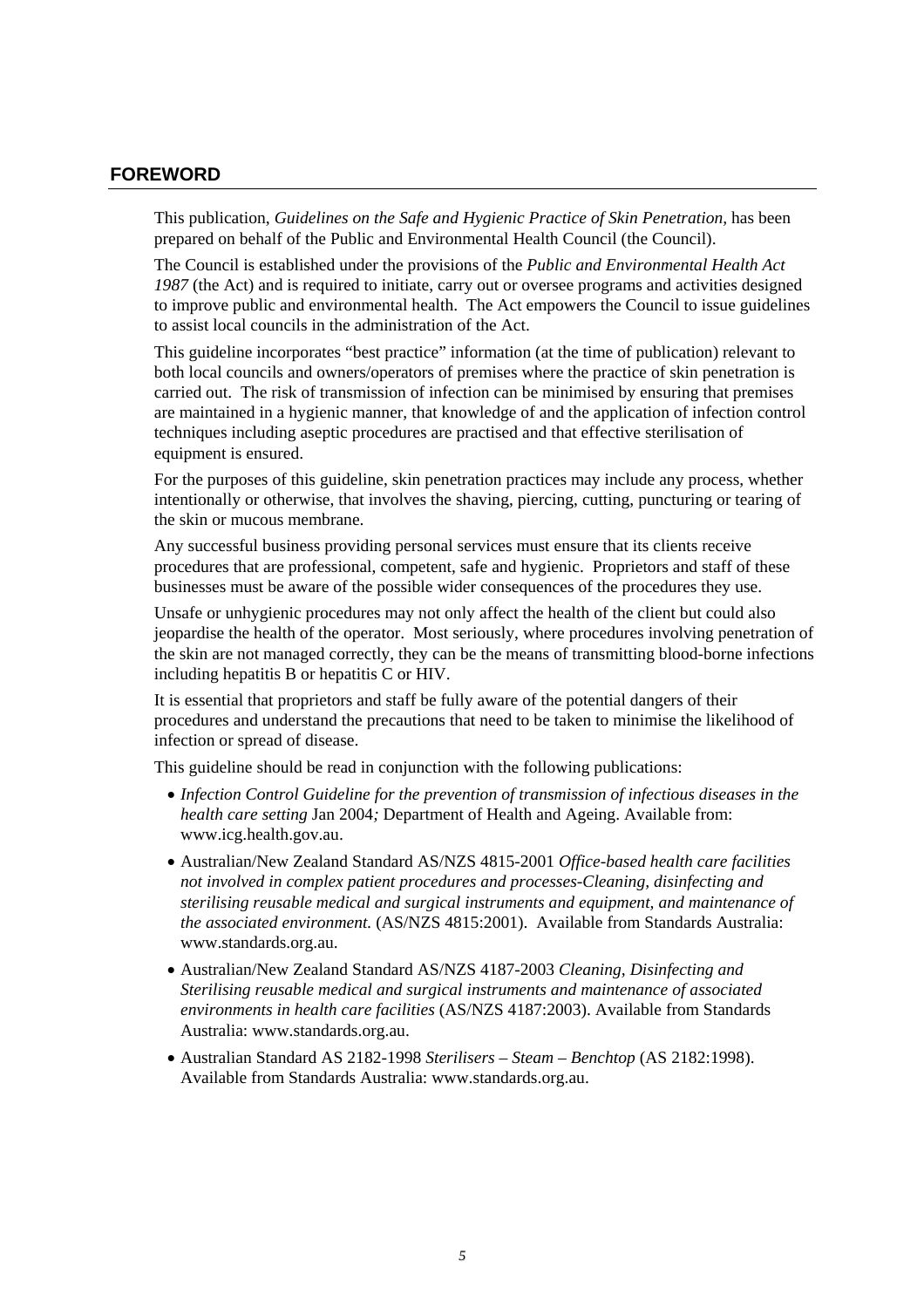# <span id="page-7-0"></span>**DEFINITIONS**

| Acupuncture           | the practice of inserting sterile needles into specific parts of the body to<br>treat disease or relieve pain.                                                                                                                                                                      |
|-----------------------|-------------------------------------------------------------------------------------------------------------------------------------------------------------------------------------------------------------------------------------------------------------------------------------|
| Antiseptic            | a substance that is recommended by its manufacturer for skin application<br>to kill micro-organisms or to prevent the growth of micro-organisms to a<br>level that may cause infection and that is not represented to be suitable<br>for internal use.                              |
| AS                    | Australian Standard is a published document which sets out technical<br>specifications or other criteria necessary to ensure that a material or<br>method will consistently do the job it is intended to do.                                                                        |
| Aseptic procedure     | a procedure designed to prevent the transfer of micro-organisms, thereby<br>reducing the risk of infection. Includes non-touch technique, sterilisation<br>of instruments and skin disinfection.                                                                                    |
| The Authority         | in relation to a local government area - the local council for that area.                                                                                                                                                                                                           |
|                       | in relation to a part of the State that is not within a local government area<br>- the Minister charged with the execution of the Act, in this case the<br>Minister for Health.                                                                                                     |
| Autoclave             | a device that uses temperature, pressure and moisture to sterilise<br>equipment.                                                                                                                                                                                                    |
| <b>Bacteria</b>       | a single celled organism that may be capable of causing disease, and has<br>the potential to multiply on any surface including the skin with the right<br>conditions.                                                                                                               |
| <b>Body piercing</b>  | the piercing of holes in parts of the body for the purpose of inserting pre-<br>sterile jewellery or other adornments in the opening.                                                                                                                                               |
| <b>Body</b> substance | includes any human bodily secretion or substance other than blood.                                                                                                                                                                                                                  |
| <b>Blood</b>          | a liquid, usually red, and circulating through the heart, arteries, capillaries<br>and veins that carries oxygen to and carbon dioxide from the tissue of the<br>body.                                                                                                              |
| Cleaning              | the physical removal of foreign material, for example, dust, soil, blood,<br>secretions, micro-organisms and other such substances from surfaces by<br>washing in detergent and warm water to reduce the number of micro-<br>organisms. Cleaning must be done before sterilization. |
| Client                | any person on whom a skin penetration procedure is being or is to be<br>carried out but not necessarily for gain or reward.                                                                                                                                                         |
| Coagulation           | clotting; the process of changing from a liquid to a solid.                                                                                                                                                                                                                         |
| Cross contamination   | the process of infectious agents being transferred from one item to<br>another via direct or indirect contact.                                                                                                                                                                      |
| Cross infection       | the transfer of an infectious agent from one person to another by any<br>means.                                                                                                                                                                                                     |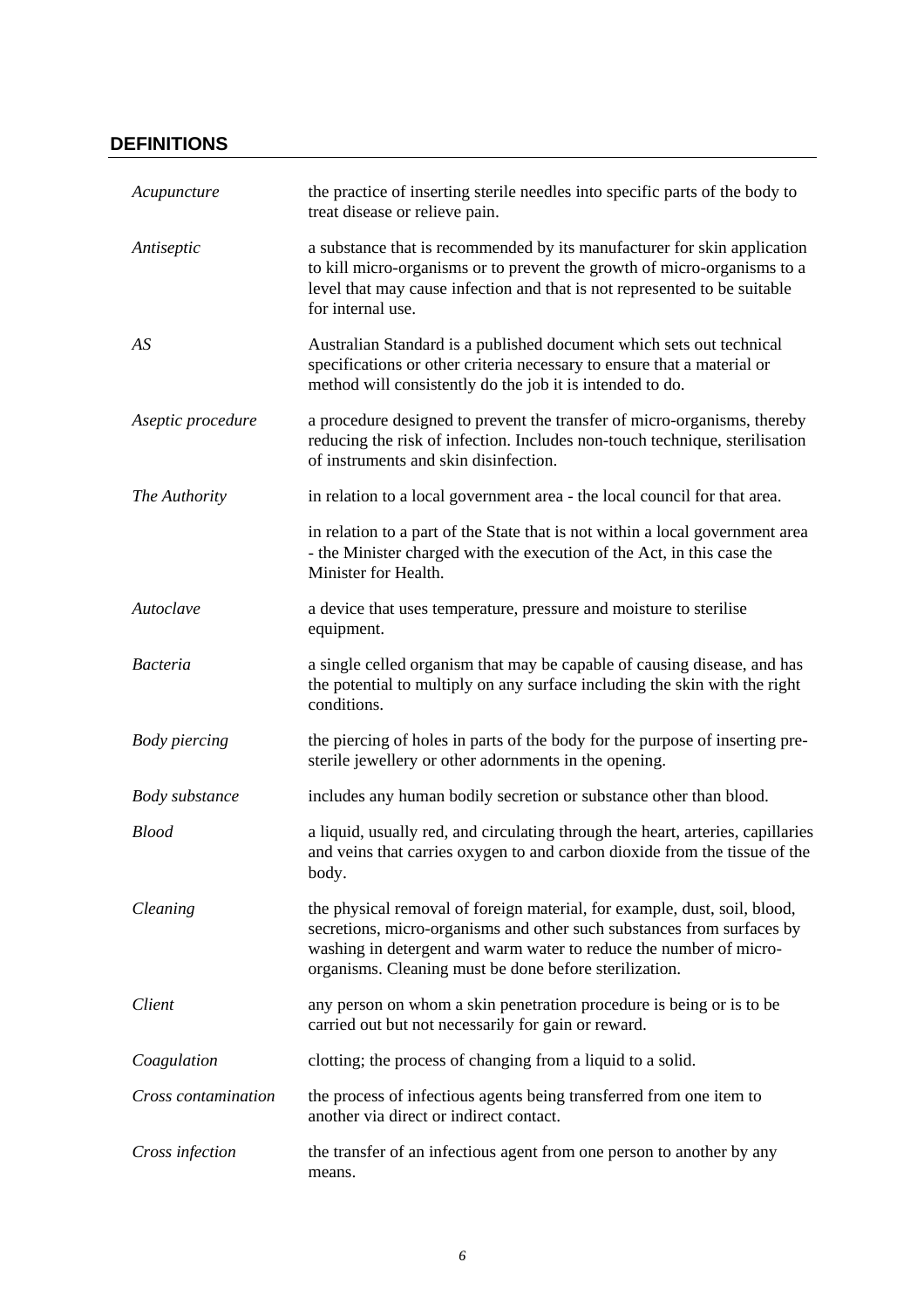| Decontamination         | the removal of micro-organisms or foreign matter (or both) from<br>contaminated materials or living tissue.                                                                                                                                                                                                                                                                                                                              |
|-------------------------|------------------------------------------------------------------------------------------------------------------------------------------------------------------------------------------------------------------------------------------------------------------------------------------------------------------------------------------------------------------------------------------------------------------------------------------|
| Detergent               | substance that enhances the cleansing action of water or other liquid.                                                                                                                                                                                                                                                                                                                                                                   |
| Disinfectant            | a substance used to reduce a range of micro-organisms.                                                                                                                                                                                                                                                                                                                                                                                   |
| Disinfection            | a process that reduces the number of micro-organisms but may not<br>necessarily kill all of them.                                                                                                                                                                                                                                                                                                                                        |
| Electrolysis            | involves the insertion of a sterilised needle into the individual hair<br>follicles to the root. An electric impulse is passed through the needle to<br>the root area to aid in the removal of hair.                                                                                                                                                                                                                                     |
| Equipment               | can include any article, instrument, item, or material that is used to<br>penetrate the skin or assist with a skin penetration procedure.                                                                                                                                                                                                                                                                                                |
| Hepatitis B             | an infection of the liver caused by the hepatitis B virus and can result in<br>long term illness including liver damage or cancer of the liver. The<br>infection is spread when infectious body substances (blood, semen or<br>vaginal fluids) come into contact with body tissues beneath the skin (e.g.<br>through needle puncture or broken skin) or mucous membrane (e.g. eyes,<br>nose, mouth or genitals). A vaccine is available. |
| $He$ <i>patitis</i> $C$ | an infection of the liver caused by the hepatitis C virus which can cause<br>long term illness resulting in liver damage and cancer of the liver. The<br>infection is spread when infectious blood enters the blood stream (e.g.<br>through a blood contaminated needle used for skin penetration or<br>tattooing) or through blood splashes to mucous membranes (e.g. eyes,<br>noise or mouth) There is no vaccine available.           |
| <b>HIV</b>              | human immunodeficiency virus $(HIV)$ – is the blood-borne virus that<br>causes AIDS. This virus attacks white blood cells that are a vital part of<br>the body's immune system. HIV can be transmitted through infected<br>blood and other body substances. There is no vaccine available.                                                                                                                                               |
| Hygiene taps            | able to be operated without the use of the operator's hands.                                                                                                                                                                                                                                                                                                                                                                             |
| <b>Infection</b>        | an infection occurs when micro-organisms invade the body and multiply<br>causing illness.                                                                                                                                                                                                                                                                                                                                                |
| Infection control       | process that minimises the risk of spreading infection while performing<br>procedures on clients.                                                                                                                                                                                                                                                                                                                                        |
| Manicure                | professional care for the hands and fingernails, including shaping and<br>polishing.                                                                                                                                                                                                                                                                                                                                                     |
| Medical waste           | waste material that has the potential to cause sharps injury, infection or<br>public offence.                                                                                                                                                                                                                                                                                                                                            |
| Micro-organism          | minute forms of life which can be bacterial, viral, or fungal that may be<br>capable of causing infection or disease.                                                                                                                                                                                                                                                                                                                    |
| <b>Minor</b>            | any person under the age of 18 years (Summary Offences Act).                                                                                                                                                                                                                                                                                                                                                                             |
| Mucous membrane         | thin sheets of tissue that line various openings of the body such as the<br>mouth, nose or genitals.                                                                                                                                                                                                                                                                                                                                     |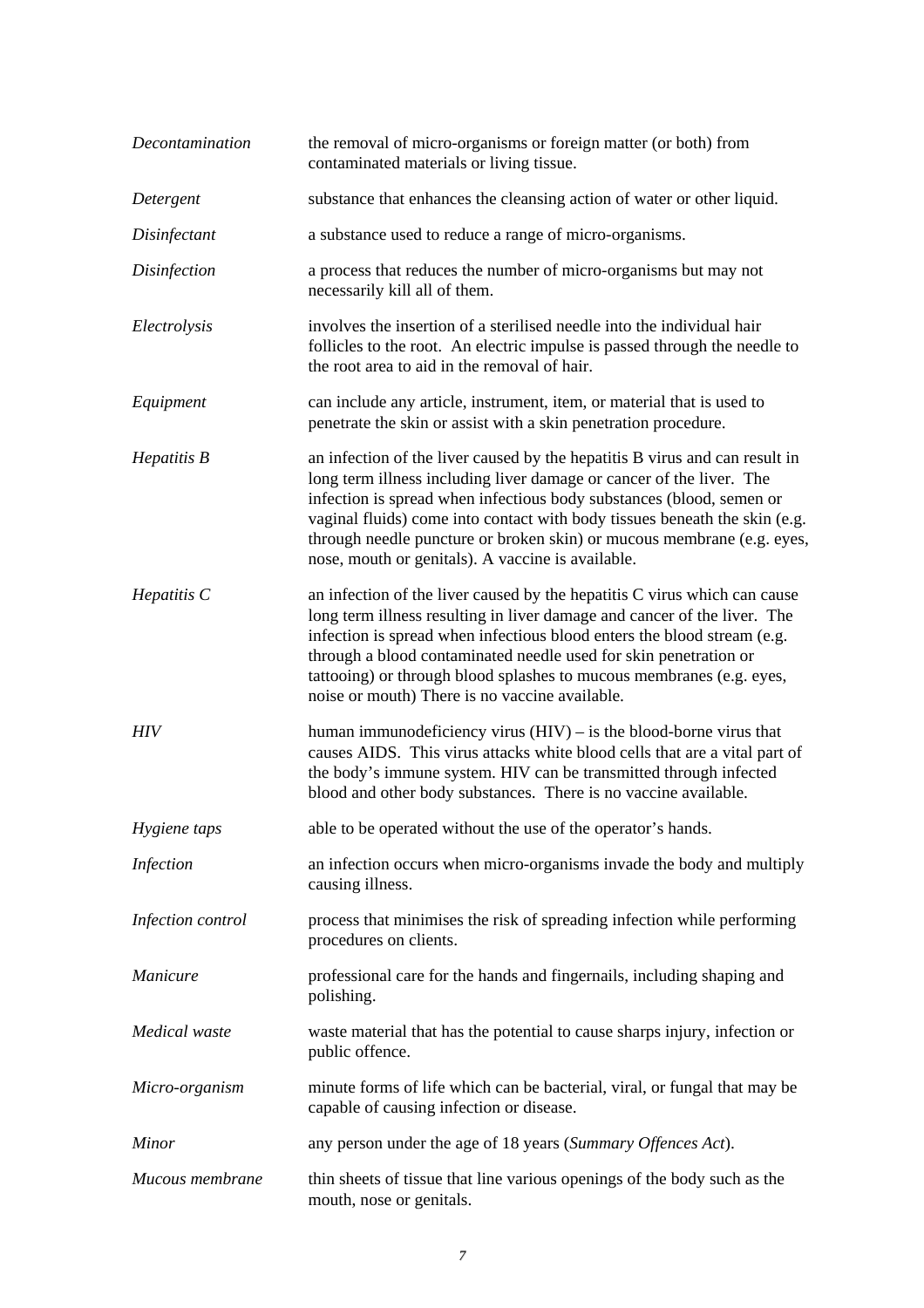| Operator                    | the person carrying out procedures in the process of skin penetration.                                                                                                                                                                                                                                                                                                      |
|-----------------------------|-----------------------------------------------------------------------------------------------------------------------------------------------------------------------------------------------------------------------------------------------------------------------------------------------------------------------------------------------------------------------------|
| Pathogenic                  | capable of causing disease.                                                                                                                                                                                                                                                                                                                                                 |
| Pedicure                    | professional care for the feet and toenails, including shaping and<br>polishing.                                                                                                                                                                                                                                                                                            |
| Reprocessing                | all steps necessary to ensure contaminated reusable equipment is ready<br>for its intended use. The steps include cleaning, disinfection or<br>sterilisation.                                                                                                                                                                                                               |
| Reusable item               | an item designated or intended by the manufacturer to be suitable for<br>reprocessing and reuse.                                                                                                                                                                                                                                                                            |
| Risk analysis               | a process for assessing the risk posed by an identified hazard, managing<br>(minimising) the risk and communicating risk information to all<br>stakeholders.                                                                                                                                                                                                                |
| <b>Sharps</b>               | any objects or devices having sharp points or cutting edges capable of<br>cutting or penetrating the skin, eg. electrolysis, acupuncture, tattoo and<br>body piercing needles, razors, scalpel blades, etc.                                                                                                                                                                 |
| Single-use equipment        | equipment designed by the manufacturer for single-use or single client<br>use only.                                                                                                                                                                                                                                                                                         |
| Skin disinfectant           | an antiseptic that is intended for the application to intact, healthy skin to<br>prevent the transmission of micro-organisms from person to person or<br>from the skin penetration site to the underlying tissue. Skin disinfectants<br>include antimicrobial and antiseptic soaps, hygienic handwashes,<br>hygienic hand rubs, surgical hand rubs and surgical handwashes. |
| Skin penetration            | means any process, whether intentionally or otherwise, that involves the<br>shaving, piercing, cutting, puncturing, tearing of the skin or mucous<br>membrane.                                                                                                                                                                                                              |
| Soil                        | visible dirt or debris that may protect, harbour or assist the growth of<br>micro-organisms.                                                                                                                                                                                                                                                                                |
| <b>Spore</b>                | a resistant form of certain species of bacteria.                                                                                                                                                                                                                                                                                                                            |
| <b>Standard precautions</b> | Work practices required for the basic level of infection control. Standard<br>precautions are recommended for the treatment of all clients, and apply to<br>all body fluids, regardless of whether they contain visible blood, non-<br>intact skin and mucous membranes.                                                                                                    |
| <b>Sterilisation</b>        | the process of rendering objects free from all forms of viable micro-<br>organisms, including spores.                                                                                                                                                                                                                                                                       |
| Tattooing                   | puncturing of the skin with a needle to introduce coloured pigment<br>leaving a permanent mark or design.                                                                                                                                                                                                                                                                   |
| Virus                       | a microscopic organism that only multiples in living cells and can cause<br>disease.                                                                                                                                                                                                                                                                                        |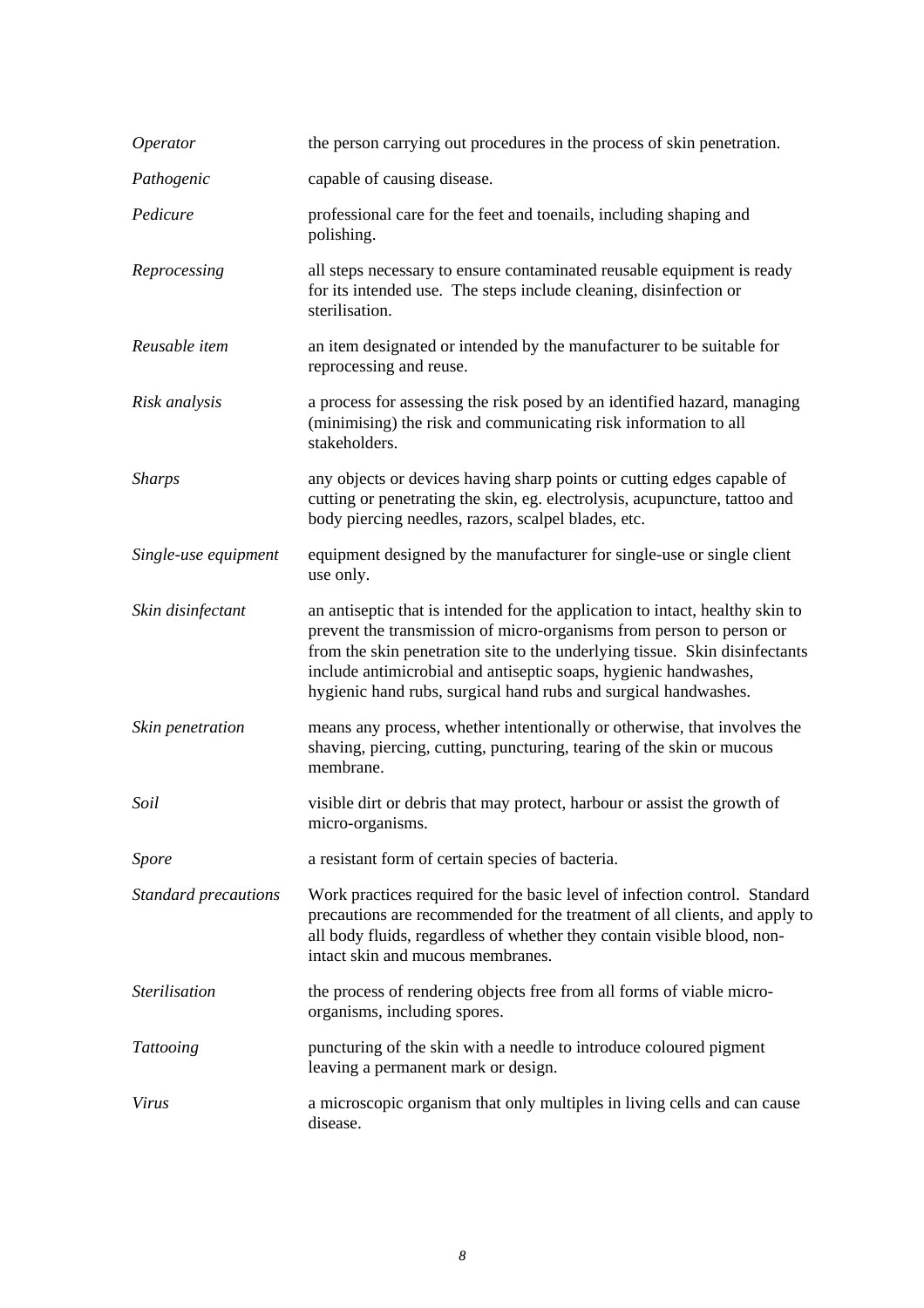# <span id="page-10-0"></span>**1. INTRODUCTION**

The practice of skin penetration for decorative, health or cosmetic purposes has existed in various forms throughout history.

Modern medical knowledge has made us aware of the potential dangers associated with skin penetration procedures. If precautions are not taken, blood-borne viruses such as hepatitis B, hepatitis C, human immunodeficiency virus (HIV) and a range of bacterial infections can be transmitted to clients or operators by contaminated equipment or unhygienic premises and procedures.

The risk of exposure to a blood-borne virus varies for clients and operators. The larger the population who have a blood-borne virus and are involved in skin penetration procedures, the higher the risk that someone else can be exposed during tattooing, body piercing etc, *unless the needles and instruments are sterile.* Clients are not required to tell the practitioner if they are infected with a blood-borne virus. Operators must assume that all blood and other body substances are potential sources of infection.

The purpose of this guideline is to assist relevant authorities and operators of premises where the practice of skin penetration procedures such as acupuncture, tattooing, micropigmentation, body piercing, waxing, electrolysis or other hair removal/beauty therapies are undertaken, by providing information on how infection can occur and how the risk to clients, employees and the community can be minimised.

When operators are designing their premises, renovating or moving into an existing space, they should contact the local council environmental health section for further information.

*Occupational Health Safety and Welfare* 

All enquiries relating to occupational health safety and welfare should be referred to Workplace Services on 1300 365 255.

# <span id="page-10-1"></span>**2. POWERS OF AUTHORISED OFFICERS**

Authorised officers are not expected to assess the skin penetration operator's technique. However, they can ensure certain levels of hygiene exist. A suitable working environment should be maintained, and no aspects of business should affect the health of the clients or those employed at the premise.

Part III of the *Public and Environmental Health Act* provides the necessary power for an authority to serve a notice on the owner of premises (or any other responsible person) to require specified action to improve the condition of the premises. Where an activity may give rise to a risk to health and/or result in the emission of offensive material or odour, a person can be required to desist from the activity.

A notice issued by an authority pursuant to the provisions of the *Public and Environmental Health Act* may make reference to these guidelines. Non-compliance with the requirements of this guideline does not necessarily imply a breach of the Act. Specific sections of the guideline may be incorporated into a notice under the Act, and then the person to whom the notice was issued could be liable to prosecution if the notice is not complied with.

Part V of the *Public and Environmental Health Act* empowers Authorised Officers to:

- enter and inspect the premises at reasonable times
- make inquiries
- ask questions
- examine, inspect and test equipment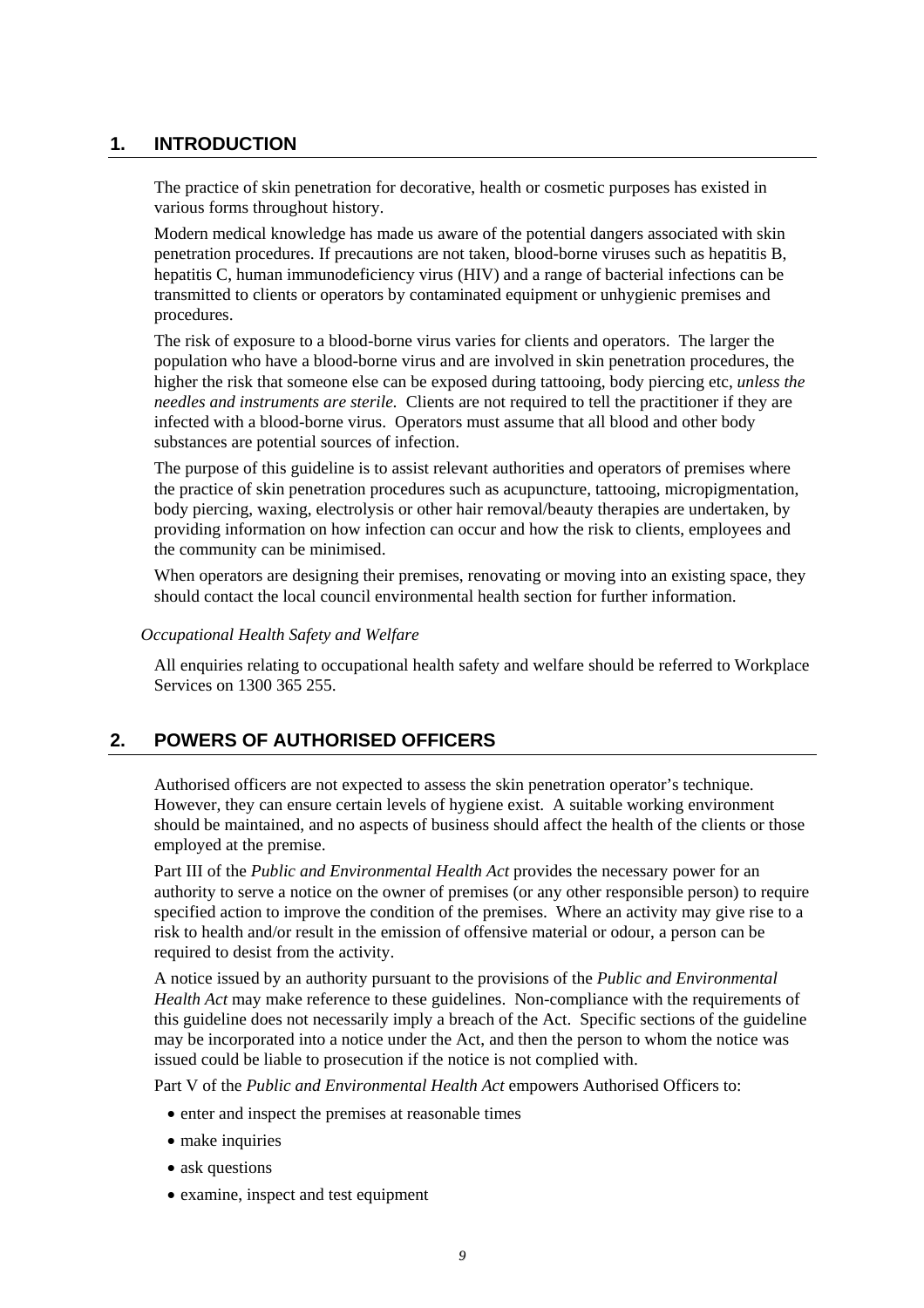- take samples
- take photographs and videos
- require records to be produced
- examine and copy the records.

Inspections will generally be performed on a routine basis and additional inspections will occur if complaints are received or investigations are required. Random inspections may also be undertaken. A person must not hinder or obstruct an Authorised Officer.

## <span id="page-11-0"></span>**3. RISK MINIMIZATION**

In developing effective infection control strategies in the skin penetration industry, operators must identify situations where there is significant risk of spread of harmful micro-organisms and intervene at the appropriate time to prevent that spread. Micro-organisms are everywhere and are continually introduced into the environment. They live on skin, in food and dirt. Microorganisms are easily spread between clients and operators and are easily transferred by contact with unwashed hands, soiled equipment or contact with blood and body substances. Operators must assume that all blood and other body substances are potential sources of infection. To minimise transfer of micro-organisms, operators must perform all procedures in a safe and hygienic manner, following all infection control techniques and procedures.

The body's first lines of defence against invasion by micro-organisms are the skin and the mucous membranes. Provided they remain intact, they provide a very effective barrier against infection. Skin penetration procedures involve the penetration of these barriers thereby increasing the risk of infection. Infection can occur if equipment is contaminated, from direct person-to-person contact with blood or other body substances, or while the site is healing. The use of infection control techniques for skin penetration procedures minimizes the risk of infection.

In any procedure that involves penetration of the skin, contamination of equipment with blood (or body fluids) cannot be avoided. It is possible that clients and operators may include people who are carriers of viral infections such as hepatitis B, hepatitis C or HIV. Contaminated skin penetrating equipment can transmit these blood-borne viruses to clients or to operators who may accidentally pierce themselves. Unhygienic practices and procedures may also transmit other skin and mucous membrane infections including herpes simplex virus which may result in small painful blisters that break open to form shallow painful sores, and fungal infections such as ringworm or tinea which are spread by direct skin contact or from contaminated surfaces. Common bacteria such as *Staphylococcus* and *Pseudomonas* can also cause serious infection and may prevent healing of the site. These bacteria may be transmitted by unhygienic practices.

The risk minimization strategies that should be used in the skin penetration industry require the operator to:

- Wash hands immediately before and after attending a client and before attending the next client, or before resuming a procedure if interrupted (eg. answering the telephone)
- Wear clean disposable gloves when contact with blood or body fluid is anticipated
- Wear protective eyewear and clothing whenever there is a risk of splattering from blood or body fluids
- Use aseptic (non-touch) operating techniques
- Use fittings and equipment that have been properly cleaned and where necessary sterilised before use
- Maintain the premises in a clean condition
- Handle and dispose of sharps in a safe manner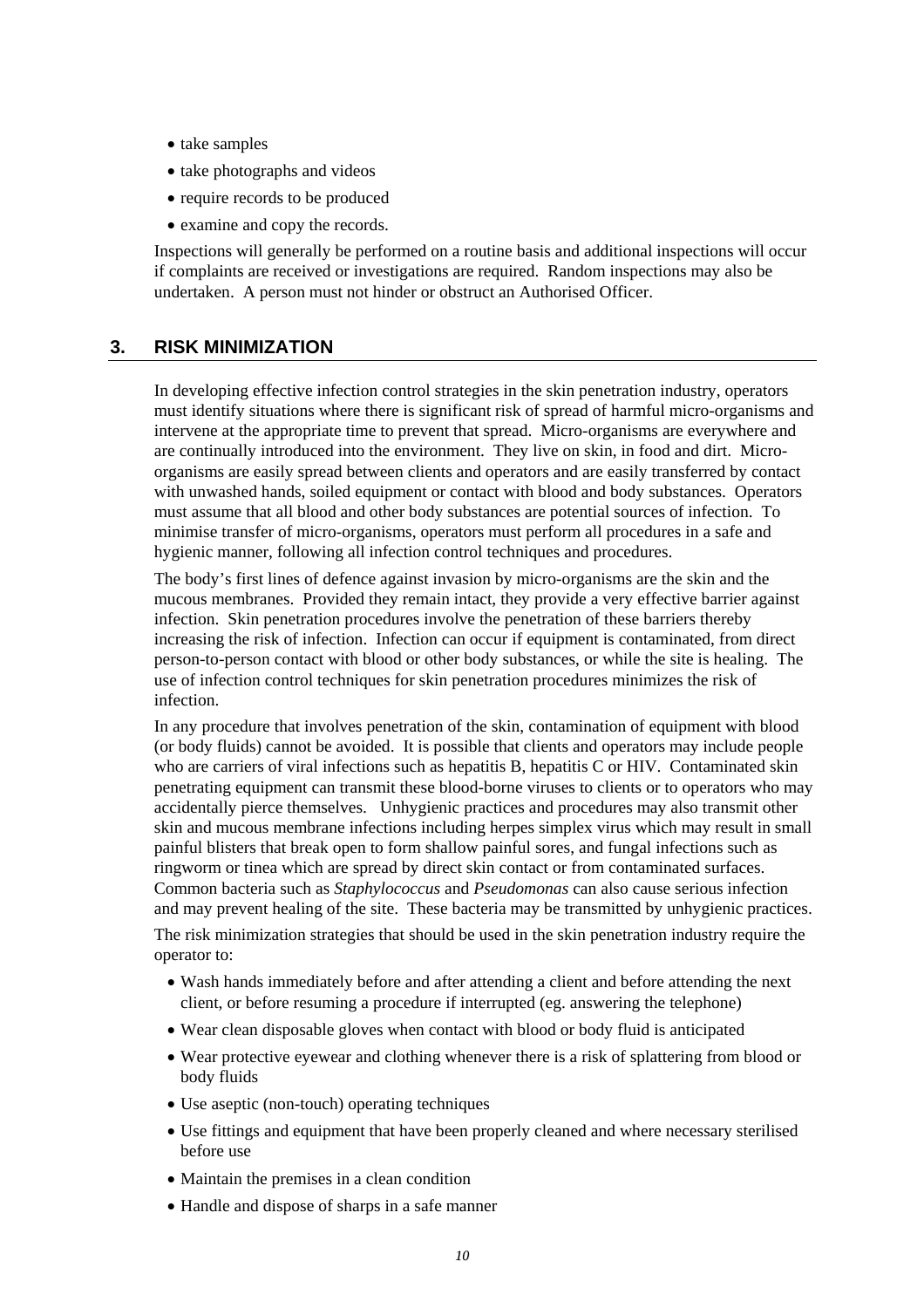• Consider being vaccinated against hepatitis B in accordance with the Australian Immunisation Guidelines.

The above strategies are referred to standard precautions (Refer to Definitions).

It is recommended that operators of any skin piercing business keep a record of all client appointments, recording the date, time and details of the procedure performed eg, female, navel pierced 1:30pm 15<sup>th</sup> March 2004. Names, addresses and phone numbers of clients will allow for easy follow-up in disease investigation and control if an outbreak of an infectious disease occurs. Further information to be recorded may include operator's name, jewellery used and what after-care advice was given. The operator is under no obligation to ask for the client's name, address and phone number, and the client is under no obligation to provide their name, address or phone number.

By adopting the infection control techniques and procedures outlined in these guidelines, operators will minimise the risk of transmission of blood-borne and other infectious diseases to clients and themselves.

Refer to Section 12 Skin Penetration Hazard Analysis Critical Control Point (HACCP) Plan.

# <span id="page-12-0"></span>**4. PERSONAL HYGIENE**

# <span id="page-12-1"></span>*Hand hygiene*

*Why wash your hands?* 

- Hand washing is generally considered to be the most important measure in preventing the spread of infection
- Hand washing protects both the client and the operator.

*When should hand washing be done?* 



- Before and after contact with each client
- Where multiple procedures are performed on a client, wash hands before and after each procedure
- Before resuming a procedure if interrupted (eg. answering the telephone)
- Immediately prior to putting on disposable gloves
- Immediately after removing disposable gloves for any reason
- After touching the nose, mouth or handling a nasal tissue or handkerchief
- Before and after smoking, eating or drinking
- After going to the toilet
- After contact with blood or other body fluids.

*For how long?* 

- For routine hand washing, hands should be washed all over for at least 10 to 15 seconds
- Before commencing an aseptic procedure, hands should be should be washed all over for at least 1 minute.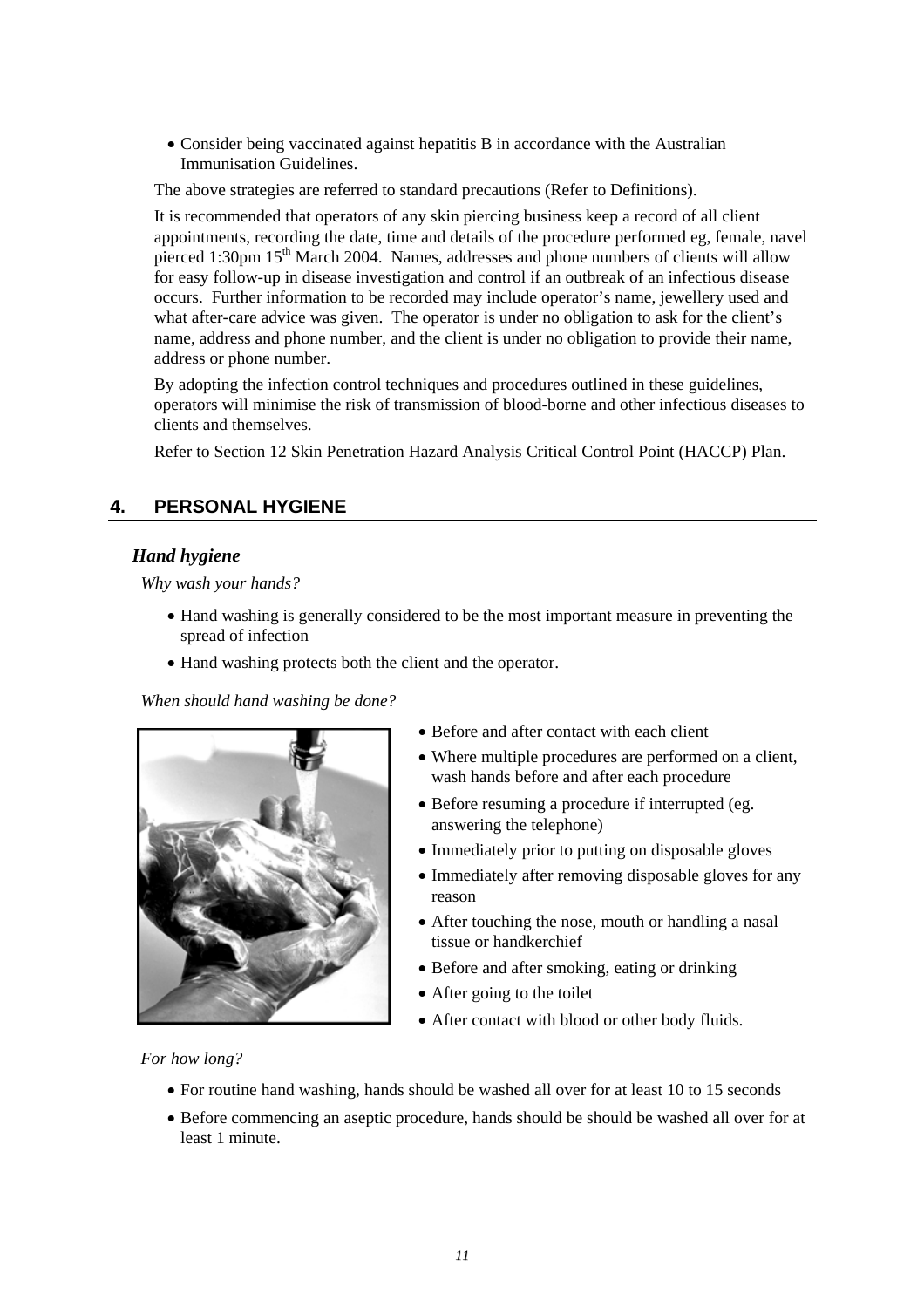## *How?*

• Wet hands thoroughly preferably with warm running water and lather with a mild soap. A liquid soap is preferable, although bar soap can be used if kept dry and in good condition. Liquid soap dispensers also need to be maintained by regular washing and drying all reusable parts. Soap helps remove grease, dirt and micro-organisms. Warm water helps remove grease from hands and also encourages hand washing.

*NOTE: An antimicrobial soap is not necessary for routine handwashing* 

- Pay special attention to the backs of hands, wrists and spaces between fingers
- Rinse hands thoroughly under running water
- Thoroughly dry the hands on a single-use towel or in another way that is not likely to transfer micro-organisms to the hands (eg hot air hand dryer). The dryness of hands and fingertips is related to the transfer of bacteria – that is, the drier the hands the less likely the hands are to transfer bacteria
- Turn off the tap with the used towel if hands-free taps are not available
- Alcohol-based hand rubs or gels offer a practical and acceptable alternative to hand washing and can be used provided hands are not dirty. The hand rub or gel must come into contact with all surfaces of the hand and the hands rubbed together until the solution has evaporated.

# <span id="page-13-0"></span>*Hand care*

- To minimize "chapping" of hands, pat hands dry rather than rubbing them
- Moisturising hand creams should be used regularly to avoid dryness and cracking
- Nailbrushes should not be used for scrubbing hands as they may damage the skin
- Cuts and abrasions should be covered by a water-resistant dressing that should be changed as necessary and when soiled.

# <span id="page-13-1"></span>*General hygiene*

Operators should pay careful attention to their own personal hygiene. Clean washable clothing should be worn and changed when soiled. Clean, freshly laundered clothing carries very few micro-organisms.

Aprons or other protective clothing should be worn when there is a risk of splash from body fluids.

Fingernails should be kept clean and short to allow for easy cleaning. If fingernails are long, extra effort must be made to thoroughly wash under nails.

Jewellery can act as a trap for micro-organisms and may make thorough cleaning of hands difficult. If jewellery is worn, extra effort is required to clean and dry under the jewellery after hand washing.

Operators should not smoke or eat while attending clients. These activities allow close contact with the mouth, transferring micro-organisms to the hand, which can then be spread between the client and operator.

It is recommended that animals are not allowed in rooms where skin penetration procedures are performed to prevent soiling of the premises, reduce micro-organisms and help maintain cleanliness. Companion animals used by the sight and/or hearing impaired are exempt.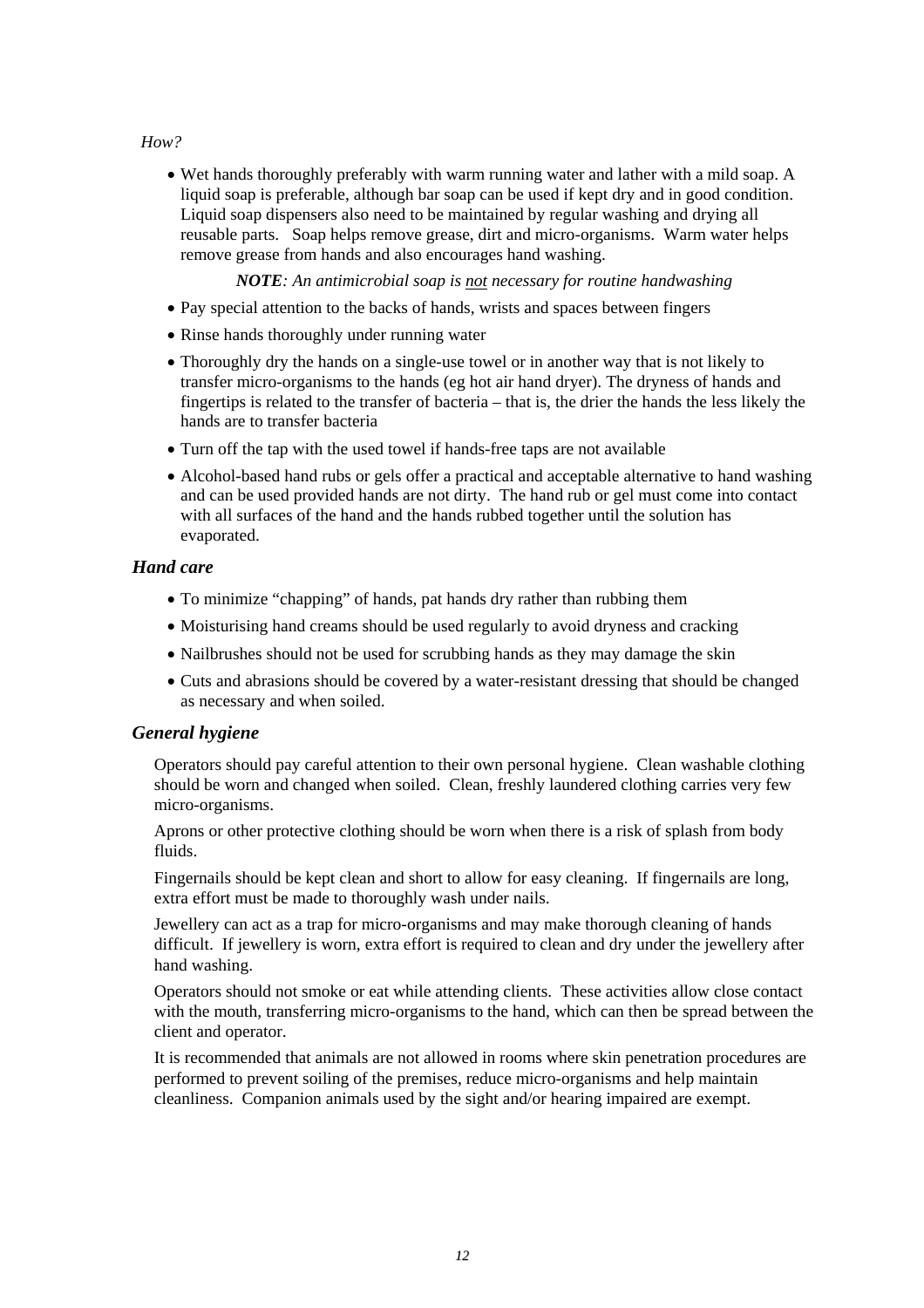# <span id="page-14-0"></span>**5. GLOVES**

#### <span id="page-14-1"></span>*Gloves used for skin penetration procedures*

Gloves must be worn when it is likely that hands will be contaminated with blood or body fluids, or come into contact with mucous membranes.

Single-use gloves are to be worn for skin penetration procedures. They act as a physical barrier to protect the wearer's hands from contamination and to prevent the transfer of microorganisms. Single-use gloves are not sterile unless labelled as such and sealed.

The use of single-use gloves does not substitute, or eliminate the need for hand washing. Hands must be washed thoroughly before putting on gloves and again following glove removal.

Washing hands following removal of gloves is required because:

- Hands become warm and moist in gloves promoting growth of micro-organisms
- Gloves are not perfect and may have small holes allowing contamination of hands. These holes are not always noticeable
- Hands can become contaminated during glove removal
- Washing hands or using a hand rub or gel following removal of gloves will reduce the risk of transmission of bacteria and blood-borne viruses to the client and the operator.

Gloves must be removed and disposed of if the operator leaves the client for any reason such as answering the telephone. Hands must be washed and new gloves must be put on before resuming the procedure, or before starting a new procedure on the same person to prevent cross contamination. Gloves must not be washed or re-used.

Some people are allergic to latex gloves. If a skin penetration operator develops a rash or skin condition it is recommended that they consult a medical practitioner. Single-use gloves are also available made of other materials eg neoprene or nitrile.

#### <span id="page-14-2"></span>*Gloves used for cleaning*

General purpose utility gloves, e.g. rubber gloves should be used for:

- equipment cleaning
- decontamination procedures
- handling chemicals.

General purpose utility gloves should be washed in detergent, rinsed and left to dry after each use. Gloves should be inspected before each use and discarded if damaged or in a state not able to provide protection. Hands must be washed after using general purpose gloves.

## <span id="page-14-3"></span>**6. ASEPTIC PROCEDURES**

Aseptic procedures are designed to prevent the transfer of micro-organisms thereby reducing the risk of infection. Operators undertaking a skin penetration procedure must practice aseptic techniques to avoid contaminating equipment and products therefore minimizing infection.

Once a sterilised item has come in contact with something that is not sterile, it also becomes unsterile. That part of the equipment which is used to penetrate the skin must not become contaminated by touching something that is not sterile.

#### <span id="page-14-4"></span>*Equipment*

- Single-use equipment should be used whenever possible. Hollow needles **must be singleuse** because they are virtually impossible to clean and sterilise properly
- Single-use equipment must be discarded immediately after use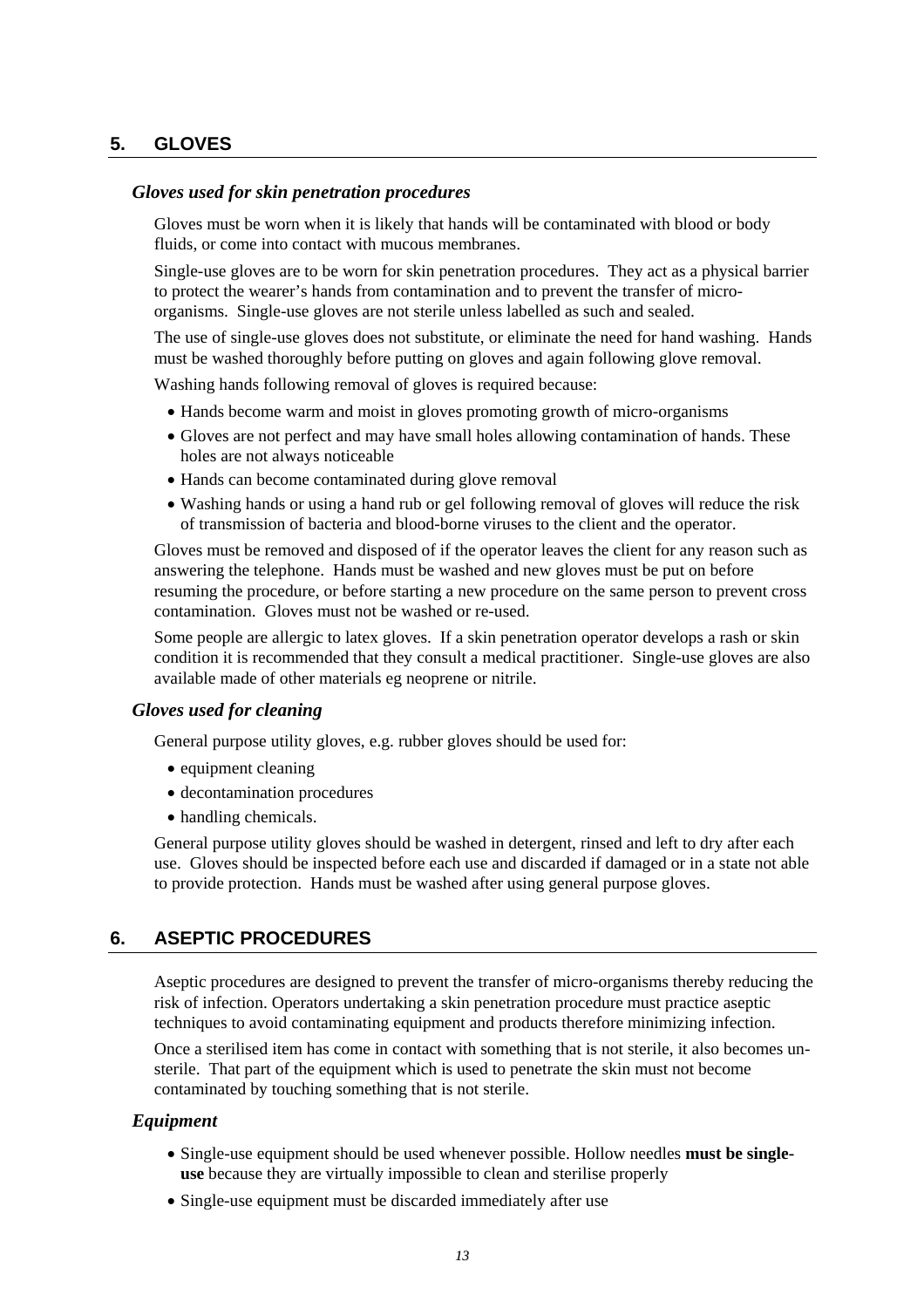- All reusable equipment used for skin penetration must be sterilised and maintained in a sterile condition
- Use sterilised tongs or forceps to handle sterilised equipment
- Reusable equipment must be cleaned and reprocessed as soon as practicable after use. Delay will increase the opportunity of micro-organism multiplication and also increase the difficulty of removing the contamination
- All necessary equipment should be set up just prior to the commencement of a client procedure
- All equipment set up for use on a client (even if not used), is assumed to be soiled after the procedure and must be discarded or reprocessed before use on another client
- Sterile needles or other equipment that will penetrate the skin should never be handled directly. A sterile pair of tongs or pliers should be used to pick up or manipulate these sterile items
- Re-usable needles must be visually inspected for damage and repaired after sterilisation
- Repaired needles must be re-sterilised before use
- Needles must not be tested for sharpness on the operator's skin before use.

#### <span id="page-15-0"></span>*Creams, oils, pigments and lotions*

- Products (creams, oils, pigments and lotions) used in any procedure must be dispensed into a disposable container for each client. Discard the container when the procedure is finished. To prevent contamination **do not return left over product to the original stock supply**
- Where exposure to blood or bodily fluids is anticipated during application of these products (i.e. with tattooing, micro pigmentation, waxing) use a suitable disposable spatula, cotton bud or cotton wool pad for each client
- Where possible, use pump packs for storage of stock material.

# <span id="page-15-1"></span>**7. CLEANING, DISINFECTION & STERILISATION OF EQUIPMENT**

#### **Cleaning is removing soiling and reducing the number of micro-organisms from equipment surfaces by washing in detergent and warm water**

#### <span id="page-15-2"></span>*Cleaning*

- All equipment must be cleaned between uses in accordance with: *AS/NZS 4815:2001 Office-based health care facilities not involved in complex patient procedures and processes – Cleaning, disinfecting and sterilising reusable medical and surgical instruments and equipment, and maintenance of the associated environment*
- Thorough cleaning of equipment is essential before any disinfection or sterilisation process
- Mild alkaline detergents in the pH range 8.0 to 10.8 are preferred over neutral pH detergents in most applications, as they have improved cleaning efficiency. This type of detergent is different from the type of detergent recommended for general environmental cleaning (Refer to Section 9 Environment, Table 3). Common household detergents shall not be used to clean equipment prior to sterilisation because they can produce large amounts of foam and it can be difficult to rinse the items properly
- Brushes, utility gloves and other items used to clean equipment should be maintained in a clean and serviceable condition
- Store cleaning items in a clean and dry location.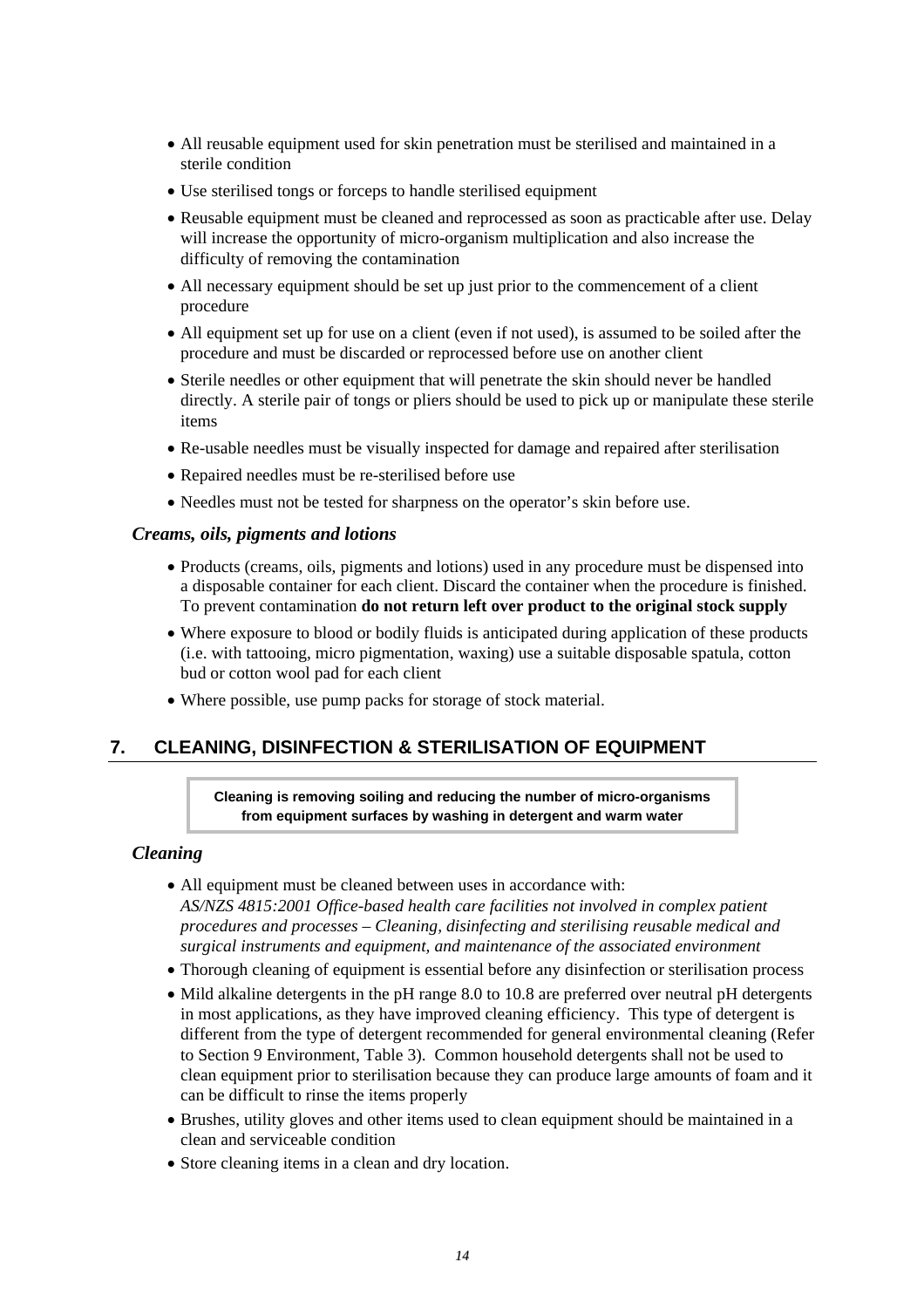#### *The following cleaning method needs to be followed:*

- *1. RINSE* the equipment in *warm* running water to remove any blood or body fluids. Hot water used at this stage will cause matter to coagulate and stick to the instrument. Cold water will harden fats making cleaning more difficult.
- *2. WASH* the equipment in a sink filled with warm water and a mild alkaline detergent to remove all visible soiling (strong alkaline detergents may damage some instruments). Hold the items low in the sink to limit flicking and spatter during scrubbing. Use of a non– abrasive scouring pad can assist in removing stains.
- *3. RINSE* the equipment thoroughly in warm to hot running water.
- *4. DRY* using a lint free cloth. Drying with a cloth prevents residues from damaging equipment during sterilisation.
- *5. STORE* under cover in a clean, dry and dust-free environment.

Refer to Appendix 1 – Cleaning and sterilisation of equipment.

#### *Ultrasonic cleaners*

Ultrasonic cleaners work by subjecting equipment to high frequency, high energy sound waves, causing soil to be dislodged from the item and drop to the bottom of the tank, or be sufficiently loosened, to be removed during the rinsing process:

- After rinsing the equipment, items are placed in an ultrasonic tank filled with cold water and a measured amount of recommended detergent intended for ultrasonic use. A neutral or low alkaline, low foaming detergent is suitable
- Process items in accordance with the manufacturer's instructions and AS/NZS 4815:2001 *Office-based health care facilities not involved in complex patient procedures and processes – Cleaning, disinfecting and sterilising reusable medical and surgical instruments and equipment, and maintenance of the associated environment.*

*NOTE: Ultrasonic cleaners clean but do not sterilise instruments* 

#### <span id="page-16-0"></span>*Disinfection*

**Disinfection is a process used to reduce the number of harmful micro-organisms but may not necessarily kill all of them** 

This process *is not* suitable for equipment used in skin penetration activities.

Disinfection of surfaces may be necessary in certain circumstances – Refer to Section 9 Environment.

#### <span id="page-16-1"></span>*Sterilisation*

**Sterilisation is the process of killing all micro-organisms including spores** 

**All equipment used to penetrate the skin must be sterilised**. Equipment can either be presterilised single-use or, where equipment is re-used, it must be cleaned and sterilised.

The method of sterilisation available to the skin penetration industry is steam under pressure. A steam steriliser (autoclave) is required for this purpose. There are a number of different types of steam sterilisers available, and each have differing requirements relating to monitoring and validation of the sterilisation process.

It may be more cost effective for small operators to subcontract out their equipment sterilisation. Some contractors provide a pick-up and delivery service in the metropolitan area with a 24-hour turn around.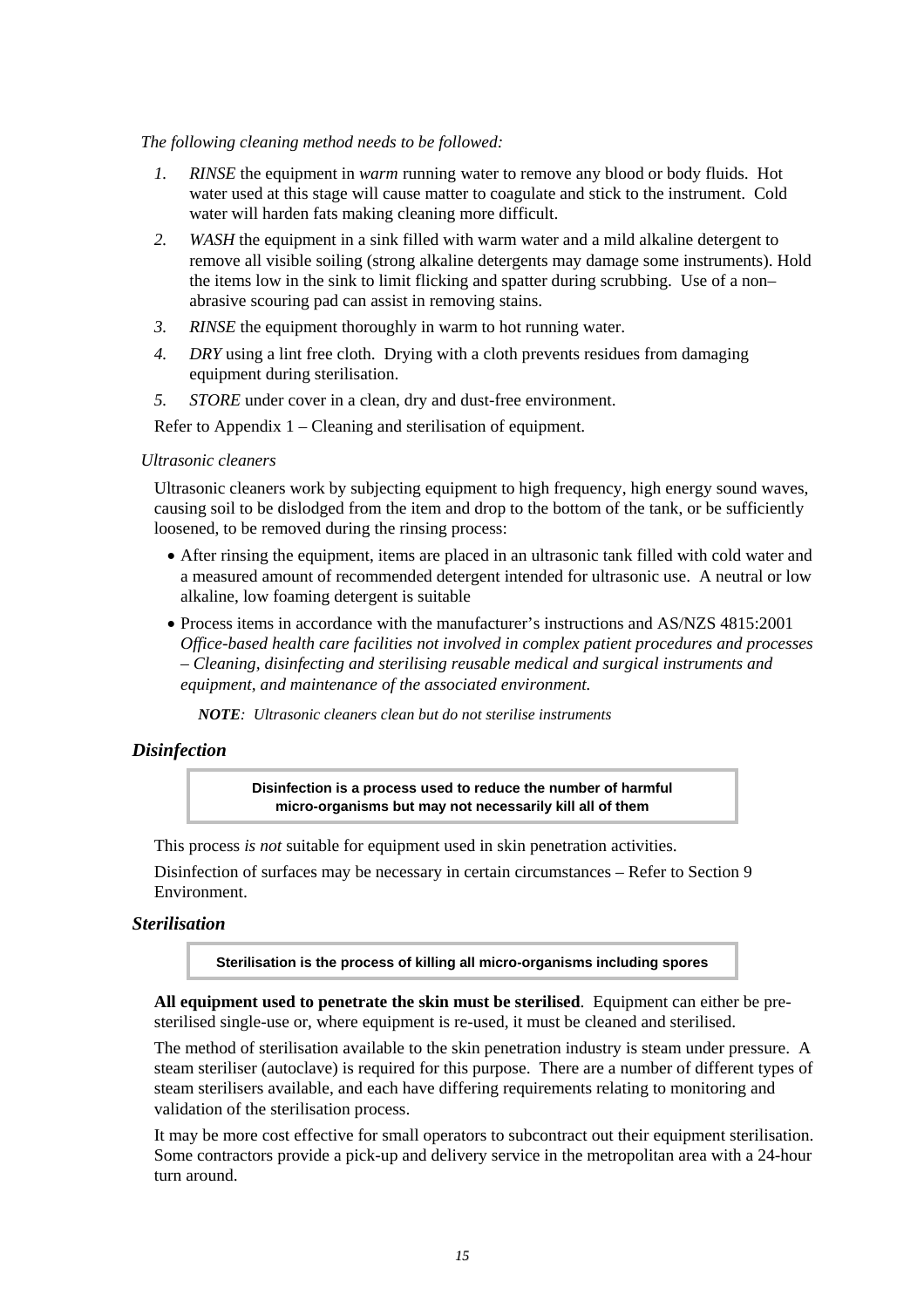*NOTE: Microwave ovens, pressure cookers, incubators, ultraviolet cabinets, boiling water units, ultrasonic cleaners and similar appliances will not sterilise. Wiping needles/spatulas with disinfectant before use does not sterilise the item.* 

All staff conducting skin penetration procedures should be trained in the correct use of sterilisation equipment and the correct sterilisation procedures. The Queen Elizabeth Hospital Central Sterilising Service Department has established the Sterilising Foundation Course and this course is open to anybody wishing to gain information on the sterilisation process.

Portable "bench top" steam sterilisers (autoclaves)

- Portable steam sterilisers must be operated in accordance with the requirements of AS 2182:1998– *Sterilisers- Steam - Benchtop*
- Portable steam sterilisers are not designed to sterilise liquids, therefore sterilisation of liquids should not be attempted
- Portable steam sterilisers with a drying cycle are appropriate for the sterilisation of wrapped items. These sterilisers achieve drying by drawing a partial vacuum and by the introduction of heat, following the sterilisation cycle
- Upon completion of the sterilisation and drying process, the items need to be immediately removed from the steriliser and checked for dryness. If moist, items are susceptible to contamination and are therefore not considered sterile
- Sterilisers without a drying cycle should only be used for unwrapped equipment
- Packaging and wrapping of equipment must be in accordance with AS/NZS 4815:2001 *Office-based health care facilities not involved in complex patient procedures and processes – cleaning, disinfection and sterilisation of re-usable medical and surgical instruments and equipment and maintenance of the associated environment*
- Equipment that has been sterilised unwrapped must be used immediately on removal from the steriliser
- Correct loading of the steriliser is essential for successful sterilisation:
	- flexible packaging materials should be loaded on edge with paper to laminate or flat with the paper surface downwards
	- items should not touch the chamber walls
	- unwrapped items should be placed on a perforated or mesh tray and placed flat to ensure steam has access to all surfaces.
- Monitoring, calibration and performance testing of sterilisers:
	- a skilled person should carry out routine calibration checks and maintenance of all measuring devices, timers, gauges and displays. Refer to AS/NZS 4815:2001 *Officebased health care facilities not involved in complex patient procedures and processes – Cleaning, disinfecting and sterilising reusable medical and surgical instruments and equipment, and maintenance of the associated environment* for the frequency of calibration checks and steriliser performance tests.

#### **TABLE 1: Times and temperatures for steam sterilisation**

| $\mathcal{C}$ | kPa | mb   | psi | Holding Time (mins) |
|---------------|-----|------|-----|---------------------|
| 121           | 103 | 1030 |     |                     |
| 126           | 138 | 1380 | 20  | 10                  |
| 132           | 186 | 1860 |     |                     |
| 134           | 206 | 1060 | 30  |                     |

Reference: *AS 4815* 

The times and temperatures given in Table 1 for heat sterilisation indicate the absolute minimum standards of time and temperature to be maintained throughout all portions of a load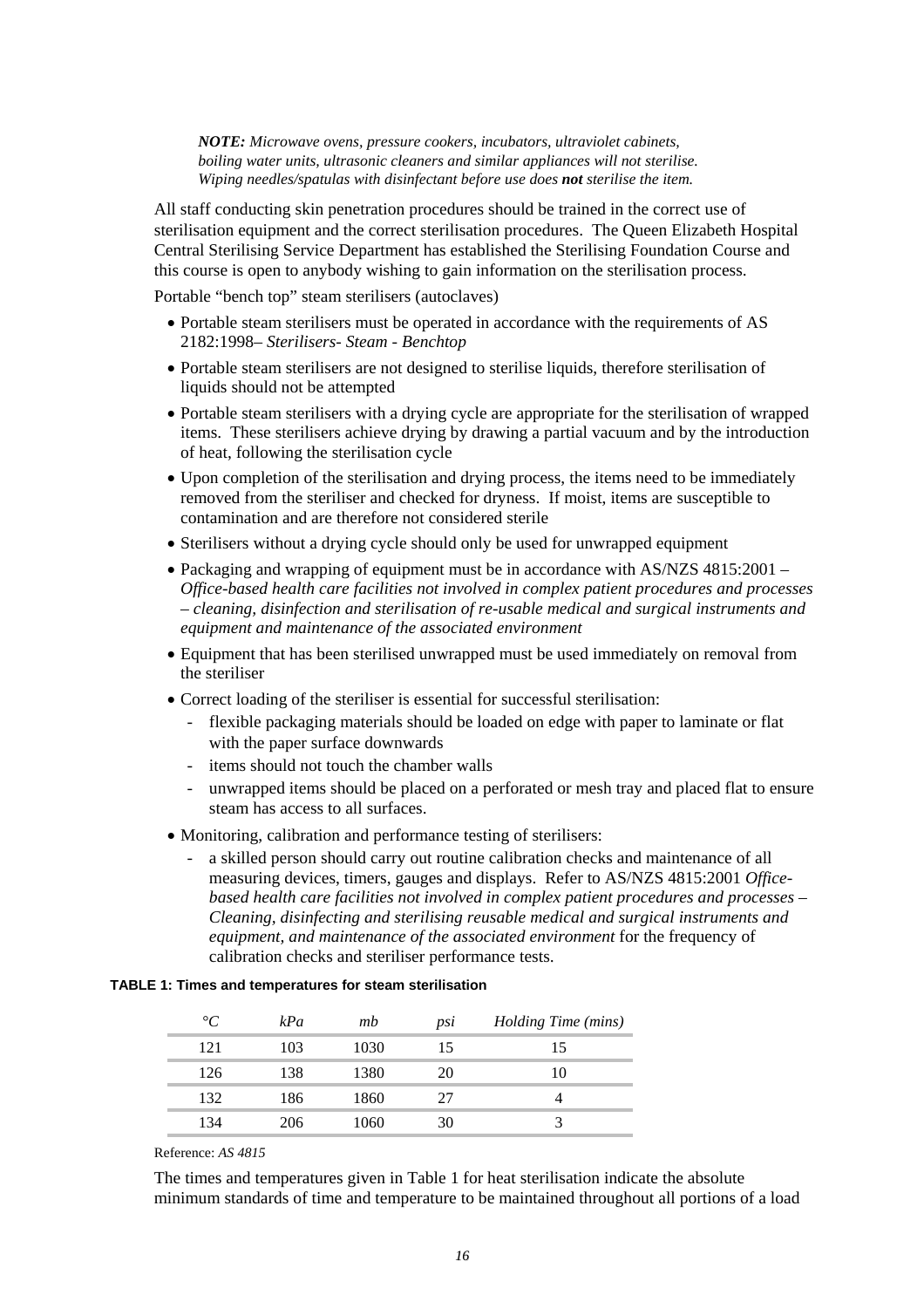in direct contact with saturated steam in order to accomplish effective sterilisation. All times and temperatures are based on the assumption that the items to be sterilised are thoroughly cleaned and dried.

#### <span id="page-18-0"></span>*Record keeping of sterilisation*

When sterilising any piece of equipment for a skin penetration procedure, documentation of the process **must** be recorded (eg. in a log book) and available for inspection by an Authorised Officer. Where an autoclave is used to sterilise equipment on site the following information must be recorded at the completion of each batch processed:

- Time and date
- The length of time held at maximum pressure and temperature
- Maximum pressure and temperature achieved.

It is recommended that any faults with the cycle be noted and recorded and those items be processed again. The autoclave may also need servicing or calibrating.

## <span id="page-18-1"></span>*Level of reprocessing*

Equipment must be reprocessed to a level appropriate for their intended use, regardless of the level of use they have had previously, or the level of contamination they have had. This can be assessed by using the categories in Table 2.

| Level of risk | Intended use                                                                                     | Example                                                             | <i>Process</i>                       | <i>Storage</i>                                                                                        |
|---------------|--------------------------------------------------------------------------------------------------|---------------------------------------------------------------------|--------------------------------------|-------------------------------------------------------------------------------------------------------|
| High          | For equipment that will<br>penetrate the skin, enter<br>into a sterile cavity or<br>blood stream | Sterilisation by<br><b>Needles</b><br>steam steriliser<br>Jewellery |                                      | Store in packages<br>that maintain<br>sterility, do not tear,<br>and are kept dry and<br>free of dust |
| <b>Medium</b> | For equipment that will<br>come into contact with<br>mucosa or non intact skin                   | Pennington forceps<br>(for clamping)<br>nostrils, navels, etc)      | Sterilisation by<br>steam steriliser | Store in packages<br>that maintain<br>sterility, do not tear,<br>and are kept dry and<br>free of dust |
| Low           | For equipment that will<br>come in contact with<br>intact skin                                   | Nail clippers<br>Spatula                                            | Clean with<br>detergent and water    | Store in clean, dry<br>dust free<br>environment                                                       |

#### **TABLE 2: Level of processing required for specific items**

# <span id="page-18-2"></span>*Ultraviolet cabinets*

Ultraviolet (UV) cabinets *DO NOT STERILISE* equipment and other articles placed in them because the radiation does not penetrate to all surfaces of the articles exposed and some viruses are not readily destroyed by UV radiation. Because of occupational health and safety concerns about the risk of eye damage to the operators, workers or clients from UV cabinets, it is recommended that they should not be used.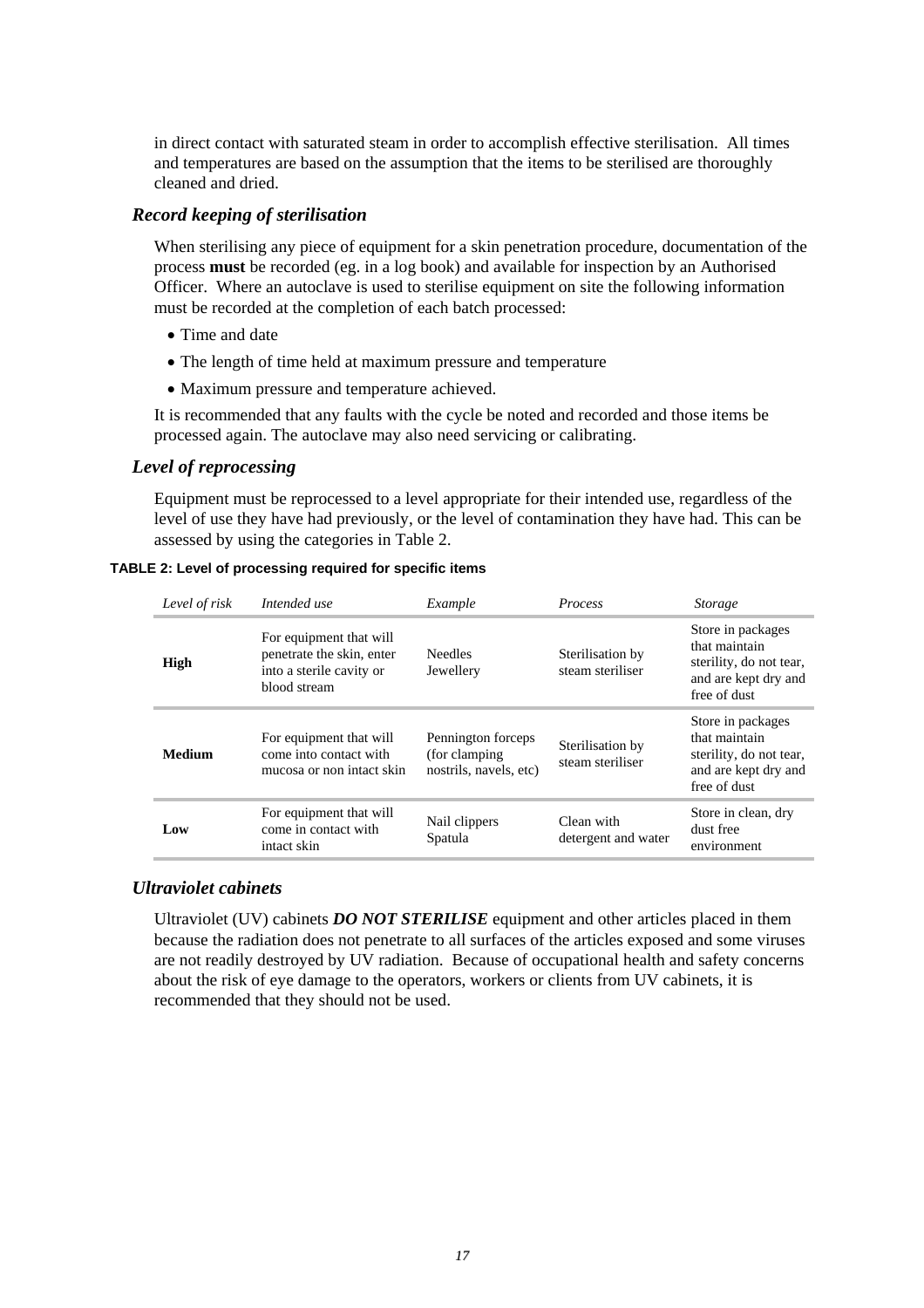# **8. SKIN PREPARATION**

- The client's skin should be clean and free from infection, sores or wounds. Skin penetration should not be carried out within 15 centimetres of any skin infection or rash unless a qualified acupuncturist or health care professional that is treating the area performs the procedure
- If shaving of the penetration site is necessary, a single unit disposable razor is recommended. Where razor blades have a detachable blade, the blade must be disposed of in a sharps container after each use. The blade handle must then be washed with water and detergent to remove contaminants and dried before reuse. A new single use razor blade can then be attached to the handle
- If the positioning of a piercing site is to be marked, this should be done prior to disinfection of the skin. Markers are available that are not removed by alcohol or chlorhexidine. An alternative is to prepare the skin and mark the point with a toothpick dipped in Gentian Violet, followed by disinfection with an iodine swab
- A skin disinfectant (antiseptic) should be applied to the area of skin that is to be penetrated immediately prior to the procedure
- The site must be allowed to dry before the skin is penetrated and should not be touched by the operator's hands or any other item that may contaminate it.

#### <span id="page-19-1"></span>*Skin disinfectants (antiseptics)*

An antiseptic is a substance that is recommended by its manufacturer for application to the skin or mucous membrane of a person to kill micro-organisms, or to prevent the growth of microorganisms to a level that may cause infection:

- Skin disinfectants should always be used according to the manufacturer's instructions
- Bottled skin disinfectants:
	- should be labelled with the date when first opened and discarded after its designated "use by" date as indicated by the manufacturer's label
	- before use, sufficient skin disinfectant for an individual client's use should be poured into a single-use container. The container and any fluid remaining in the container should be discarded at the end of the client's procedure
	- check the label for the specific contact time of each skin disinfectant (time required before commencing the procedure after application of the skin disinfectant).
- Particular note should be taken of the flammability of the product in relation to the setting in which it is to be used
- Alcohol or chlorhexidine wipes may also be used.

There is a wide range of skin disinfectants available. The following preparations may be used for preparation of the client's skin, but the choice should be appropriate to the nature and site of the procedure:

- Chlorhexidine in aqueous formulations (0.5 to 4% w/v) or in alcoholic formulations with chlorhexidine (0.5 to 1% w/v) in 60 - 70% isopropanol or ethanol
- <span id="page-19-0"></span>• 70-80% w/w ethanol
- 60-70% v/v isopropanol
- 10% w/v aqueous or alcoholic povidone-iodine (1% w/v available iodine) however this does stain the skin
- solutions containing 1% w/v diphenyl ether (triclosan).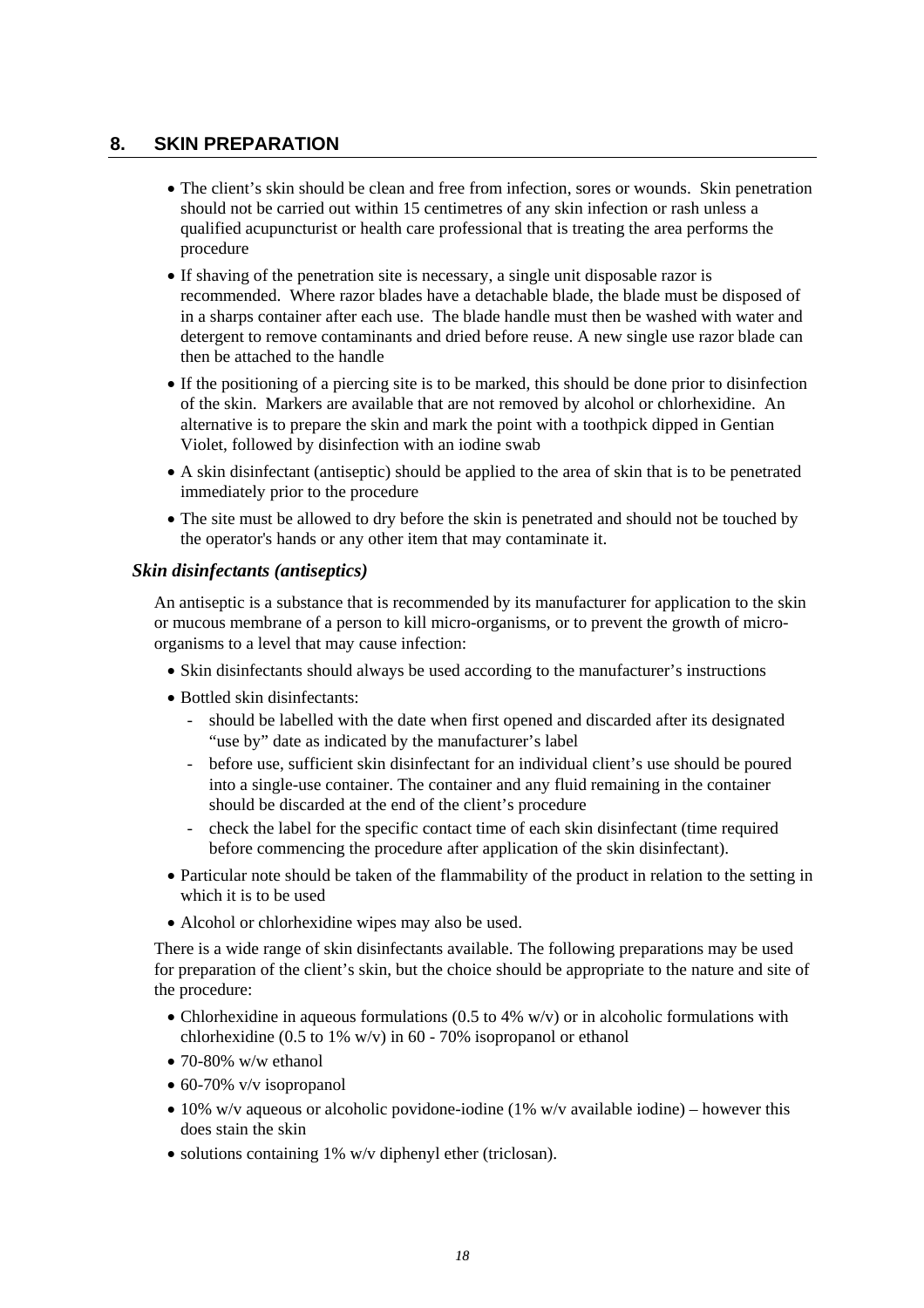# **9. ENVIRONMENT**

#### <span id="page-20-1"></span>*Work area*

A work area incorporates the treatment area and includes any workbenches, sinks and other structural items necessary to carry out the skin penetration procedure:

• It is important for owners of skin penetration establishments to have a designated area for the reprocessing of equipment. These areas should be planned carefully for ease of use and the safety of the client and operator (Appendix 2 - Suggested layout for a reprocessing area)

Work areas should:

- be well lit and well ventilated
- have adequate storage space for reprocessing equipment and materials
- have sufficient bench space to ensure the separation of clean and dirty equipment
- facilitate a flow pattern to prevent recontamination of processed equipment
- have equipment positioned and stored safely to minimize the risk of injury
- have separate equipment reprocessing sinks and handwashing sinks.

#### <span id="page-20-2"></span>*Structural furnishings & fittings*

- In the treatment and re-processing areas all floors, floor coverings, walls, ceilings, shelves, fittings and other furniture should be constructed of materials suitable for the procedures undertaken and should be smooth, impermeable and easily cleaned. It is important that flooring should be of a colour and type that allows for easy identification and removal of sharps should they be dropped. As a general rule carpets are not recommended, however, if carpet already exists in treatment areas where spillage of blood can be expected to be minimal, i.e. acupuncture, it may be acceptable to protect carpeted areas with a smooth plastic mat immediately underneath the procedural area
- Sinks dedicated for the washing of hands should be supplied as close as possible to the area where the procedure is being undertaken. Other sinks should not be used for hand washing because they may become contaminated such as a kitchen sink where food is prepared. Hands may become contaminated if the sink being used is itself contaminated, for example, an instrument processing sink. Another reason for requiring dedicated hand washing sinks is that the hand basin should always be available for washing hands
- It is recommended that hand basins should be provided with hygiene taps that are elbow, wrist, knee, foot or sensor operated. In premises without these facilities, care should be taken to ensure taps and basins are kept clean. Avoid touching taps with gloved hands and use a disposable paper towel to turn taps off.

#### <span id="page-20-3"></span>*Linen*

- Fresh garments or towels should be used on each client
- Linen on beds and benches can be covered with single-use paper towel or protective liners to help keep the linen clean. If linen is soiled with blood, body fluids, hair, or any other material then it must be changed between clients
- All freshly laundered linen, towels, clothing etc. should be stored in a designated clean linen cupboard to prevent soiling and contamination
- <span id="page-20-0"></span>• Used linen should be removed from the treatment area once the client leaves and stored for cleaning in a suitable container. All linen should be washed with laundry detergent and hot water.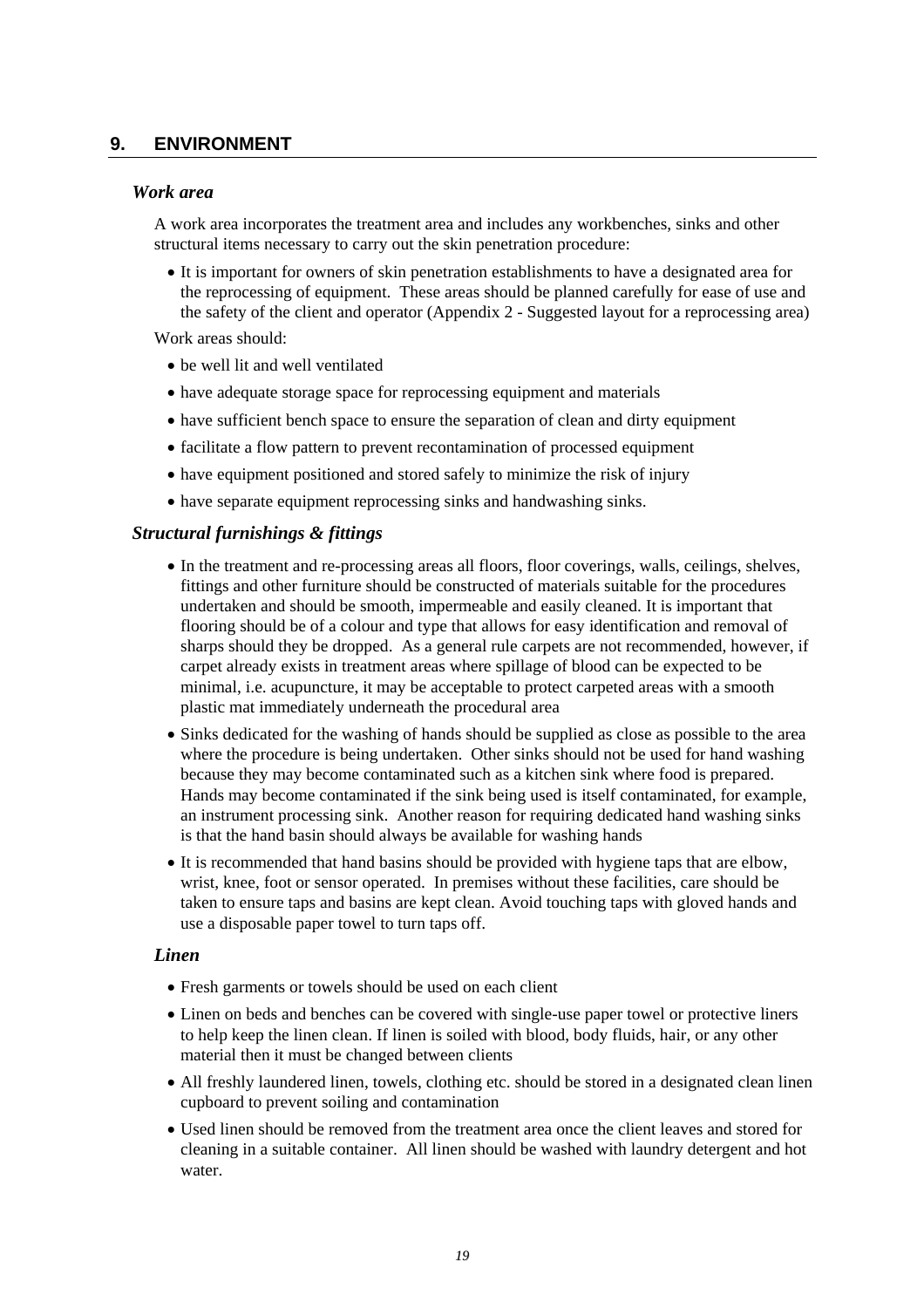# *Surfaces*

- Routine cleaning of work areas is important because deposits of dust, soil and microorganisms on surfaces can transmit infection
- After each client, all chairs, couches, and benches where skin contact occurs should be washed with detergent and water.

#### <span id="page-21-1"></span>*Storage*

- All items must be stored in a way that their level of processing is maintained
- Washed items should be stored in a clean, dry and dust free environment
- Sterilised packaged items must be stored so that the integrity of the wrap is maintained in a clean dry and dust free environment.

## <span id="page-21-2"></span>*Management of blood spills*



- For smaller spills:
- Spots or drops of blood or other small spills can easily be managed by wearing gloves and wiping the area immediately with paper towelling. Then clean with detergent and water. Where cleaning is difficult (eg between tiles) and there is a possibility of **bare skin** contact with that surface, then a disinfectant (such as bleach) may be used after the surface has been cleaned with detergent and water.
- For larger spills:
- wear disposable cleaning gloves
- wipe up spill immediately with absorbent material eg damp cloth, tissue or paper towel. Place contaminated absorbent material into leak proof container or plastic bag for disposal
- clean the area with warm water and detergent, using disposable cleaning cloth or sponge
- where contact with bare skin is likely, disinfect area by wiping with bleach, allow to dry
- discard contaminated materials (absorbent towelling, cleaning cloths and disposable gloves) as general waste
- wash hands.

#### <span id="page-21-3"></span>*Cleaning of environmental surfaces*

<span id="page-21-0"></span>As a general rule, a pH neutral detergent and water are all that is required for general cleaning as outlined in Table 3. Chemical disinfectants are not recommended for routine, general cleaning.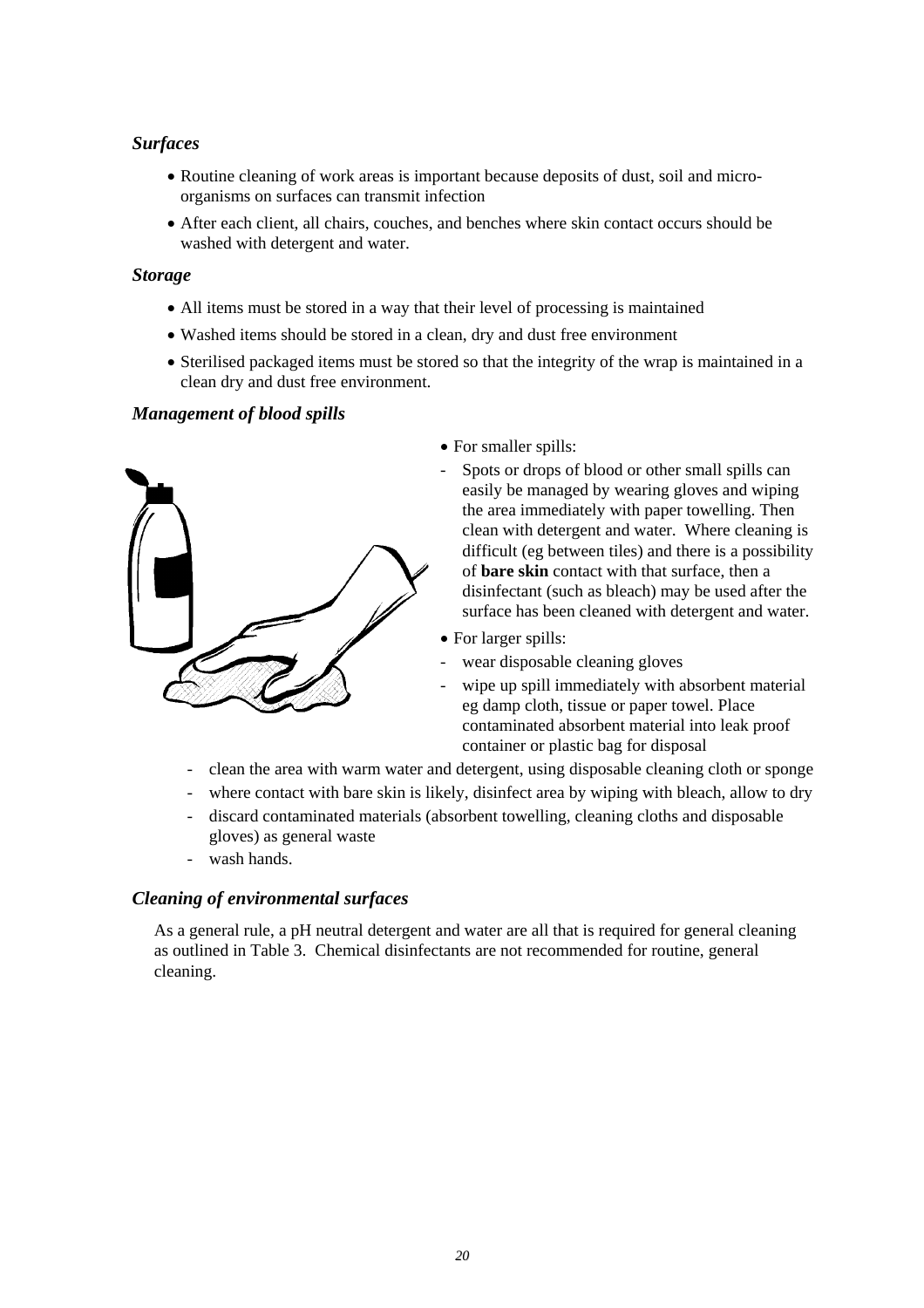#### **TABLE 3: Cleaning**

| Use<br><b>Cleaning Product</b>       |                                                                                                  | <i>Dilution</i>                                                                     | <b>Process</b>                                                                                                                                                                                       |  |  |
|--------------------------------------|--------------------------------------------------------------------------------------------------|-------------------------------------------------------------------------------------|------------------------------------------------------------------------------------------------------------------------------------------------------------------------------------------------------|--|--|
| Floors, bench<br>tops                | pH neutral detergent and<br>water                                                                | As per manufacturer                                                                 | Damp mop or wipe. Leave to dry                                                                                                                                                                       |  |  |
| Toilets, sinks.<br>washbasins<br>etc | pH neutral detergent and<br>water. A crème based<br>cleanser may also be useful                  | As per manufacturer                                                                 | Wash thoroughly and leave to dry                                                                                                                                                                     |  |  |
| Small blood<br>spills                | pH neutral detergent and<br>water                                                                | As per manufacturer                                                                 | Clean up the blood spill as soon<br>as possible, wash area thoroughly<br>and leave to dry                                                                                                            |  |  |
| Large blood<br>spills                | pH neutral detergent and<br>water; followed by<br>Bleach (sodium<br>2.<br>hypochlorite) solution | As per manufacturer<br>1.<br>10mls bleach to 1L<br>$2^{1}$<br>water (approx 500ppm) | Mop up the bulk of blood spill<br>carefully, wash area with<br>detergent and water, followed by<br>damp wipe with bleach solution.<br>Wash mop thoroughly with<br>detergent and water, allow to dry. |  |  |

It is important to ensure that all solutions are used or discarded prior to their stated use-by dates.

#### <span id="page-22-0"></span>*Waste management*

Waste disposal should be designed and positioned to minimize the potential for injury to staff and clients.

In accordance with Public and Environmental Health Regulation 4, a suitable rubbish bin must be provided for the containment of soiled tissues, paper, swabs, disposable products and other wastes. Suitable rubbish bins should:

- Be adequate to hold the rubbish
- Be impervious and rigid
- Prevent access by flies, pests, vermin or other animals
- Prevent, so far as is practicable, the emission of offensive odours.

Any rotting waste must be contained in wrapping or sealed in a disposable container to prevent leaking of fluids and offensive odours.

Any blood-soiled or contaminated swabs or other blood-soiled material may be wrapped before disposal as general waste.

The owner, operator or occupier of the premises must take reasonable steps to ensure that any refuse stored on the premises does not create an insanitary condition. It should be disposed of as often as may be appropriate in view of the nature of the refuse, but in any event at least once per week.

The owner, operator or occupier of any premises where a container for the storage of refuse is kept must take reasonable steps to ensure that the container is kept in a clean and sound condition.

#### <span id="page-22-1"></span>*Sharps*



Sharps represent the major cause of accidents involving potential exposure to blood-borne diseases.

Operators must at all times handle sharps with care so as to minimize injury to themselves, to clients and to persons involved in the collection of discarded materials and refuse.

The person who has used the sharp is responsible for its immediate safe disposal following use.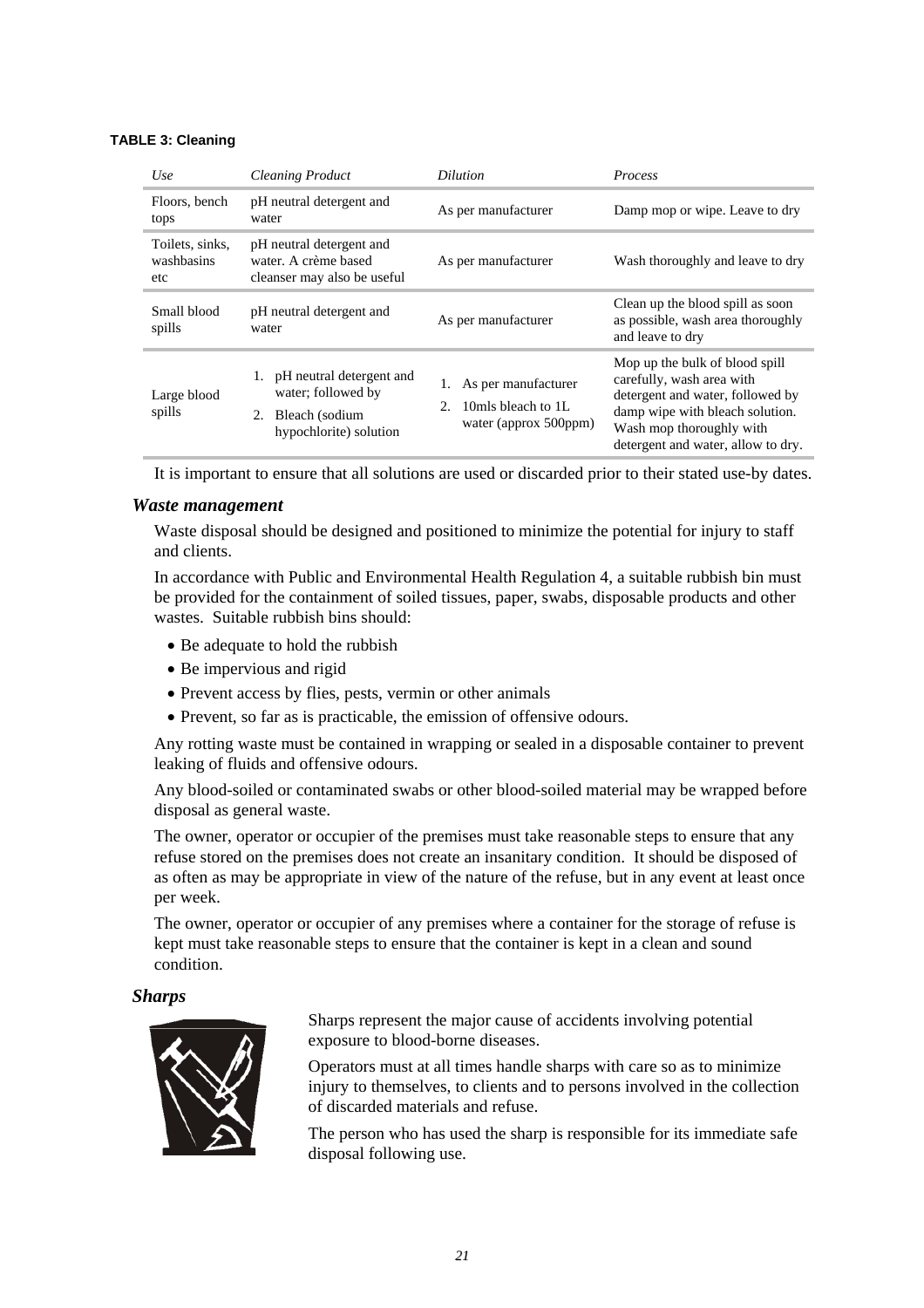A clearly labelled, puncture-resistant sharps container should be kept as close as possible to the area where sharps are used. Single-use needles, scalpel blades, razor blades, etc. should *not* be replaced into their original container or packaging.

Needles should not be bent or broken or otherwise manipulated by hand.

Sharp instruments should not be passed by hand between operators.

Under the *Public and Environmental Health Act*, operators have a duty to ensure that their activities do not give rise to a risk to health. They must therefore ensure that sharps used in skin penetration procedures are disposed of into a suitable sharps container\* and disposed of via a licensed contractor as per the *Australian Standard AS 4031-1992/Amdt 1-1996: Non reusable containers for the collection of sharp medical items used in health care area*s. For cost effectiveness, large sharp disposal bins are available.

*NOTE: A sharps container is a rigid, leak proof, puncture resistant and shatter proof container with a tight fitting lid and should comply with the above standard. \* Advice can be sought from the local council regarding disposal arrangements for filled sharps containers.* 

# <span id="page-23-0"></span>**10. NEEDLESTICK INJURIES**

#### <span id="page-23-1"></span>*Information for operator and client*

It is very important that a protocol for dealing with needlestick and other blood or body fluid incidents is established by the operator.

The key steps in dealing with a needlestick accident are:

#### *Immediately*

- Remove contaminated clothing and thoroughly wash the injured area with soap and water. Affected mucous membranes should be flushed with large amounts of water
- If blood gets on the skin, irrespective of whether there are any cuts or abrasions, wash well with soap and water
- If the eyes are contaminated, rinse the area gently but thoroughly with water or normal saline, while the eyes are open
- If blood gets in the mouth, spit it out and then rinse the mouth with water several times.

#### *Directly after the incident*

• Report the incident to your supervisor

The following information is useful for the manager or supervisor of the business where a needlestick injury occurs (whether it be a client or employee):

- Ensure the affected area has been washed thoroughly
- Assess risk of blood-borne virus transmission (Refer to Appendix 3 which contains a flow diagram of a blood and body fluid exposure action plan)
- If necessary, encourage the affected person to seek medical advice from their own doctor or a hospital ideally within 1 to 2 hours of exposure
- Reassure the affected person that only a small percentage of accidental exposure to blood results in infection. Advise the person to seek counselling via an STD clinic or from the infectious diseases medical officer at a major hospital or from their own doctor
- Investigate the circumstances of the accident and take measures to prevent recurrence. This may include a change in work practices, equipment and/or training of staff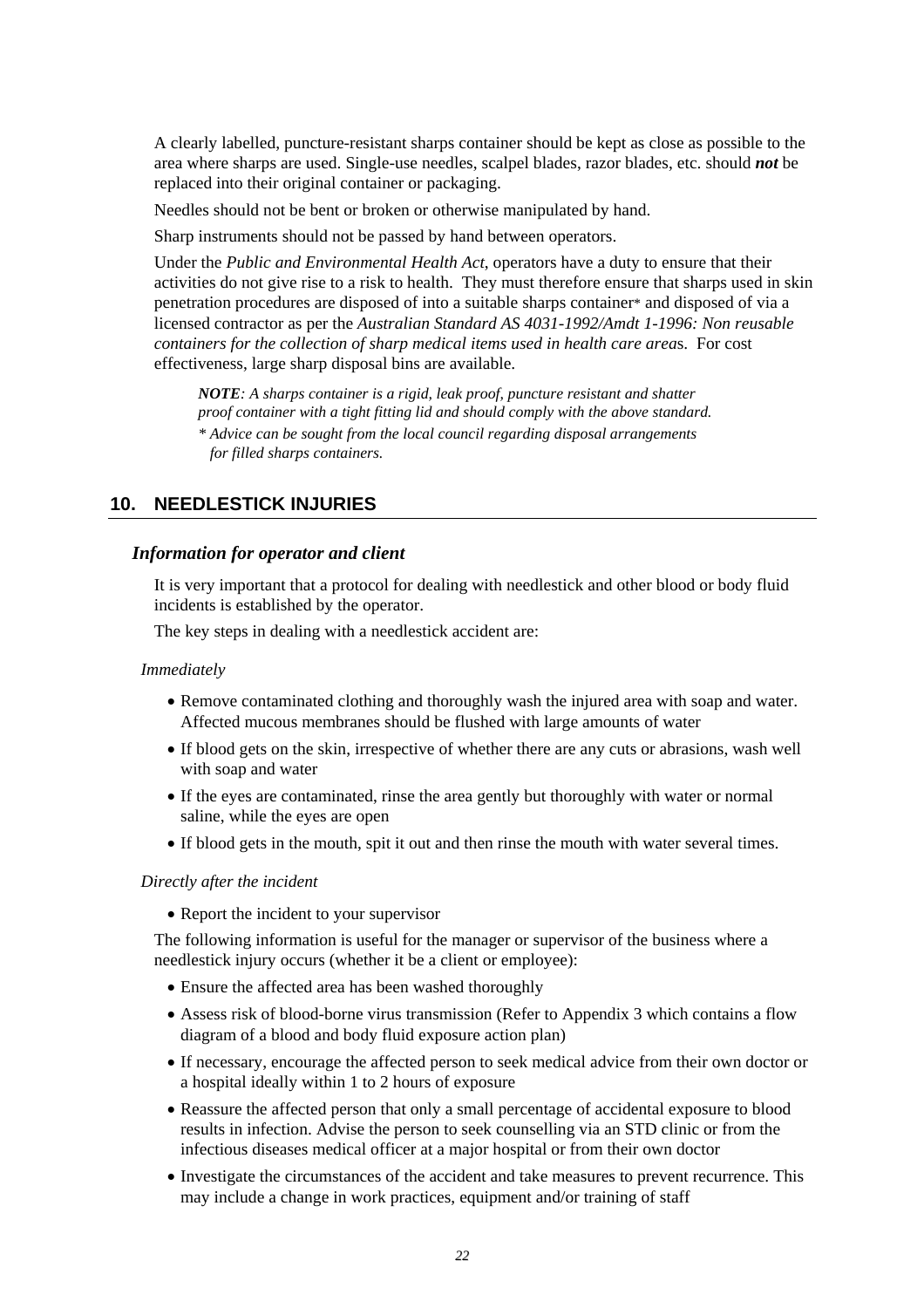- If a needle/sharp was involved, place it in a rigid-walled container. Take it with you to your doctor. Do not attempt to cover a needle because you run the risk of further injury
- Document the incident and include:
	- date and time of exposure,
	- how the incident occurred and
	- the name of the source individual (if known).

*NOTE: It is important that you protect the privacy of the employee and the source individual by keeping records confidential.* 

More detailed information regarding procedures is contained in the *Infection Control Guideline for the prevention of transmission of infectious diseases in the health care setting* Jan 2004*;* Department of Health and Ageing (Part 3 Section 23 and Appendix 8).

## <span id="page-24-0"></span>**11. SPECIFIC REQUIREMENTS**

Wherever possible **pre-sterilised disposable needles** should be used for all skin penetration procedures. In procedures where reusable needles are necessary, proper sterilisation procedures must be employed.

Re-usable equipment should be smooth, non-corrosive and constructed of materials that are able to withstand heat during sterilisation, eg surgical stainless steel.

#### <span id="page-24-1"></span>*Bleeding management*

Any bleeding that occurs as a result of a skin penetration procedure should have pressure applied to the wound with a clean dry dressing. If possible ask the client to apply the pressure. If the operator applies the pressure, single-use gloves must be worn:

• single-use gloves must be worn for all procedures that have been assessed as carrying a risk of exposure to blood, mucous membranes or contaminated equipment.

#### <span id="page-24-2"></span>*Knowledge of procedures*

All skin penetration operators should have adequate knowledge of their chosen field to perform the procedure in a competent manner.

First aid knowledge, and the application of that knowledge will assist in ensuring that clients remain safe while undergoing a skin penetration procedure.

#### <span id="page-24-3"></span>*After care information*

The client will also need to know about infection control. It is advisable that skin penetration operators provide their clients with suitable information regarding the procedure and any appropriate after care advice. Clients should be advised to contact their medical practitioner if infection occurs.

#### <span id="page-24-4"></span>*Acupuncture*

- The majority of items used in acupuncture are available as pre-sterilised and single-use
- Single-use dermal hammers and pressure studs are also available
- Reusable equipment not involved in skin penetration procedures and not contaminated with blood can be decontaminated using detergent and water after use and stored dry
- Preparation of the skin prior to acupuncture can be done by the use of an alcohol wipe. 70 80% ethanol or 70% isopropanol will reduce the amount of bacteria on the skin and thus lessen the risk of infection. The skin should be allowed to dry prior to insertion of acupuncture needles.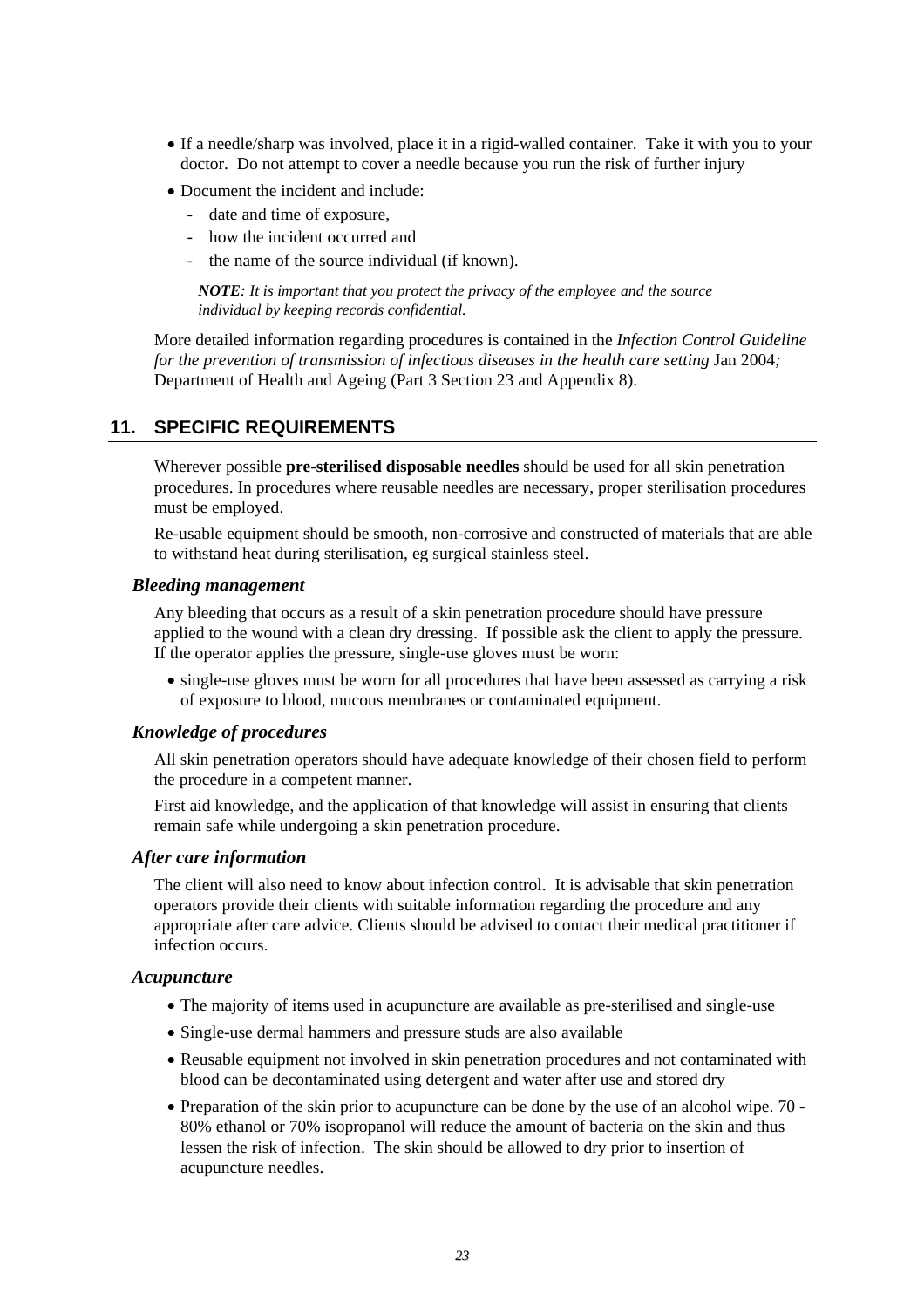# *Body piercing*

It is recommended that genital and nipple piercing should not be performed on minors due to potential developmental damage and scarring of milk ducts.

All types of decorative body piercing should be undertaken with a high regard for hygiene. The site of insertion should be prepared according to Section 8 and be allowed to dry before the skin is pierced and should not be touched by the operator's hands after swabbing.

The cleaning and sterilisation techniques detailed in Section 7 should be used for all non-disposable instruments used in body piercing.

There are two commonly used techniques for decorative body piercing:



- Catheter needle
- Studs inserted via a piercing gun.

#### **Catheter needle**

This system of decorative body piercing consists of a sterile disposable needle enclosed in thin flexible tubing. The needle is passed through the skin and withdrawn to leave only the tubing. A sterilised ring or stud is then inserted into the tubing using a pair of sterile tweezers and drawn through the skin. The ends are enclosed by a ball closure attachment:

- A new sterile needle must be used for each client
- The needle and tubing should be discarded immediately after use into a suitable sharps container. Care should be taken not to touch the container when discarding needles (Refer to Section 9 *Sharps*)
- The operator must use aseptic techniques at all times when handling sterile needles, tubing and jewellery.

#### **Piercing guns**

There are three types of piercing guns commonly used for the insertion of pre-sterilised studs:

- Guns designed to use fully disposable cartridges. The cartridges contain pre-sterilised jewellery, clasps, clasp retainers and stud adaptors. The cartridge is discarded immediately after use
- Guns using pre-sterilised studs, butterfly and protective disposable fittings where the gun has no direct contact with the client's skin
- Guns without protective disposable fittings. These guns place clients at risk of exposure to blood-borne viruses and should not be used.

Guns using disposable fittings are preferable as they are designed to prevent contamination of the gun:

• Guns should be cleaned before and after every use. If soiled with blood or bodily fluid, wash with detergent and water and dry prior to wiping with the disinfectant.

<span id="page-25-0"></span>*NOTE: Specific ear piercing guns are available for use on the <i>earlobe only* and *should not be used for any other body piercing. They should be used strictly in accordance with the manufacturer's instructions*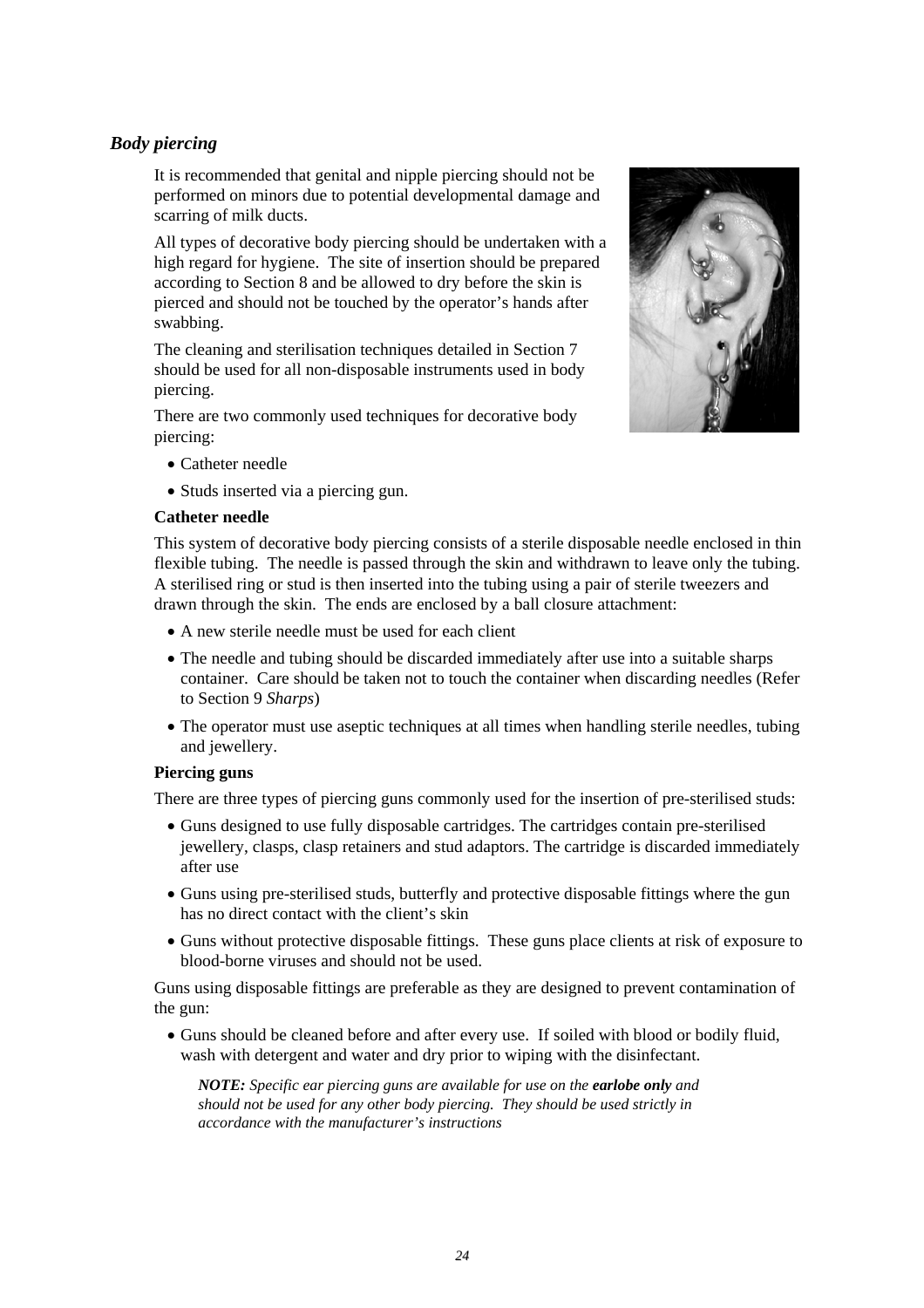#### **Trocar & cannula**

The older version of the catheter needle is the trocar and cannula. In this method, the cannula is manually pushed through the skin then the trocar is drawn back and the sleeper or stud inserted. Body piercing methods using a trocar and cannula or needle and cork are *NOT* 

*RECOMMENDED* given the potential for a needlestick injury to the operator and the potential risk of exposure to blood-borne viruses.

#### <span id="page-26-0"></span>*Jewellery*

It is important to ensure that suitable jewellery is used in new body piercings. Materials suitable for body piercing include surgical implant grade stainless steel (316L), solid 14k or 18k white or yellow gold, niobium, titanium, or a dense, low-porosity plastic:

- Jewellery used in new body piercing must be sterile, free of nicks, scratches and irregular surfaces
- Jewellery selected must be suitable for the area to be pierced.

All clients undergoing body piercing procedures must be provided with both verbal and written information regarding appropriate cleaning of the site and jewellery, possible symptoms of infection and suggested healing times. Clients should be advised to contact their medical practitioner if infection is suspected.

#### <span id="page-26-1"></span>*Colonic lavage or colonic irrigation*

Colonic lavage or colonic hydrotherapy uses water to cleanse the colon. This practice does not penetrate the skin under normal circumstances. However, it does come into contact with other body substances able to transmit infection. For this reason therapists must have adequate knowledge of the techniques for the procedure as well as knowledge and application of infection control procedures and minimum hygiene standards. Cleaning and sterilisation procedures as outlined within this guideline should be followed to assist in preventing cross infection.

#### <span id="page-26-2"></span>*Electrolysis*

During the electrolysis hair removal procedure, the needle enters the skin surrounding the hair follicle which may result in the contamination of the needle with blood and body fluids. Transmission of blood-borne infections is then possible.

It is recommended that single-use, pre-sterilised needles are used, and disposed of immediately after use into a suitable sharps container (Refer to Section 9 *Sharps*).

If reusable needles are used, they must be thoroughly cleaned prior to sterilisation (Refer to Section 7).

Only sterile needles are to be inserted into the electrolysis equipment at the start of the treatment on each client. The same needle can be used for removing as many hairs as necessary from one client at a single session, but the needle must be discarded after use, or cleaned and sterilised after treatment and prior to use on any other client.

The needle used for one client must not be stored and then used again for the same client at following electrolysis sessions. A sterile needle must be used for each treatment session.

It is essential that the operator's hands are thoroughly washed before and after this process, and gloves are worn.

*NOTE: The heat produced by the current in the electrolysis process (70-80<sup>o</sup>C for 1 to 2 seconds) is insufficient for the needle to become sterilised. (Refer to table 1)*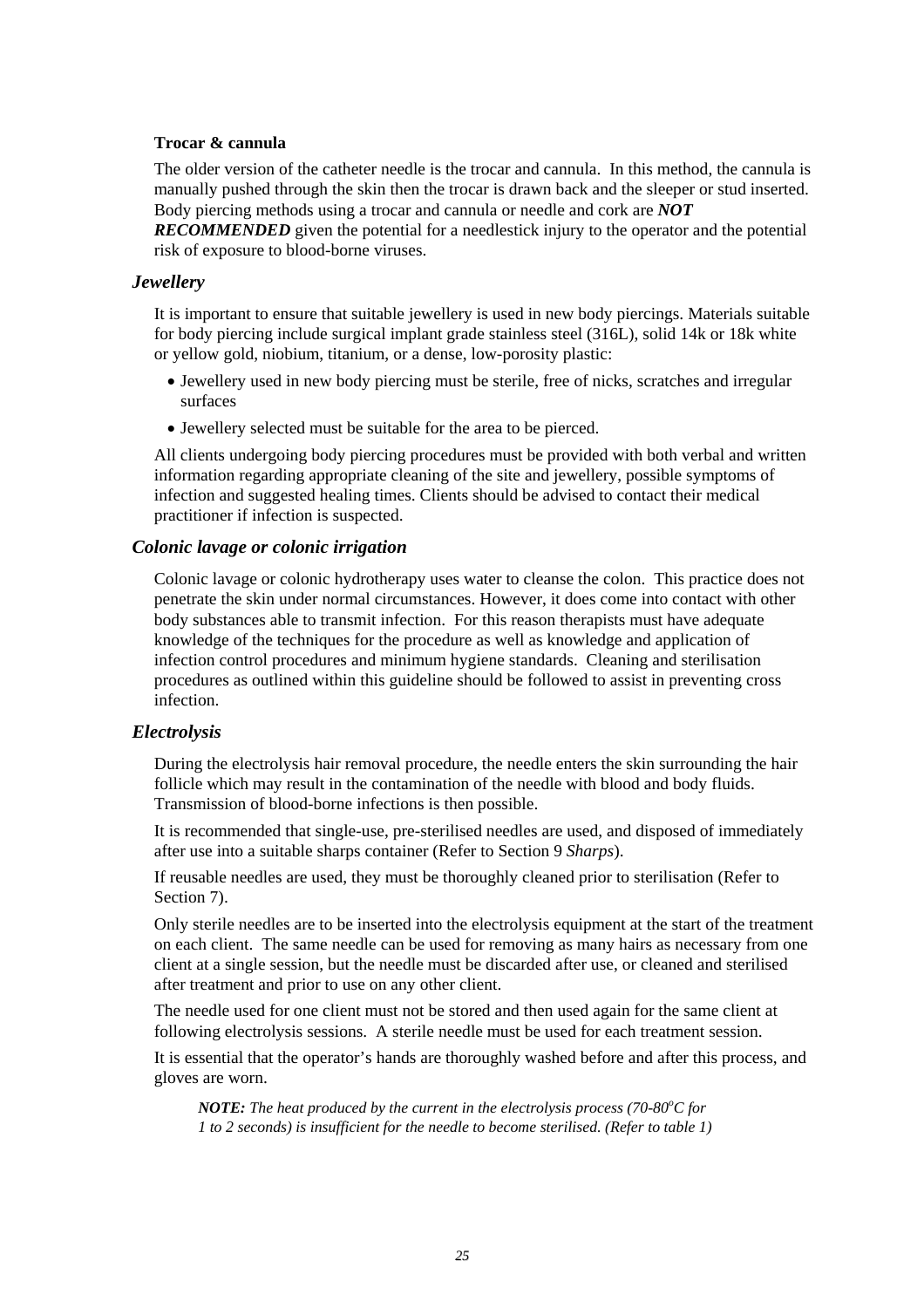#### *Lancing*

Lancing of the skin involves treatments such as the removal of blackheads, pimples and ingrown hairs, by penetrating the skin using sharp equipment such as a lance. Single sterile use equipment must be used for this process.

#### <span id="page-27-1"></span>*Micropigmentation*

Micropigmentation, or cosmetic tattooing, is widely used in the beauty industry. Operators must follow the same guidelines for hygiene and sterilisation as for tattooing. Disposable needles are recommended for use in this procedure.

#### <span id="page-27-2"></span>*Nail manicures & pedicures*

The hands and feet of clients should be cleaned and dried before a manicure or pedicure. Single use instruments are recommended wherever possible and should be discarded after each client. Any re-useable instrument or part of an instrument used on a client should be thoroughly cleaned and dried before being used on another client.

Prior to carrying out any manicuring or nail treatments, operators must wash their hands thoroughly.

Nail fungus and mould are surprisingly common and are often found in salons. The infections can be spread:

- from nail to nail on the client
- from the client to the operator
- from client to client if the instrument used has not been thoroughly cleaned between clients.

Nail fungus usually appears as a discolouration in the nail that spreads toward the cuticle.

Nail mould is a type of fungus infection caused when moisture is trapped between an unclean natural nail and products that are put over the natural nail such as wraps, gels, tips or acrylic nail products. Nail mould can be identified in the early stages as a yellow-green spot that becomes darker with time.

It is possible for fungal infections to be transferred through manicuring or pedicuring, especially when inserting files under the cuticle. For this reason, all instruments should be disposable or thoroughly washed and dried in accordance with procedures detailed in Section 7. Clients with visible nail or skin infections should be referred to a medical practitioner before having a manicure or pedicure.

Pedicure foot spas have been responsible for the spread of bacterial infections. It is important that foot spas are drained and thoroughly cleaned, particularly behind inlet screens, following each use.

Nail clippers or any other implement that becomes contaminated with blood or body fluids must be thoroughly washed and dried as outlined in Section 7.

## <span id="page-27-3"></span>*Tattooing*

*NOTE: The Summary Offences Act classifies persons under the age of 18 years as minors. Section 21A of that Act provides that it is an offence to tattoo a minor and carries a fine of \$1000 or 3 months imprisonment (penalty correct as at time of publication)* 

Stencil screens, patterns or templates and containers for pigments or creams must be used on one client only and then discarded:

- These items should be kept in clean sealed containers before use
- <span id="page-27-0"></span>• Operators should wear gloves and handle these items as little as possible to reduce the risk of contamination.

Some operators apply petroleum jelly on the skin before and during a tattoo: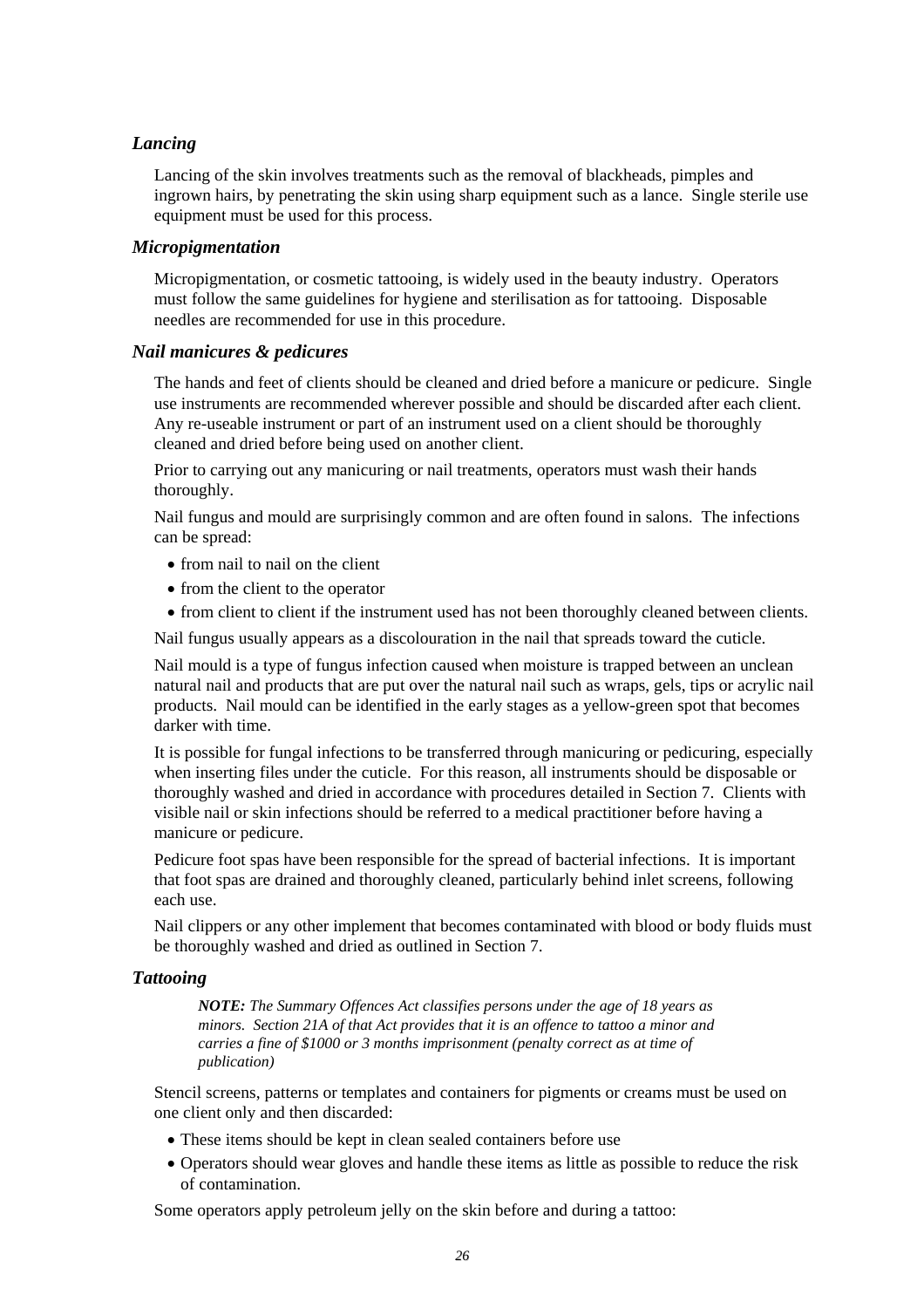• Petroleum jelly, creams, pigments and lotions should be measured into disposable containers for each client and only used for that client. They can be applied using a gloved hand or a new spatula that is discarded after use.

Tattoo operators often use a spray bottle during a procedure. Handling of the spray bottle while undertaking a procedure can be a source of cross contamination:

- To minimize contamination of the spray bottle, cover with a single-use plastic bag or wrap so that only the nozzle is exposed and discard the cover after each client
- The outside of a spray bottle should be cleaned after each procedure, even if covered over
- The spray bottle needs to be maintained by washing and drying all reusable parts before refilling it.

At the completion of a tattooing procedure on a client the tattoo machine should be stripped down using the following procedure:

- 1. Detach tube and needle bar from machine.
- 2. Slide needle bar out of tube.
- 3. Clean tube and needle bar by initially rinsing in warm running water followed by washing the item while submerged in warm water with a mild alkaline detergent.
- 4. Rinse thoroughly with hot water to assist the drying process, dry with a lint free cloth.
- 5. Put tube and needle bar in sealed pouches and then sterilise (autoclave).
- 6. Wipe machine with 70% 80% alcohol.

All clients undergoing a tattooing procedure must be provided with both verbal and written information regarding appropriate care and cleaning of the site, possible symptoms of infection and suggested healing times. Clients should be advised to contact their medical practitioner if infection is suspected.

# <span id="page-28-0"></span>*Waxing*

There is the risk of spreading infection from one client to another through waxing. Body hair is associated with the accumulation of micro-organisms. The upper lip, pubic area and under arms are either moist or close to the moist areas resulting in the presence of increased numbers of micro-organisms. Removing hair with the use of wax also removes the micro-organisms, upper skin layers and wound scabs contaminating the wax as a result of this process. It is also important to remember that blood is extracted during the waxing process, and not all blood extraction will be visible.

The concern is that pots of wax could be contaminated with skin or blood borne viruses from one client, especially if bleeding has occurred, and then spread to the next client if the same equipment is used. Operators should ensure that their processes for waxing clients and management of equipment minimises the potential for cross contamination. It is recommended that operators use either of the two following methods to prevent cross contamination between clients:

- pre-dispense the required amount of wax for each client into single use pots and discard any unused product
- avoid re-dipping spatulas if wax pots are used on more than one client. Disposable wooden spatulas should be used for wax application and should not be re-dipped into the wax pot; they should be disposed of immediately following a single use.

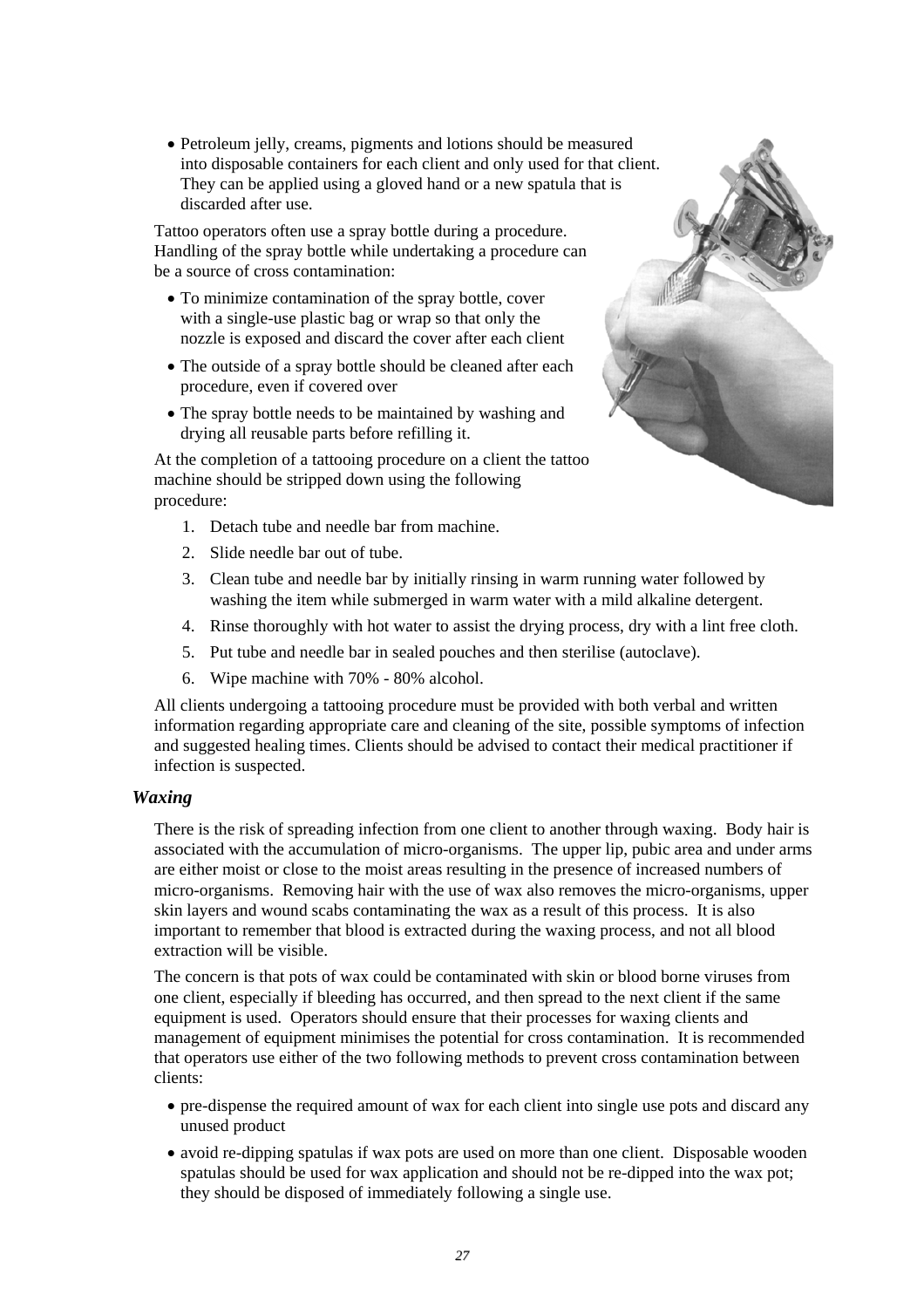Disposable spatulas and containers should be discarded after use. Reusable containers and metal spatulas must be cleaned between each client.

There are two types of wax currently used in the beauty industry; *soft wax*, which is normally used for legs and large areas of the body, and *hard wax*, which is used for bikini lines, facial, under arms and pubic areas.

*NOTE Melting down wax and filtering does not destroy bacteria and viruses which may be present on a client's skin. Wax, irrespective of its type, must not be reused or melted down and reused on another client.* 

Operators should wash their hands before starting a waxing procedure on a client. Gloves should be worn during the procedure. On completion of the procedure, gloves should be removed and hands should be washed.

Special care should be taken when waxing sensitive areas such as pubic areas, bikini lines, the face, and under the arms.

• If bleeding occurs the area should be blotted with tissue or absorbent dressing. Soiled tissues and dressings should be discarded immediately into the general waste container.

Skin may be more susceptible to irritation or infection for up to 48 hours after a waxing procedure, so clients should be advised that they should not:

- swim or have a spa bath
- wear tight clothing such as jeans, tights, and leotards, because these may cause excessive perspiration
- sunbathe or have a solarium treatment
- use a deodorant on the waxed area.

# <span id="page-29-0"></span>**12. SKIN PENETRATION HACCP PLAN**

To ensure a satisfactory level of infection control at all times in a skin penetration establishment, a checklist or Hazard Analysis Critical Control Point (HACCP) plan is necessary.

These plans enable the operator to identify the potential risk involved in every activity undertaken in the course of conducting a business, and to establish a system to control that risk as far as possible. The plan also allows the operator to monitor the control systems currently in place by using a rating system.

A HACCP Plan is intended for use on a regular basis by the operator or manager of the skin penetration premises and can also be used by an independent auditor or the local government environmental health officer when undertaking an inspection of the business.

An example of a HACCP plan, designed using the information contained in this guideline, is provided in Appendix 4. Operators may wish to use some or all sections to form the basis of their own HACCP plan, depending on specific aspects of their business. It is important that such a plan is reviewed regularly so that it incorporates all current details of procedures which are undertaken in individual premises.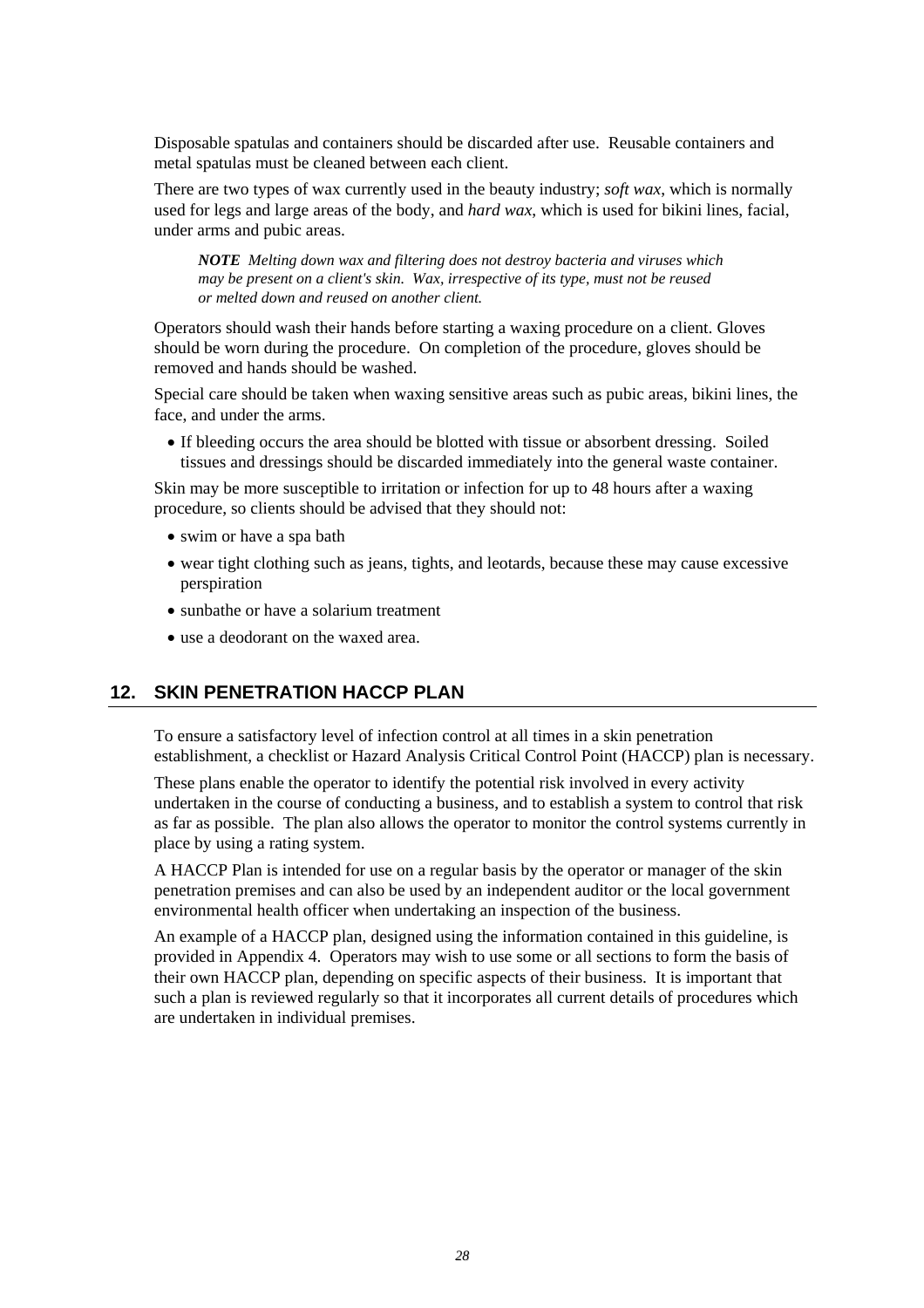# **13. ACKNOWLEDGMENTS**

This guideline was developed in consultation with representatives from the following organisations:

- Australian Institute of Environmental Health (SA Division) (AIEH)
- Australian Acupuncture and Chinese Medicine Association Ltd (AACMA)
- Advanced Association of Beauty Therapists (AABT)
- Australian Professional Piercing Association (APPA)
- Professional Tattooing Association of Australia (PTAA)
- Torrens Valley TAFE
- Environmental Health Officers from the following local councils:
	- City of Tea Tree Gully
	- City of Port Adelaide Enfield
- Hair and Beauty Industry Association of SA
- Hyde Park College of Skin & Body Therapy
- Infection Control Service, Communicable Diseases Control Branch, Department of Health

• Environmental Surveillance Section, Environmental Health Service, Department of Health. The Public and Environmental Health Council wishes to convey its sincere appreciation to the supporting organisations for making a representative available and to each individual for their valued technical contribution.

## <span id="page-30-1"></span>**14. BIBLIOGRAPHY**

Australian National Council on AIDS, Bulletin No. 9 (August, 1991); *Infection control recommendations for skin piercing procedures such as acupuncture, hair electrolysis, ear piercing and tattooing.*

Australian National Council on AIDS, Bulletin No.16 (April 1993); *Management of Exposure to Blood/ Body Fluids Contaminated with Blood, including needle stick/sharps injuries, with a potential for HIV or other blood-borne infections*.

Australian Building Codes Board (1996); *Building Code of Australia, Volume 1, Class 2-9 Buildings*.

Australian Acupuncture Association Ltd. (1997); *Infection Control Guidelines for Acupuncture.*  Desert Oak Publishing Services, West End, Queensland.

Controlled Substances Act (SA).

Department of Health and Ageing; *Infection Control Guideline for the prevention of transmission of infectious diseases in the health care setting* January 2004. Available from: www.icg.health.gov.au

Department of Health and Human Services Tasmania; *Guidelines for Tattooing 1998*.

Dangerous Substances Act (SA).

<span id="page-30-0"></span>Department of Health and Community Care, Australian Capital Territory; *Code of Practice - Skin Penetration Procedures, Skin Penetration Procedures Act.*

Environment Protection Act (SA).

EPA Technical Bulletin No.2 July 1999; *Storage, Transport and Disposal of Medical Waste.* 

Health Department of Western Australia (October 1996); *Draft Code of Practice for Skin Penetration Procedures.* 

Health Department of Western Australia; *Skin Penetration – Cut Throat Razors.*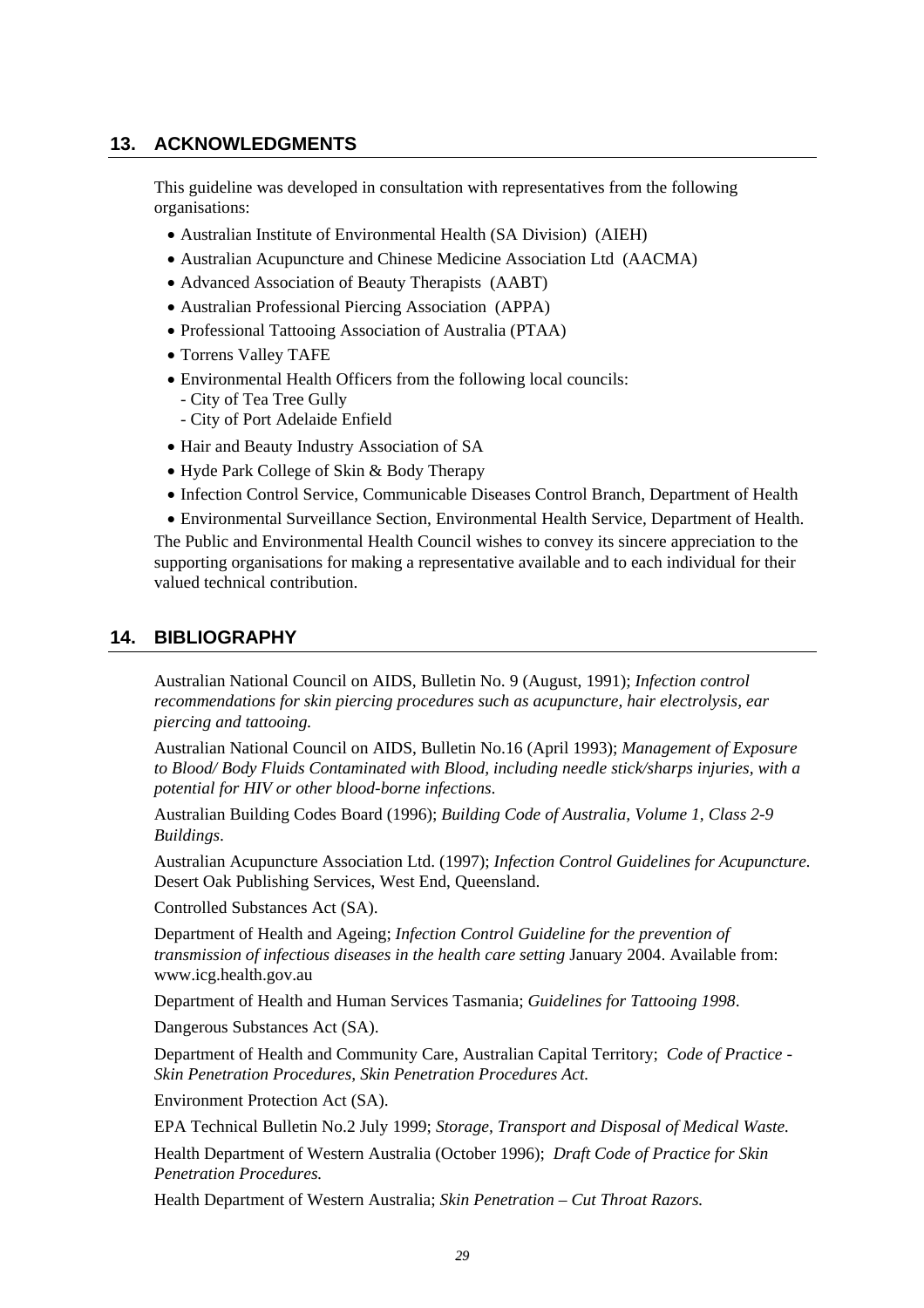Health Department of Victoria. Health (Infectious Diseases) Regulations 1990; *Standards of Practice for ear piercing; Standards of Practice for electrolysis; Standards of Practice for Tattooing and Body Piercing*.

Health Department of Victoria (2004); *Health Guidelines for Personal Care and Body Art Industries.*

Joan F. Gardner & Margaret M. Peel; *Sterilisation Disinfection and Infection Control* Third Edition Chapter 12 Disinfection of living tissue pp 196 – 187.

National Health & Medical Research Council (1988); *National Guidelines for the Management of Clinical and related wastes*.

NSW Health Department; *Skin Penetration Code of Best Practise* (March 2001); *Public Health (Skin Penetration) Regulation* (2000) and *Guidelines on Skin Penetration* (2000).

Occupational Health, Safety and Welfare Act (SA).

Perkins, John J. (1956); *Principals and Methods of Sterilisation*. Springfield.

Public and Environmental Health Act (SA).

Rutala, William A. (1990) Association for Practitioners in Infection Control Inc. (APIC); *"Guidelines for Selection and use of Disinfectants". American Journal of Infection Control*. April, Vol. 18, No.2.

Standards Australia, Australian Standard AS 2182 (1994); *Sterilisers - Steam - Portable.* Available from Standards Australia: www.standards.org.au.

Standards Australia, Australian Standard AS 2192 (1991); *Sterilisers – Steam – Downward Displacement.* Available from Standards Australia: www.standards.org.au.

Standards Australia, Australian Standard AS 4031 (1992); *Non reusable containers for the collection of sharp medical items used in health care areas.* Available from Standards Australia: [www.standards.org.au.](http://www.standards.org.au/) 

Standards Australia AS 4187-2003; *Cleaning, Disinfecting and Sterilising reusable medical and surgical instruments and maintenance of associated environments in health care facilities* (AS 4187). Available from Standards Australia: www.standards.org.au.

Standards Australia AS 4815-2001; *Office-based health care facilities not involved in complex patient procedures and processes-Cleaning, disinfecting and sterilising reusable medical and surgical instruments and equipment, and maintenance of the associated environment* (AS 4815). Available from Standards Australia; www.standards.org.au.

Standards of Practice for Beauty Treatments and Electrolysis; *Health (Infectious Disease) Regulations 1990*

Summary Offences Act (SA).

Tasmania Department of Health and Human Services; *Public Health Act 1997 Guidelines for Ear and Body piercing.* 

Territory Health Services, (January 1996); *Standards for Commercial Skin Penetration, Hairdressing, and Beauty and Natural Therapy*.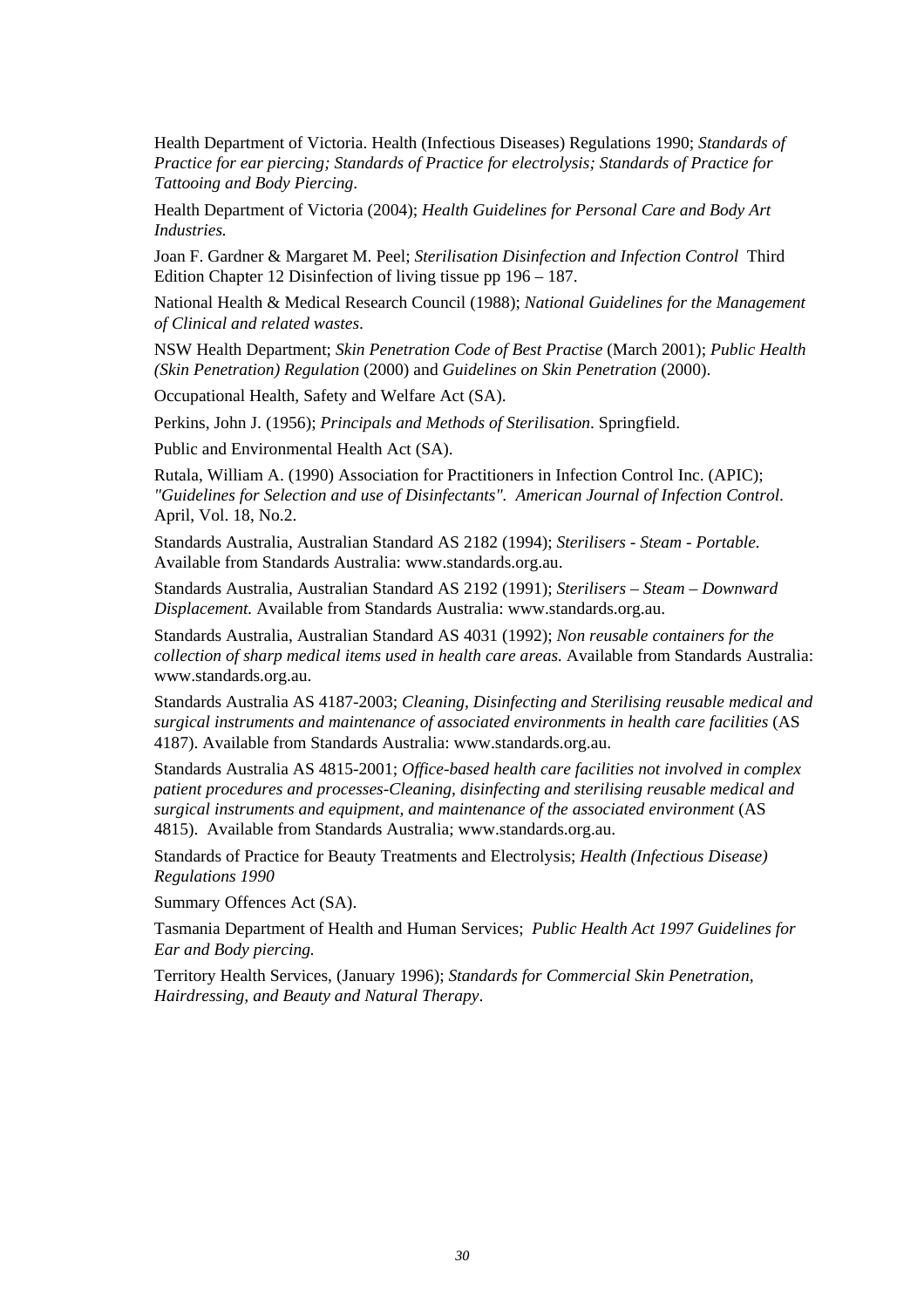# **15. RESOURCE LIST**

*Guideline on the Standards of Practice for Hairdressing* (1995) South Australian Health Commission.

NHMRC National Immunisation Guidelines.

Sterilising Research and Advisory Council of South Australia, PO Box 613, Noarlunga, South Australia, 5168.

Australian Acupuncture Association Ltd. (1997) *Infection Control Guidelines for Acupuncture.*  Desert Oak Publishing Services, West End, Queensland.

The Summary Offences Act.

Public and Environmental Health Act, 1987.

<span id="page-32-0"></span>Building Code of Australia, 1996.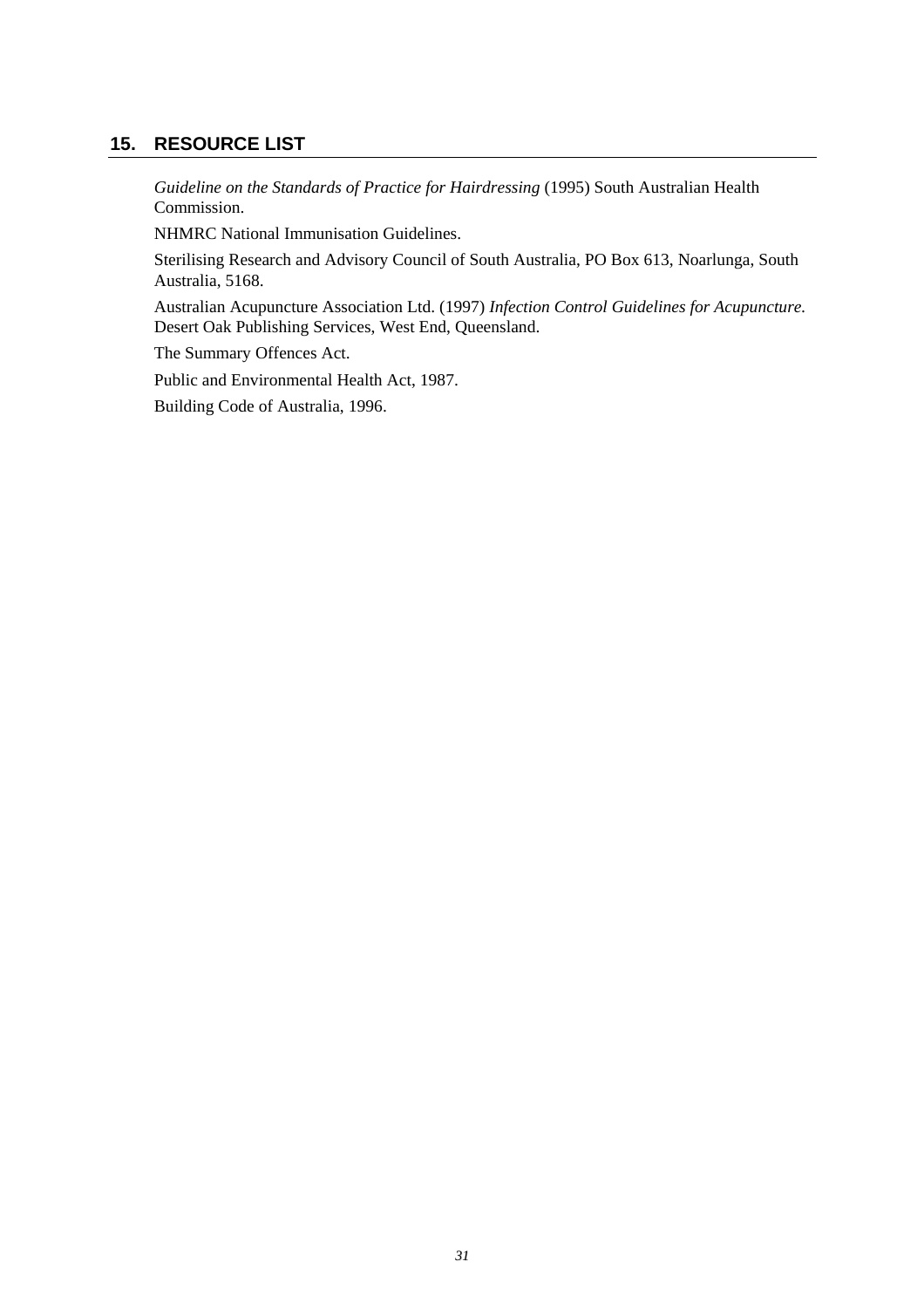# <span id="page-33-0"></span>**APPENDIX 1**

<span id="page-33-1"></span>*Cleaning and sterilisation of equipment* 



*Autoclaved equipment and jewellery should remain in their autoclave bag until immediately prior to use.*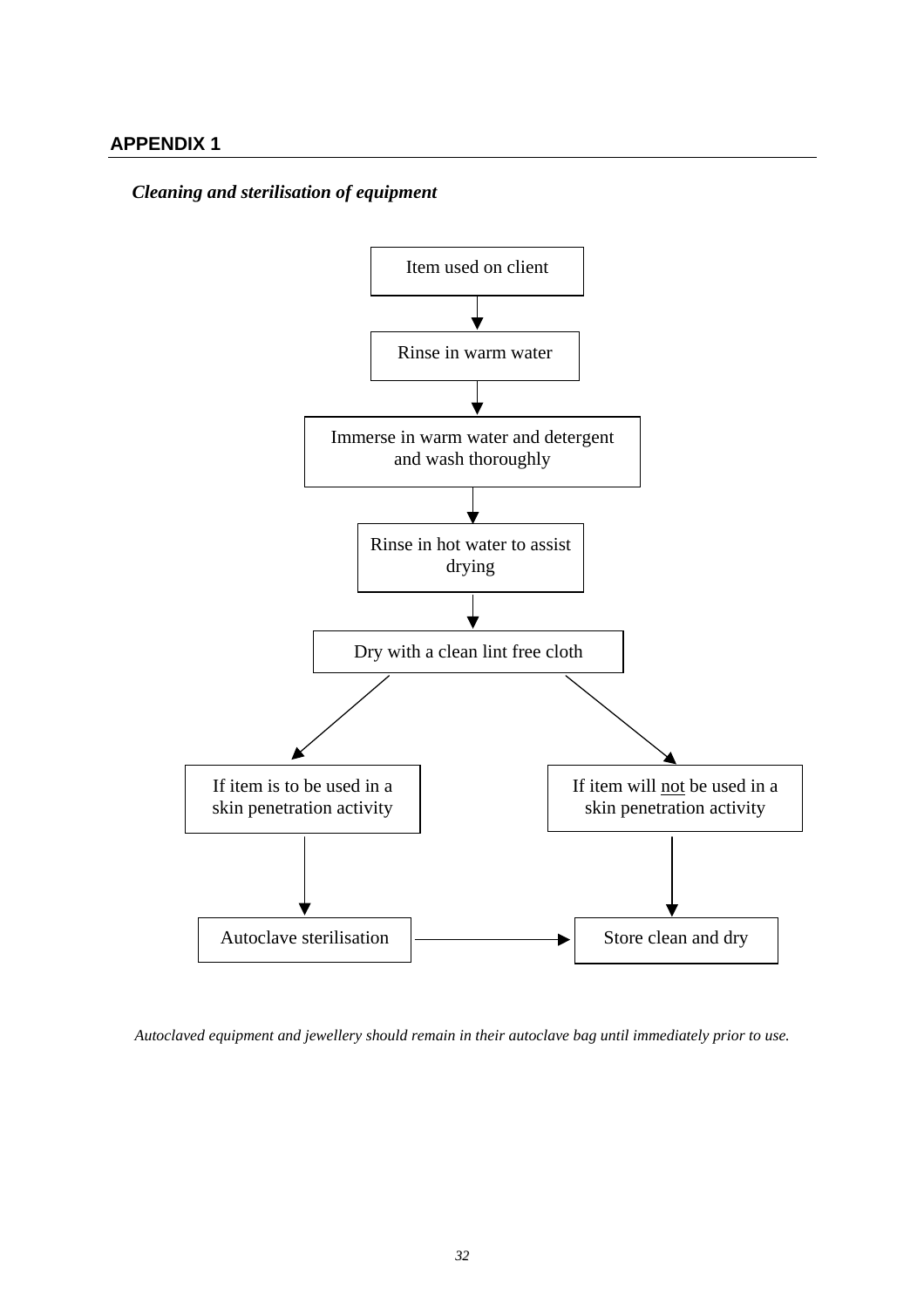<span id="page-34-1"></span><span id="page-34-0"></span>

# Suggested layout for a reprocessing area

Hand piece maintenance

# **NOTES:**

- 1 Arrow direction indicates the flow of instruments and equipment from dirty-clean-sterile.
- 2 Personnel working in the processing area should wash their hands:
	- (a) after handling soiled items and removal of gloves;
	- (b) before handling clean items; and
	- (c) before handling sterile items.

Reproduced from *Cleaning, Disinfection, Sterilisation. A guide for Office-Based Practice* (Lochead, L. 1998)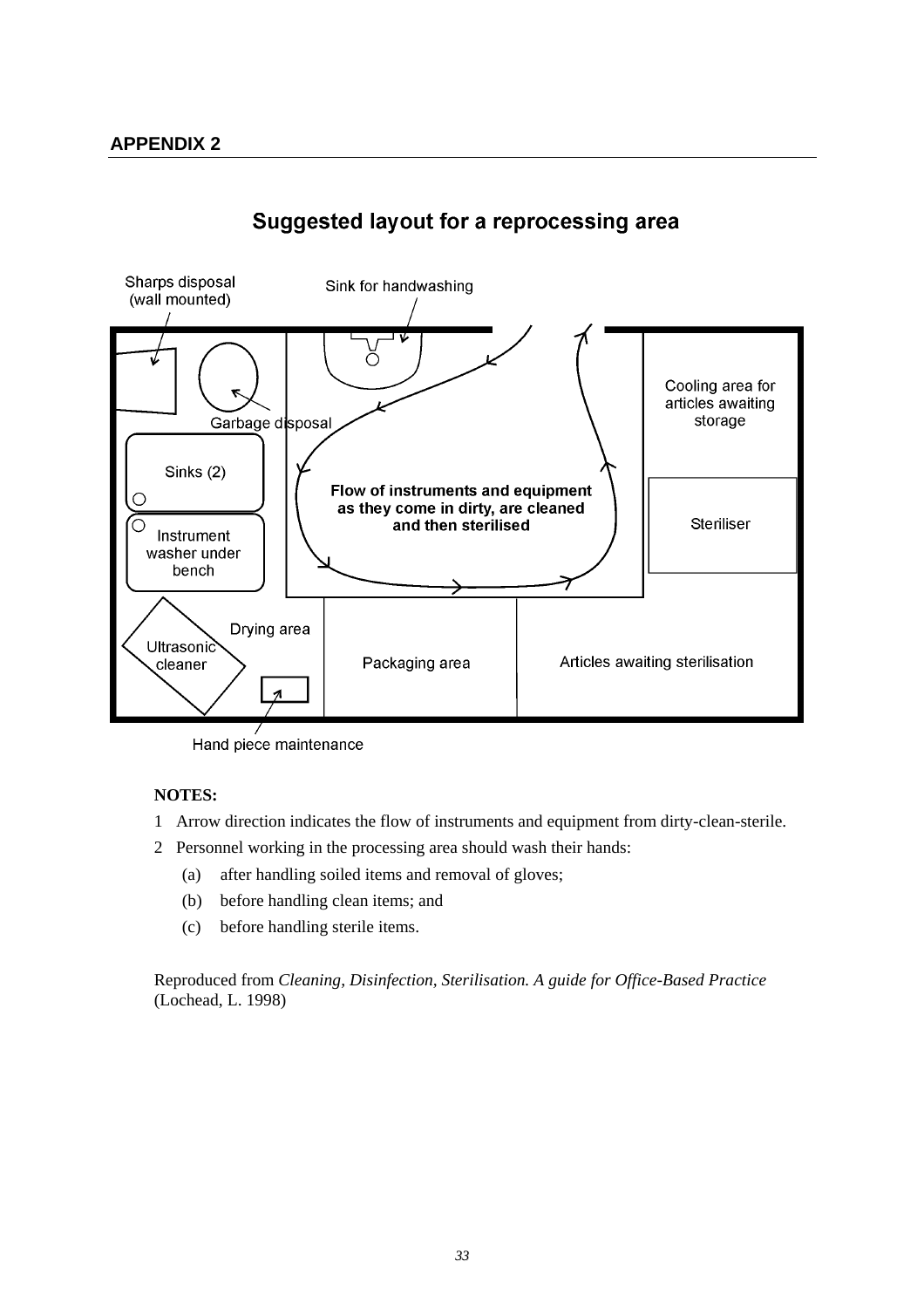<span id="page-35-1"></span><span id="page-35-0"></span>



Report and record details of the incident. Assess the cause and develop a prevention strategy.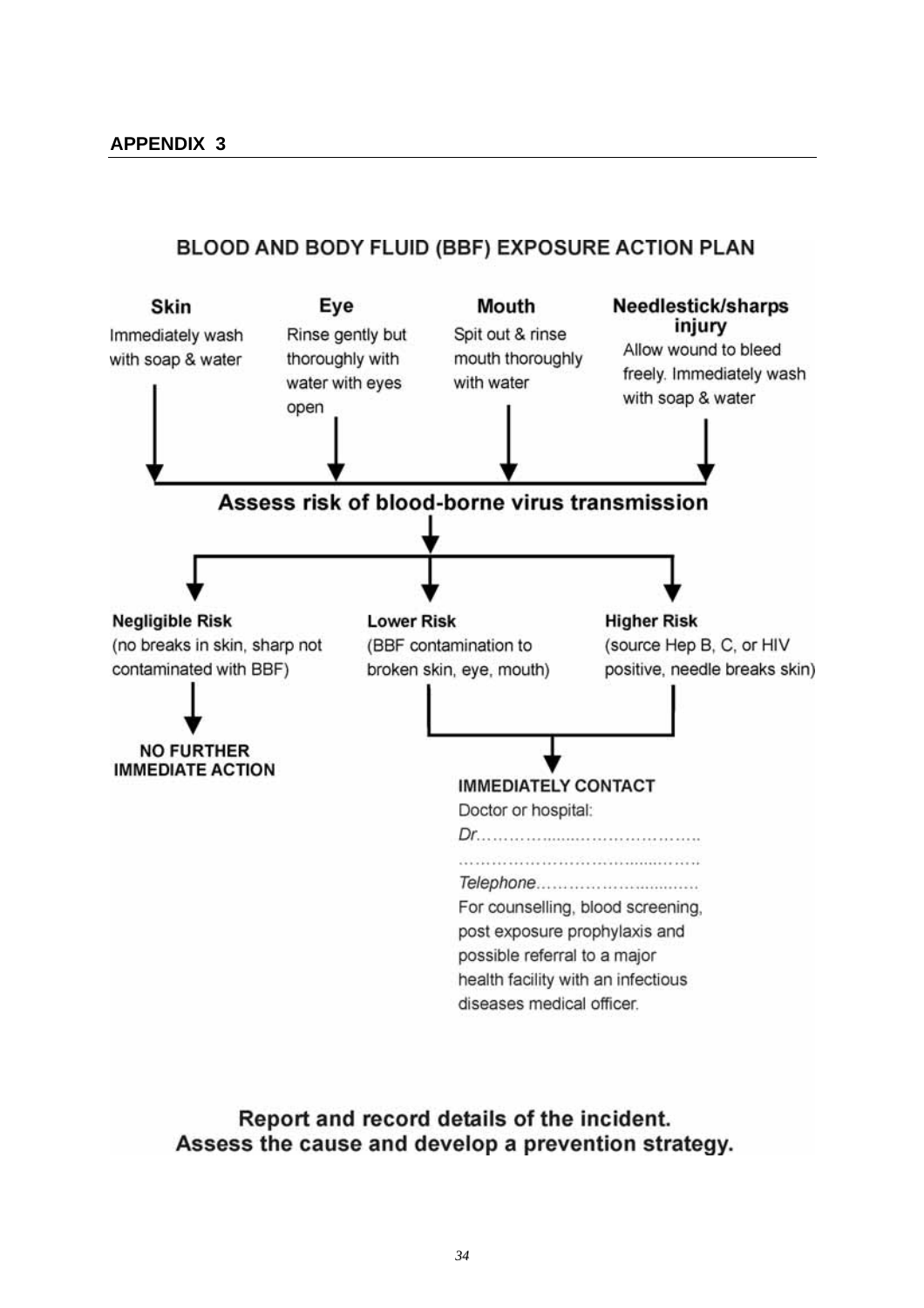# *Skin Penetration HACCP Plan*  **(Hazard Analysis Critical Control Points)**

<span id="page-36-1"></span><span id="page-36-0"></span>

| NO  | <b>OPERATION</b>                                                                                        | <b>HAZARD</b>                                            | POTENTIAL RISK                               | <b>CONTROL</b>                                                                                                                                                                                                                              | <b>SYSTEM IN</b><br>PLACE? | <b>PERSON</b><br><b>RESPONSIBLE</b> | <b>RISK</b><br><b>RATING</b> | <b>SCORE</b> | <b>COMMENTS</b> |
|-----|---------------------------------------------------------------------------------------------------------|----------------------------------------------------------|----------------------------------------------|---------------------------------------------------------------------------------------------------------------------------------------------------------------------------------------------------------------------------------------------|----------------------------|-------------------------------------|------------------------------|--------------|-----------------|
| 1.0 |                                                                                                         | <b>RISK MINIMIZATION - Refer Section 3 of Guideline*</b> |                                              |                                                                                                                                                                                                                                             |                            |                                     |                              |              |                 |
| 1.1 | USE OF<br><b>DISPOSABLE</b><br><b>GLOVES</b>                                                            | Cross contamination.                                     | Spread of infectious<br>disease.             | Wear clean, disposable gloves at all times<br>when bleeding is expected, remove gloves<br>before performing another task and put on<br>new gloves before resuming procedure.<br>Utility gloves for cleaning reusable items<br>and surfaces. | Yes/No                     |                                     | $0 - 5$                      |              |                 |
| 1.2 | <b>USE OF PRE-</b><br>STERILISED,<br><b>DISPOSABLE SKIN</b><br><b>PENETRATION</b><br><b>INSTRUMENTS</b> | Infection via contaminated<br>instrument.                | Spread of infectious<br>disease.             | Use pre-sterilised, single-use disposable<br>equipment where possible when carrying<br>out skin penetration procedures.                                                                                                                     | Yes/No                     |                                     | $0 - 5$                      |              |                 |
| 1.3 | <b>RECORD KEEPING</b>                                                                                   | Accident/procedure which<br>results in physical harm.    | Legal action taken<br>against the business.  | Keep records of all clients, recording<br>date, time and details of the procedure<br>performed.                                                                                                                                             | Yes/No                     |                                     | $0 - 5$                      |              |                 |
| 1.4 | <b>VACCINATIONS</b>                                                                                     | Incomplete protection<br>against infectious disease.     | Spread of infectious<br>disease to operator. | All operators should consider being<br>vaccinated against hepatitis B.                                                                                                                                                                      | Yes/No                     |                                     | $0 - 5$                      |              |                 |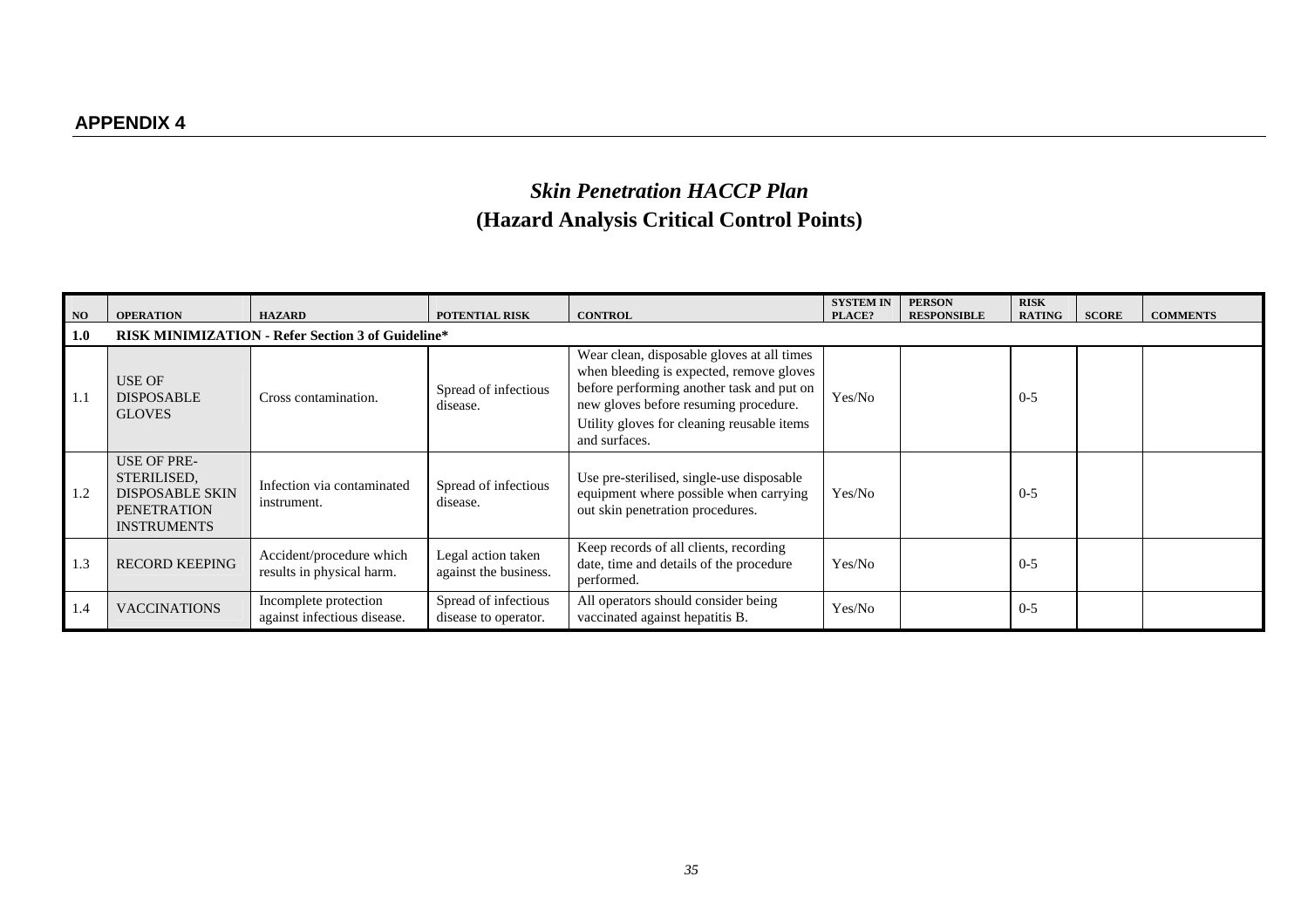| NO  | <b>OPERATION</b>                                  | <b>HAZARD</b>                                 | <b>POTENTIAL RISK</b>                                                 | <b>CONTROL</b>                                                                                                                                                                                                                                                                                                                                                                                                                                                                                                                                                                                        | <b>SYSTEM IN</b><br>PLACE? | <b>PERSON</b><br><b>RESPONSIBLE</b> | <b>RISK</b><br><b>RATING</b> | <b>SCORE</b> | <b>COMMENTS</b> |
|-----|---------------------------------------------------|-----------------------------------------------|-----------------------------------------------------------------------|-------------------------------------------------------------------------------------------------------------------------------------------------------------------------------------------------------------------------------------------------------------------------------------------------------------------------------------------------------------------------------------------------------------------------------------------------------------------------------------------------------------------------------------------------------------------------------------------------------|----------------------------|-------------------------------------|------------------------------|--------------|-----------------|
| 2.0 | PERSONAL HYGIENE - Refer Sections 4 of Guideline* |                                               |                                                                       |                                                                                                                                                                                                                                                                                                                                                                                                                                                                                                                                                                                                       |                            |                                     |                              |              |                 |
|     |                                                   |                                               |                                                                       | Wash and dry hands using hot soapy<br>water and disposable paper or air dryer                                                                                                                                                                                                                                                                                                                                                                                                                                                                                                                         |                            |                                     |                              |              |                 |
| 2.1 | <b>HANDWASHING</b>                                | Contaminated hands.                           | Spread of infectious<br>disease.                                      | • before and after contact with a client,<br>• where multiple procedures are<br>performed on a client, wash hands<br>before and after each procedure,<br>• before resuming a procedure if<br>interrupted,<br>• immediately prior to putting on<br>disposable gloves,<br>• immediately after removing disposable<br>gloves.<br>• before and after smoking, eating or<br>drinking,<br>• after touching the nose, mouth or<br>handling a nasal tissue,<br>• after going to the toilet,<br>• after contact with blood or body fluids.<br>Keep fingernails clean and short.<br>Cover broken skin or sores. | Yes/No                     |                                     | $0-10$                       |              |                 |
| 2.2 | SMOKING &<br><b>EATING</b>                        | Contaminated hands.<br>Discomfort for client. | Spread of infectious<br>disease.<br>Inhalation of<br>hazardous fumes. | Do not smoke while undertaking skin<br>penetration procedure.                                                                                                                                                                                                                                                                                                                                                                                                                                                                                                                                         | Yes/No                     |                                     | $0 - 5$                      |              |                 |
| 2.3 | <b>CLOTHING</b>                                   | Soiled clothing.                              | Spread of infectious<br>disease.                                      | Change clothing if soiled.<br>Store soiled clothing separately.                                                                                                                                                                                                                                                                                                                                                                                                                                                                                                                                       | Yes/No                     |                                     | $0 - 5$                      |              |                 |
| 2.4 | <b>ANIMALS</b>                                    | Animals in the premises.                      | Spread of disease<br>from animals<br>(zoonosis) to humans.            | Do not allow animals into skin<br>penetration premises except for guide<br>dogs used by visually/hearing impaired-<br>persons.                                                                                                                                                                                                                                                                                                                                                                                                                                                                        | Yes/No                     |                                     | $0 - 5$                      |              |                 |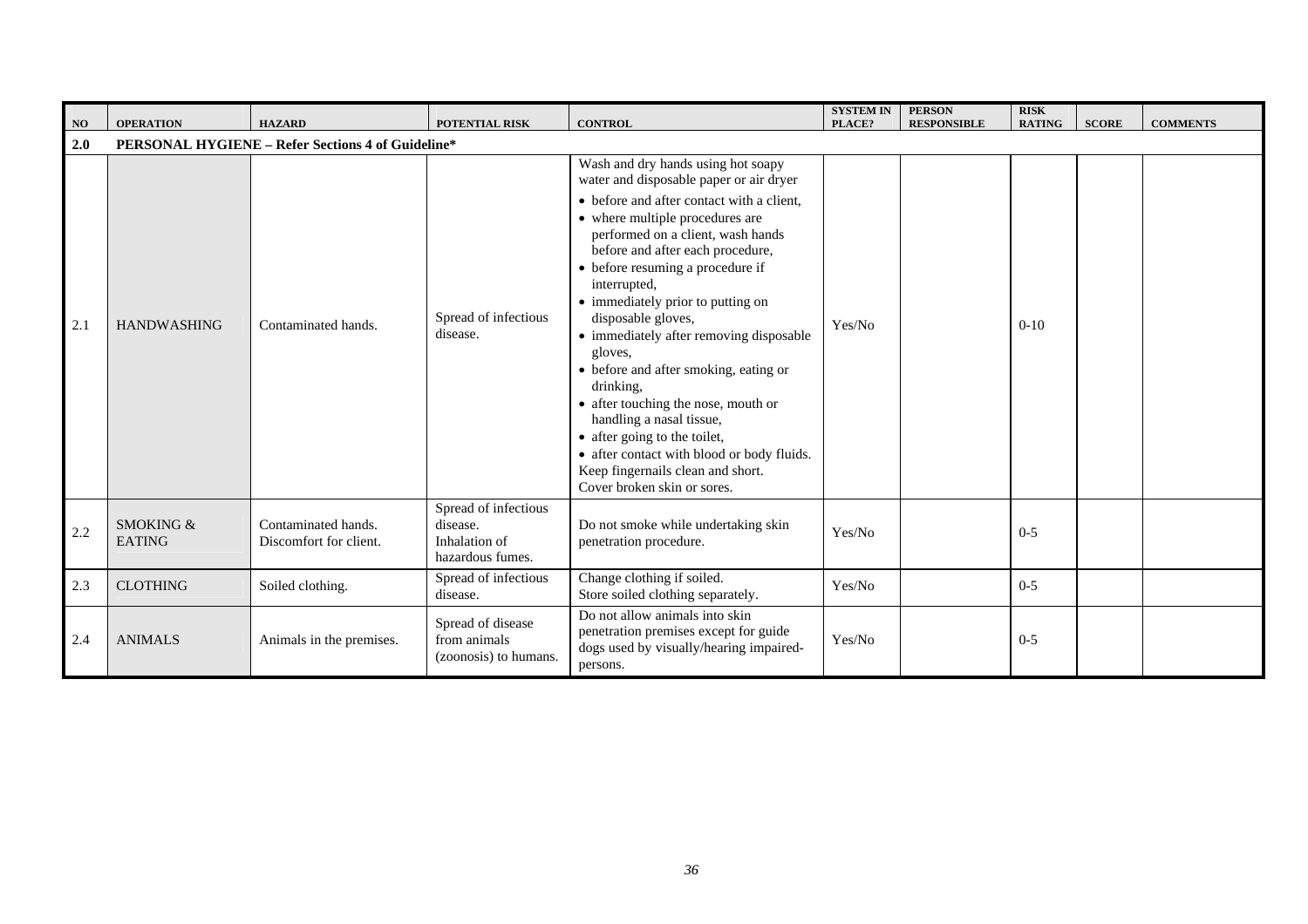| NO. | <b>OPERATION</b>                                                                                             | <b>HAZARD</b>                                                                    | POTENTIAL RISK                                                          | <b>CONTROL</b>                                                                                                                                                                                                                                                                                                                                                                                                                                                               | <b>SYSTEM IN</b><br>PLACE? | <b>PERSON</b><br><b>RESPONSIBLE</b> | <b>RISK</b><br><b>RATING</b> | <b>SCORE</b> | <b>COMMENTS</b> |  |
|-----|--------------------------------------------------------------------------------------------------------------|----------------------------------------------------------------------------------|-------------------------------------------------------------------------|------------------------------------------------------------------------------------------------------------------------------------------------------------------------------------------------------------------------------------------------------------------------------------------------------------------------------------------------------------------------------------------------------------------------------------------------------------------------------|----------------------------|-------------------------------------|------------------------------|--------------|-----------------|--|
| 3.0 | <b>ASEPTIC PROCEDURES - Refer Section 6 of Guideline*</b>                                                    |                                                                                  |                                                                         |                                                                                                                                                                                                                                                                                                                                                                                                                                                                              |                            |                                     |                              |              |                 |  |
| 3.1 | SINGLE-USE<br><b>PRODUCTS</b>                                                                                | Cross contamination.                                                             | Spread of infectious<br>disease.                                        | Use single-use products such as<br>disposable gloves and paper towelling<br>where possible.                                                                                                                                                                                                                                                                                                                                                                                  | Yes/No                     |                                     | $0-10$                       |              |                 |  |
| 3.2 | <b>HANDLING</b><br><b>STERILE ITEMS</b>                                                                      | Contamination of sterile<br>items.                                               | Spread of infectious<br>disease.                                        | Use sterilised tongs or forceps to handle<br>sterilised equipment or needles.                                                                                                                                                                                                                                                                                                                                                                                                | Yes/No                     |                                     | $0 - 5$                      |              |                 |  |
| 3.3 | CREAMS, OILS,<br>PIGMENTS AND<br><b>LOTIONS</b>                                                              | Cross contamination.                                                             | Spread of infectious<br>disease.<br>Contamination of<br>stock solution. | Measure amounts into disposable<br>containers for each client and use only for<br>that client.                                                                                                                                                                                                                                                                                                                                                                               | Yes/No                     |                                     | $0 - 10$                     |              |                 |  |
| 3.4 | <b>APPLICATION OF</b><br>CREAMS,<br>OINTMENTS, ETC.                                                          | Cross contamination.                                                             | Spread of infectious<br>disease.                                        | Use disposable item eg. spatula, to apply<br>cream to each client.                                                                                                                                                                                                                                                                                                                                                                                                           | Yes/No                     |                                     | $0 - 5$                      |              |                 |  |
| 3.5 | <b>INSPECTION FOR</b><br>NEEDLE DAMAGE                                                                       | Using damaged needles.                                                           | Bodily harm or injury.                                                  | Inspect needles for damage before use.<br>Do not test on operator's skin. Resterilise<br>after repair and before use.                                                                                                                                                                                                                                                                                                                                                        | Yes/No                     |                                     | $0 - 5$                      |              |                 |  |
| 4.0 |                                                                                                              | <b>CLEANING &amp; STERILISATION OF EQUIPMENT - Refer Section 7 of Guideline*</b> |                                                                         |                                                                                                                                                                                                                                                                                                                                                                                                                                                                              |                            |                                     |                              |              |                 |  |
| 4.1 | <b>CLEANING AND</b><br><b>STERILISATION</b><br><b>PROCEDURE FOR</b><br>ALL SKIN PIERCING<br><b>EQUIPMENT</b> | Non effective destruction of<br>organisms on contaminated<br>equipment.          | Spread of infectious<br>disease.                                        | 1. Rinse equipment in warm water to<br>remove blood or serum.<br>2. Wash equipment in warm water and a<br>mild alkaline detergent.<br>3. Rinse equipment thoroughly in hot water<br>and dry with a lint free cloth.<br>4. Sterilise using steam sterilisation in<br>accordance with Table 1*.<br>5. Store under cover in a clean, dry and<br>dust free environment. Sterilised equip-<br>ment and jewellery should remain in their<br>autoclave bag until just prior to use. | Yes/No                     |                                     | $0-10$                       |              |                 |  |
| 4.2 | <b>STERILISER</b><br><b>MAINTENANCE</b><br>(STEAM)                                                           | Non effective sterilisation.                                                     | Survival and spread of<br>infectious disease<br>organisms.              | Sterilisers should comply with AS 2182<br>and 2192.<br>Routine calibration by a trained technician.<br>Use indicators to show that sterilisation is<br>achieved.<br>Record keeping of sterilisation of all<br>equipment and jewellery                                                                                                                                                                                                                                        | Yes/No                     |                                     | $0 - 5$                      |              |                 |  |
| 4.3 | <b>USE OF</b><br><b>AUTOCLAVE BAGS</b>                                                                       | Non effective sterilisation/<br>exposure to infectious<br>organisms.             | Survival of infectious<br>organisms or<br>recontamination.              | Package items in autoclave bags. After<br>sterilisation, wait until bags are dry before<br>opening.                                                                                                                                                                                                                                                                                                                                                                          |                            |                                     |                              |              |                 |  |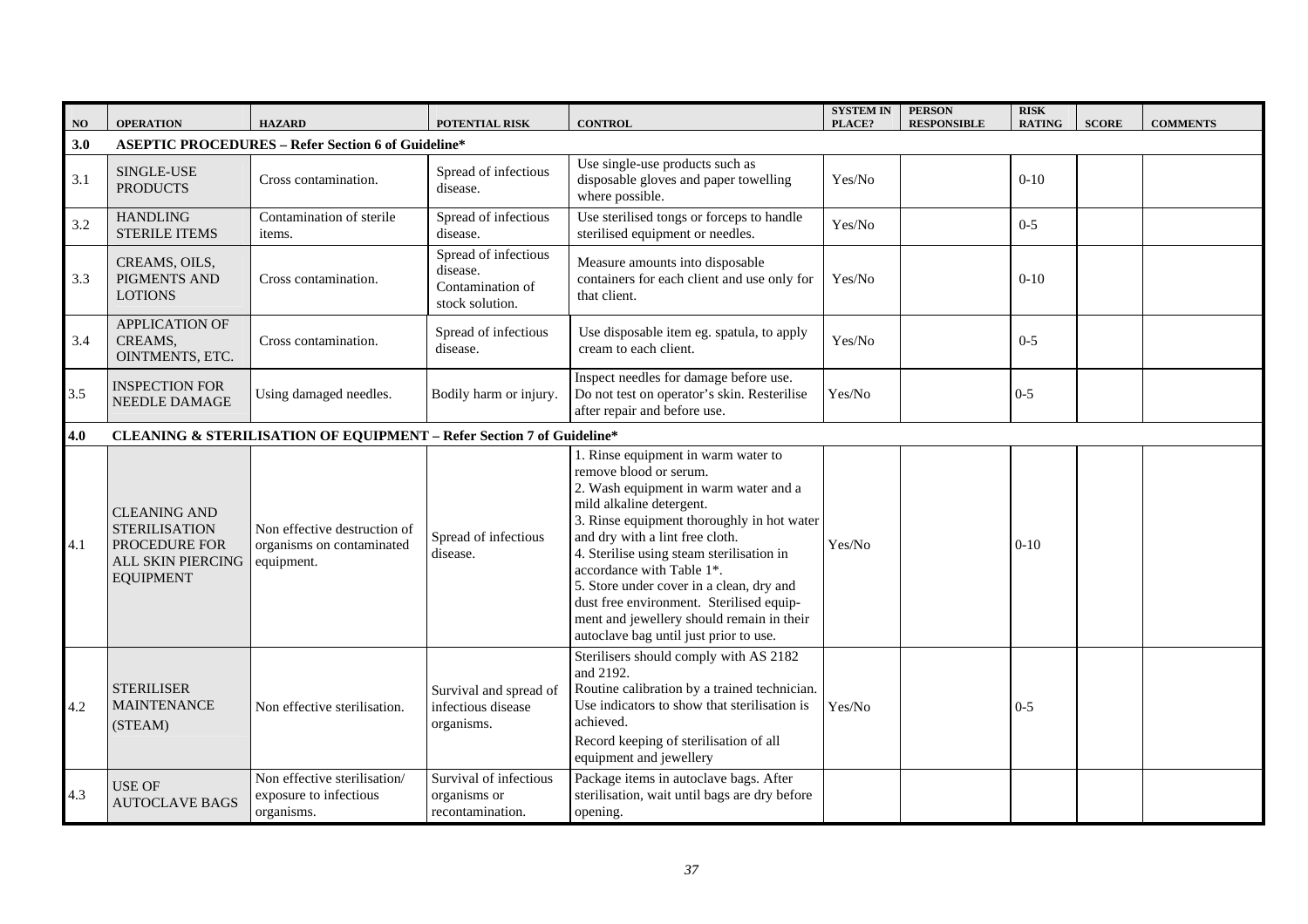| NO  | <b>OPERATION</b>                                              | <b>HAZARD</b>                                           | <b>POTENTIAL RISK</b>                                             | <b>CONTROL</b>                                                                                                                                                                                                                                                                                                                                                                                                                                                                                                                                                                                                                                                                                                                                             | <b>SYSTEM IN</b><br>PLACE? | <b>PERSON</b><br><b>RESPONSIBLE</b> | <b>RISK</b><br><b>RATING</b> | <b>SCORE</b> | <b>COMMENTS</b> |
|-----|---------------------------------------------------------------|---------------------------------------------------------|-------------------------------------------------------------------|------------------------------------------------------------------------------------------------------------------------------------------------------------------------------------------------------------------------------------------------------------------------------------------------------------------------------------------------------------------------------------------------------------------------------------------------------------------------------------------------------------------------------------------------------------------------------------------------------------------------------------------------------------------------------------------------------------------------------------------------------------|----------------------------|-------------------------------------|------------------------------|--------------|-----------------|
| 5.0 |                                                               | <b>SKIN PREPARATION - Refer Section 8 of Guideline*</b> |                                                                   |                                                                                                                                                                                                                                                                                                                                                                                                                                                                                                                                                                                                                                                                                                                                                            |                            |                                     |                              |              |                 |
| 5.1 | <b>SKIN</b><br><b>PREPARATION</b>                             | Cross contamination.                                    | Spread of infectious<br>disease.                                  | The clients skin should be clean and free<br>from infection, sores or wounds.<br>Use a single-use, disposable razor if<br>shaving the site. Where razor blades have<br>a detachable blade, the blade must be<br>disposed of in a sharps container after<br>each use. The blade handle must then be<br>washed with water and detergent to<br>remove contaminants and dried before<br>reuse.<br>Clean skin and make a mark where<br>piercing is to be undertaken.<br>Swab skin with disinfectant (antiseptic)<br>prior to carrying out the procedure. Leave<br>site to dry before penetrating skin.<br>Note: Skin penetration should not be<br>carried out within 15 cm of any skin<br>infection or rash unless undertaken by a<br>health care practitioner. | Yes/No                     |                                     | $0-10$                       |              |                 |
| 6.0 |                                                               | <b>ENVIRONMENT - Refer Section 9 of Guideline*</b>      |                                                                   |                                                                                                                                                                                                                                                                                                                                                                                                                                                                                                                                                                                                                                                                                                                                                            |                            |                                     |                              |              |                 |
| 6.1 | <b>CLEANING OF</b><br><b>ENVIRONMENTAL</b><br><b>SURFACES</b> | Ineffective cleaning.<br>Incorrect handling.            | Unclean surfaces -<br>cross contamination.<br>Injury to operator. | Clean environmental surfaces with<br>detergent and water. Use disinfectants<br>only after physical cleaning of equipment<br>or surfaces is complete and if bare skin<br>contact is anticipated.<br>Follow manufacturer's directions at all<br>times.<br>Do not use out of date chemicals.<br>See Table 3 of Guideline for the process<br>of cleaning.                                                                                                                                                                                                                                                                                                                                                                                                      | Yes/No                     |                                     | $0 - 5$                      |              |                 |
| 6.2 | <b>HANDBASINS</b>                                             | Lack of appropriate facility.                           | Spread of infectious<br>disease.                                  | Hot and cold water provided through a<br>single outlet, plus soap and disposable<br>paper towel or hot air dryer.<br>Handbasins installed in new premises<br>should have hygiene taps (elbow or foot<br>or infrared operated).<br>Hand basins in older premises should be<br>kept clean.                                                                                                                                                                                                                                                                                                                                                                                                                                                                   | Yes/No                     |                                     | $0 - 10$                     |              |                 |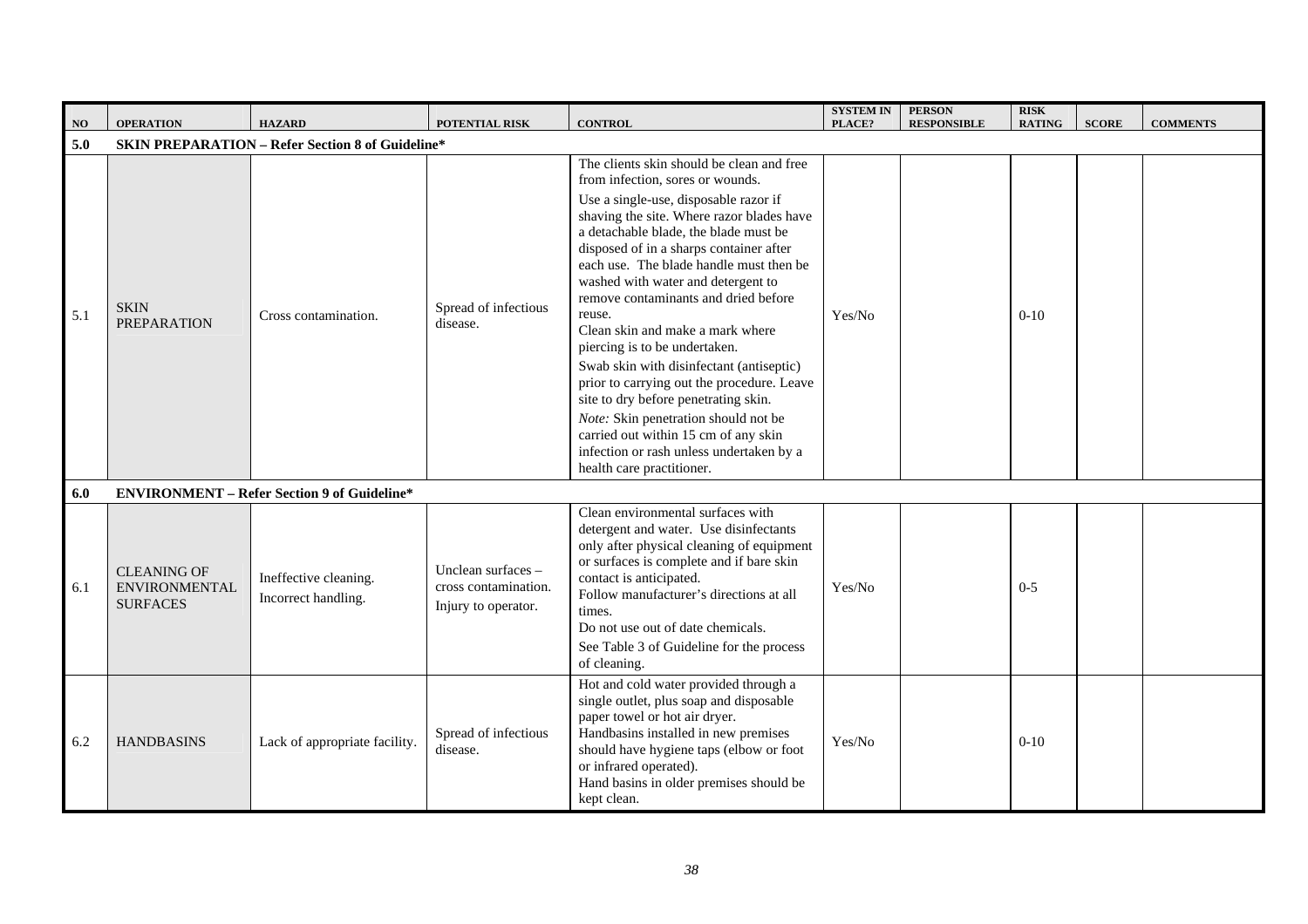| $\bf NO$ | <b>OPERATION</b>                                               | <b>HAZARD</b>                                                     | POTENTIAL RISK                   | <b>CONTROL</b>                                                                                                                                                                                                                                                                                                                                                                                                                                                                                                                       | <b>SYSTEM IN</b><br>PLACE?       | <b>PERSON</b><br><b>RESPONSIBLE</b> | <b>RISK</b><br><b>RATING</b> | <b>SCORE</b> | <b>COMMENTS</b> |
|----------|----------------------------------------------------------------|-------------------------------------------------------------------|----------------------------------|--------------------------------------------------------------------------------------------------------------------------------------------------------------------------------------------------------------------------------------------------------------------------------------------------------------------------------------------------------------------------------------------------------------------------------------------------------------------------------------------------------------------------------------|----------------------------------|-------------------------------------|------------------------------|--------------|-----------------|
| 6.0      | <b>ENVIRONMENT</b> (continued) - Refer Section 9 of Guideline* |                                                                   |                                  |                                                                                                                                                                                                                                                                                                                                                                                                                                                                                                                                      |                                  |                                     |                              |              |                 |
| 6.3      | <b>STRUCTURAL</b><br><b>FURNISHINGS</b>                        | Contaminated surfaces.                                            | Spread of infectious<br>disease. | All furnishings should be constructed of<br>material that is smooth, impermeable and<br>easily cleaned.                                                                                                                                                                                                                                                                                                                                                                                                                              | $\operatorname{Yes}/\mathrm{No}$ |                                     | $0 - 5$                      |              |                 |
| 6.4      | <b>LINEN</b>                                                   | Cross contamination.                                              | Spread of infectious<br>disease. | Store all clean linen separately (ie. in a<br>clean linen cupboard).<br>Store soiled linen separately and wash at<br>least once per week with hot water and<br>detergent or send to a commercial<br>laundry.<br>Soak linen contaminated with blood in<br>warm water prior to hot water wash.                                                                                                                                                                                                                                         | Yes/No                           |                                     | $0 - 5$                      |              |                 |
| 6.5      | <b>SURFACES</b>                                                | Cross contamination.                                              | Spread of infectious<br>disease. | A routine cleaning procedure should be<br>undertaken following each client visit to<br>prevent the transfer of infectious agents<br>from one client to the next.<br>If blood was present on surfaces clean<br>with detergent and water.<br>10mls of bleach to 1L water can be used<br>to disinfect the area.                                                                                                                                                                                                                         | Yes/No                           |                                     | $0 - 5$                      |              |                 |
| 6.6      | MANAGEMENT OF<br><b>BLOOD SPILLS</b>                           | Contamination of surface,<br>exposure to infectious<br>organisms. | Spread of infectious<br>disease. | <b>Smaller Spills:</b><br>• wear gloves,<br>• wipe up spill with disposable paper<br>towel or wipe,<br>• clean area with warm water and<br>detergent,<br>• wash hands after handling<br>contaminated item.<br><b>Larger Spills:</b><br>• wear disposable cleaning gloves,<br>• wipe up spill with disposable paper<br>towel or wipe,<br>• clean area with warm water and<br>detergent,<br>• if necessary disinfect work surfaces<br>with bleach,<br>· discard contaminated materials<br>(wrapped) as general waste,<br>• wash hands. | Yes/No                           |                                     | $0 - 10$                     |              |                 |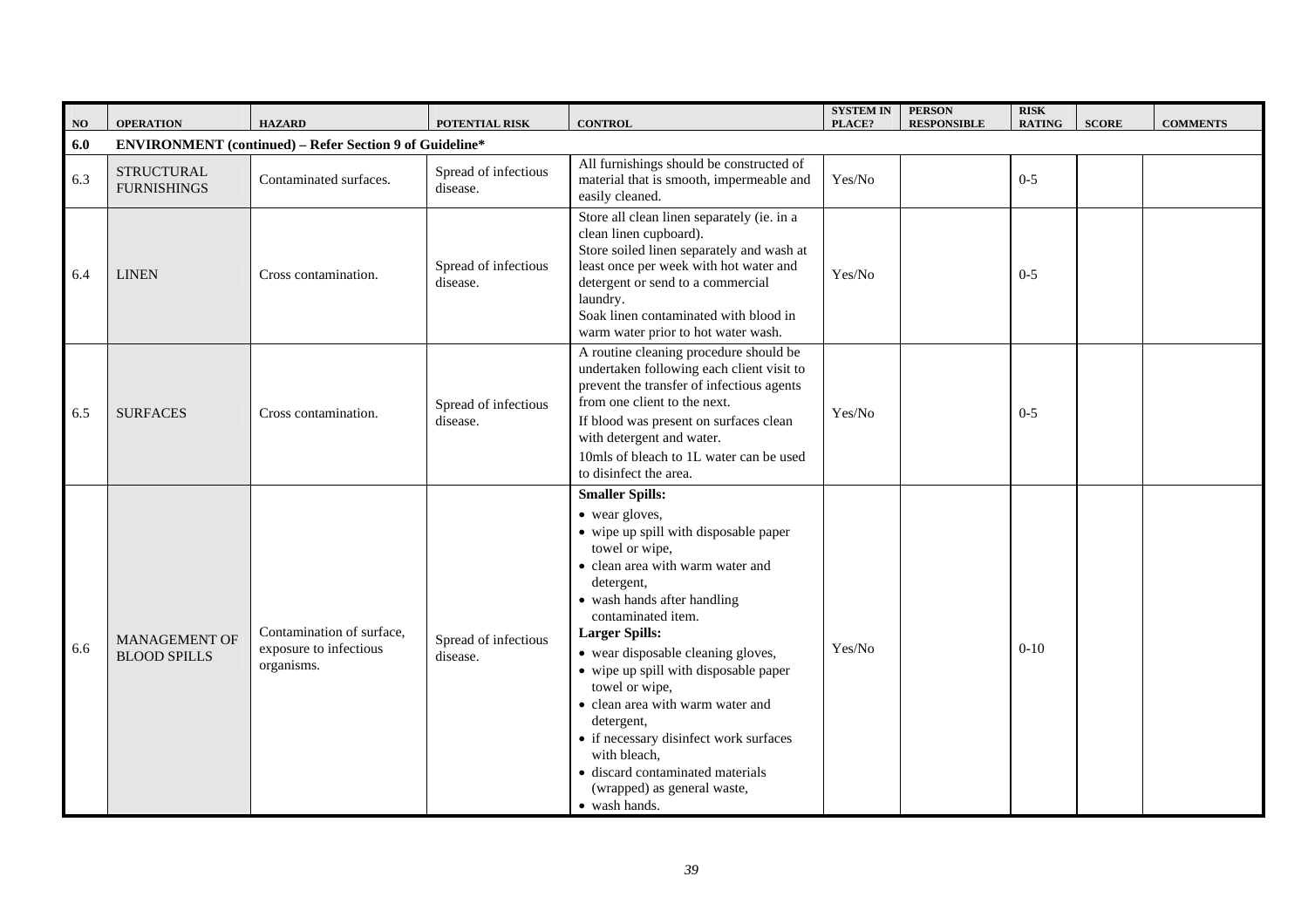| NO  | <b>OPERATION</b>                                                  | <b>HAZARD</b>                                                   | POTENTIAL RISK                                             | <b>CONTROL</b>                                                                                                                                                                                                                                                                  | <b>SYSTEM IN</b><br>PLACE? | <b>PERSON</b><br><b>RESPONSIBLE</b> | <b>RISK</b><br><b>RATING</b> | <b>SCORE</b> | <b>COMMENTS</b> |
|-----|-------------------------------------------------------------------|-----------------------------------------------------------------|------------------------------------------------------------|---------------------------------------------------------------------------------------------------------------------------------------------------------------------------------------------------------------------------------------------------------------------------------|----------------------------|-------------------------------------|------------------------------|--------------|-----------------|
| 6.0 | <b>ENVIRONMENT</b> (continued) – Refer Section 9 of Guideline*    |                                                                 |                                                            |                                                                                                                                                                                                                                                                                 |                            |                                     |                              |              |                 |
| 6.7 | <b>WASTE DISPOSAL</b>                                             | Soiled materials<br>contaminated with blood<br>and body fluids. | Spread of infectious<br>disease.                           | Use container suitable for general waste<br>materials ie. prevents access by flies or<br>vermin, and prevents emission of odours.<br>Wrap any putrescible, blood soiled, or<br>contaminated waste before disposal.<br>Remove waste from the premises at least<br>once per week. | Yes/No                     |                                     | $0 - 5$                      |              |                 |
| 6.8 | <b>SHARPS DISPOSAL</b>                                            | Sharps contaminated with<br>blood or body fluids.               | Spread of infectious<br>disease.<br>Needle stick injuries. | Dispose of used sharps into appropriate<br>sharps container which complies with<br>AS 4031.<br>Sharps containers should be collected<br>regularly by an approved waste<br>contractor for safe disposal.                                                                         | Yes/No                     |                                     | $0 - 5$                      |              |                 |
| 7.0 |                                                                   | NEEDLE STICK INJURIES - Refer Section 10 of the Guideline*      |                                                            |                                                                                                                                                                                                                                                                                 |                            |                                     |                              |              |                 |
| 7.1 | <b>ACCIDENTALLY</b><br>DRAWN BLOOD                                | Blood or body fluid<br>contamination.                           | Transfer of infectious<br>disease.                         | Disinfect skin area with an antiseptic<br>such as povidone.<br>Dispose of or wash contaminated items/<br>surfaces.                                                                                                                                                              | Yes/No                     |                                     | $0 - 5$                      |              |                 |
| 7.2 | <b>NEEDLESTICK</b><br><b>INJURY</b> (involving<br>blood transfer) | Cross infection from used<br>needles.                           | Spread of infectious<br>disease.                           | Follow blood exposure Action Plan<br>Appendix 3:<br>1. Wash the area thoroughly with soap<br>and water.<br>2. Seek medical advice for high risk<br>exposure.<br>3. Keep needle/sharp for testing.                                                                               | Yes/No                     |                                     | $0 - 5$                      |              |                 |
| 7.3 | <b>EYE</b> or MOUTH<br><b>CONTAMINATION</b>                       | Blood or body fluid<br>contamination.                           | Spread of infectious<br>disease.                           | Rinse eyes gently while open with tap<br>water or saline solution.<br>If blood enters the mouth, spit out the<br>blood and rinse mouth thoroughly several<br>times.<br>Seek medical advice for high risk<br>exposure.                                                           | Yes/No                     |                                     | $0 - 5$                      |              |                 |
| 7.4 | <b>RECORDING THE</b><br><b>INCIDENT</b>                           | Injury or illness.                                              | Legal action.                                              | Advise manager or direct supervisor<br>immediately.<br>Keep a record of all incidents, stating<br>date, time and details of persons<br>involved.                                                                                                                                | Yes/No                     |                                     | $0-10$                       |              |                 |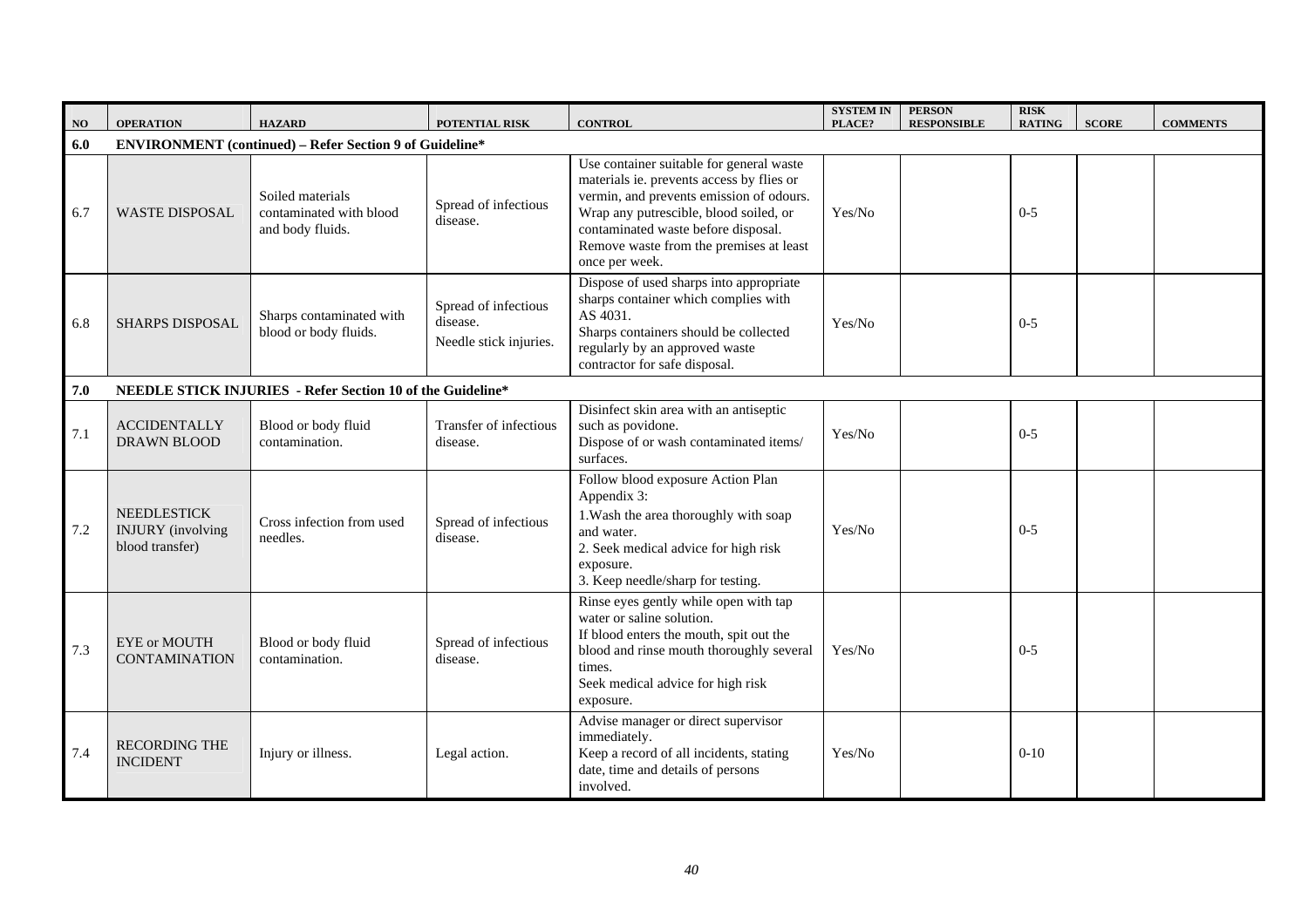| $\bf NO$ | <b>OPERATION</b>                                       | <b>HAZARD</b>                                                 | POTENTIAL RISK                                             | <b>CONTROL</b>                                                                                                                                                                                                                                                                                                                                                                                                                                                | <b>SYSTEM IN</b><br>PLACE? | <b>PERSON</b><br><b>RESPONSIBLE</b> | <b>RISK</b><br><b>RATING</b> | <b>SCORE</b> | <b>COMMENTS</b> |
|----------|--------------------------------------------------------|---------------------------------------------------------------|------------------------------------------------------------|---------------------------------------------------------------------------------------------------------------------------------------------------------------------------------------------------------------------------------------------------------------------------------------------------------------------------------------------------------------------------------------------------------------------------------------------------------------|----------------------------|-------------------------------------|------------------------------|--------------|-----------------|
| 8.0      | SPECIFIC REQUIREMENTS - Refer Section 11 of Guideline* |                                                               |                                                            |                                                                                                                                                                                                                                                                                                                                                                                                                                                               |                            |                                     |                              |              |                 |
| 8.1      | <b>ACUPUNCTURE</b>                                     | Ineffective sterilisation.<br>Use of contaminated<br>needles. | Survival and spread of<br>infectious disease<br>organisms. | Use single-use, sterile needles.                                                                                                                                                                                                                                                                                                                                                                                                                              | Yes/No                     |                                     | $0 - 5$                      |              |                 |
| 8.2      | <b>TATTOOING</b>                                       | Ineffective sterilisation.<br>Use of contaminated items.      | Spread of infectious<br>disease.                           | After every tattoo operation strip down<br>tattoo machine using the following<br>procedure:<br>• Detach tube and needle bar from<br>machine<br>• Slide needle bar out of tube<br>• Clean tube and needle bar by rinsing in<br>warm water and washing with warm<br>water and a mild alkaline detergent<br>• Rinse thoroughly with hot water and<br>dry<br>• Put tube and needle bar in sealed<br>pouches and then autoclave<br>• Wipe machine with 70% alcohol | Yes/No                     |                                     | $0 - 5$                      |              |                 |
| 8.3      | <b>BODY PIERCING</b>                                   | Use of contaminated<br>instruments.                           | Spread of infectious<br>disease.                           | • Piercing guns should be wiped over<br>with 70-80% v/v alcohol.<br>• Dispose of needle and tubing from<br>catheter needle immediately after use.<br>• Do not handle sterilised jewellery<br>directly.<br>• Use surgical steel, titanium, 18ct gold<br>or other suitable metal.                                                                                                                                                                               | Yes/No                     |                                     | $0 - 5$                      |              |                 |
| 8.4      | <b>ELECTROLYSIS</b>                                    | Reuse of contaminated<br>needles.                             | Spread of infectious<br>disease.                           | Use single-use, sterile needles.                                                                                                                                                                                                                                                                                                                                                                                                                              | Yes/No                     |                                     | $0 - 5$                      |              |                 |
| 8.5      | <b>WAXING</b>                                          | Cross contamination.                                          | Spread of fungal and<br>bacterial infection.               | Wax should not be recycled.<br>Wax dispensed into single use pots for<br>each client or spatulas disposed of after<br>each application and not re-dipped into<br>the wax pot.                                                                                                                                                                                                                                                                                 | Yes/No                     |                                     | $0 - 5$                      |              |                 |
| 8.6      | MANICURES &<br><b>PEDICURES</b>                        | Cross contamination.                                          | Spread of fungal<br>infection.                             | Examine hands/feet for fungal infection<br>prior to treatment. Do not treat if<br>infection is evident.<br>All instruments should be disposable or<br>suitably washed and if necessary<br>sterilised before reuse.                                                                                                                                                                                                                                            | Yes/No                     |                                     | $0 - 5$                      |              |                 |